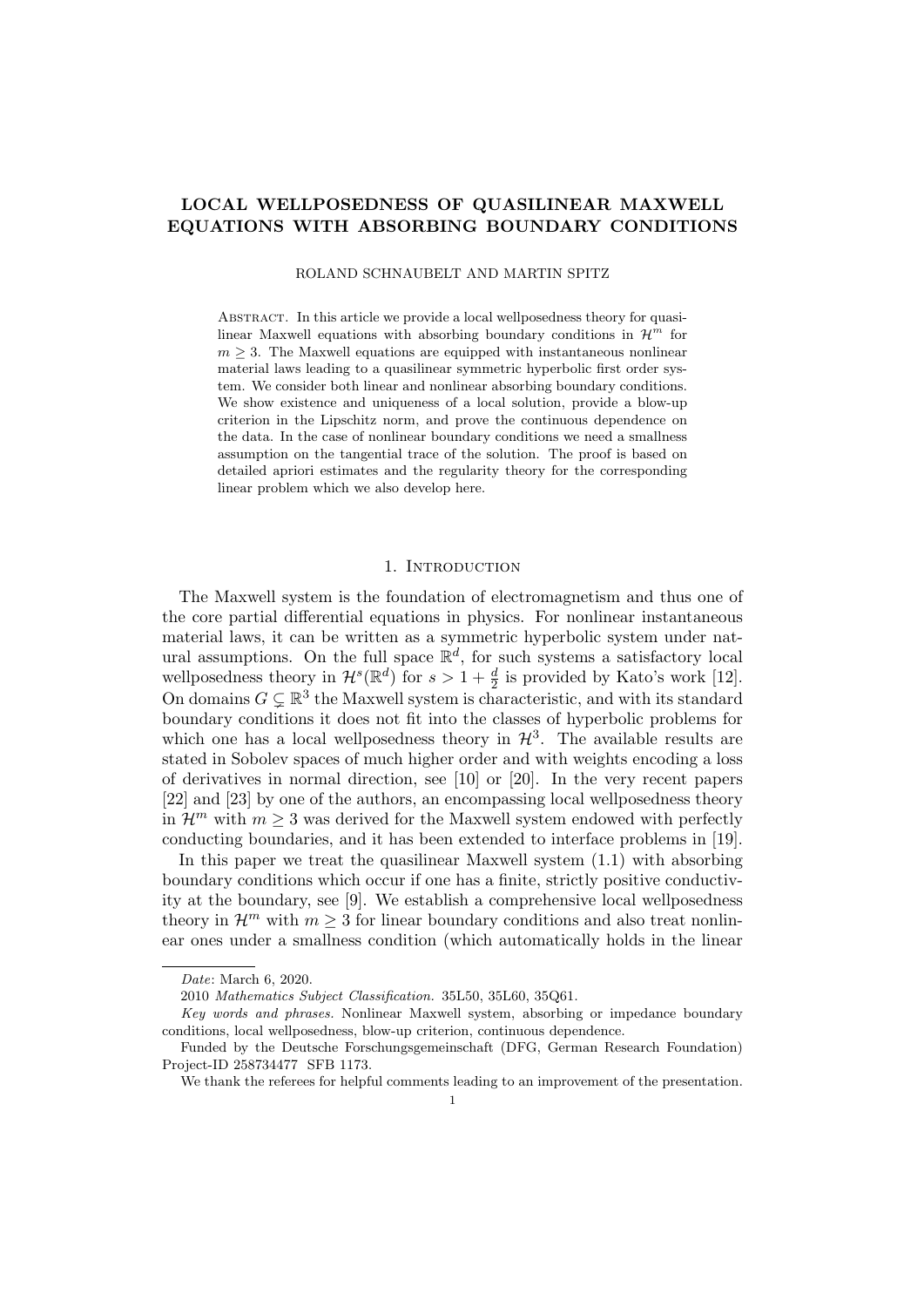case). Our result provides the framework to show global existence and exponential decay of the solutions if the initial data are small, see the companion paper [16] co-authored by one of us.

For such boundary conditions, local solutions in  $\mathcal{H}^3$  were already constructed in [15] under a similar smallness assumption. However, neither uniqueness, nor blow-up criteria, nor the continuous dependence on data were addressed in this paper. These results (and ours below) rely on a regularity theory for the linearized non-autonomous problem. It seems to us that the corresponding estimates in [15] were not precise enough to show uniqueness of the nonlinear problem and to treat its wellposedness theory. The crucial problem in this respect is to derive differentiability in normal direction to the boundary, whereas tangential regularity can be shown in much greater generality, see [18]. In [3] and [14] this difficulty was solved on the linear level by transforming the system in a non-characteristic one, but the resulting estimates do not fit to the fixed point argument for the nonlinear system, as already observed in [15] concerning [14]. We note that [14] deals with a far more general situation.

In this work we study the Maxwell system

$$
\partial_t \theta_e(E, H) = \text{curl } H - \sigma_e(E, H)E - J_0, \qquad x \in G, \qquad t \ge t_0,
$$
  
\n
$$
\partial_t \theta_m(E, H) = -\text{curl } E, \qquad x \in G, \qquad t \ge t_0,
$$
  
\n
$$
H \times \nu = \nu \times (\zeta(E \times \nu)E \times \nu) + g, \qquad x \in \Sigma, \qquad t \ge t_0,
$$
  
\n
$$
E(t_0) = E_0, \qquad H(t_0) = H_0, \qquad x \in G,
$$
\n(1.1)

for an initial time  $t_0 \in \mathbb{R}$ , an open subset G of  $\mathbb{R}^3$  with a smooth compact boundary  $\Sigma$ , and the unit outward normal  $\nu$ . We look for the electric and magnetic fields  $(E(t, x), H(t, x)) \in \mathcal{U}$ , where  $\mathcal{U} \subseteq \mathbb{R}^6$  is a fixed open convex set.

The material laws  $\theta = (\theta_e, \theta_m) : G \times \mathcal{U} \to \mathbb{R}^6$  are differentiable and their derivative  $\partial_{(E,H)} \theta$  is  $C^m$  for some  $m \in \mathbb{N}$  with  $m \geq 3$ , and it is assumed to be symmetric and positive definite. The latter is a standard assumption already in the linear case and was also imposed in [15], for instance. It is true for isotropic nonlinearities and large classes of constitutive relations arising in optics, see e.g. Example 2.1 in [13]. We refer to [2] and [9] for further background. The conductivities  $\sigma_e$  and  $\zeta$  are also of class  $C^m$ , and  $\zeta$  is symmetric and positive definite. The given current densities  $J_0$  and g and the initial fields  $E_0$  and  $H_0$ are supposed to belong to  $\mathcal{H}^m$ .

Guided by the basic energy estimate (3.1), we look for solutions

$$
u=(E,H)\in {\bigcap}_{j=0}^m\, C^j(\overline{J},\mathcal{H}^{m-j}(G)^6)
$$

having tangential traces in  $\mathcal{H}^m(J \times \Sigma)$ , where  $J = (t_0, T)$  for some  $T > t_0$ . The space of these functions is called  $G^m_{\Sigma}$ . For such a solution the data and coefficients have to satisfy the compatibility conditions (2.21). Assuming them, in our main Theorem 6.4 we show that

- (1) the system (1.1) has a unique maximal solution in  $G^m_{\Sigma}$  with  $m \geq 3$ ,
- (2) blow-up can be characterized in the Lipschitz-norm,
- (3) the solution depends continuously on the data in  $\mathcal{H}^m$ .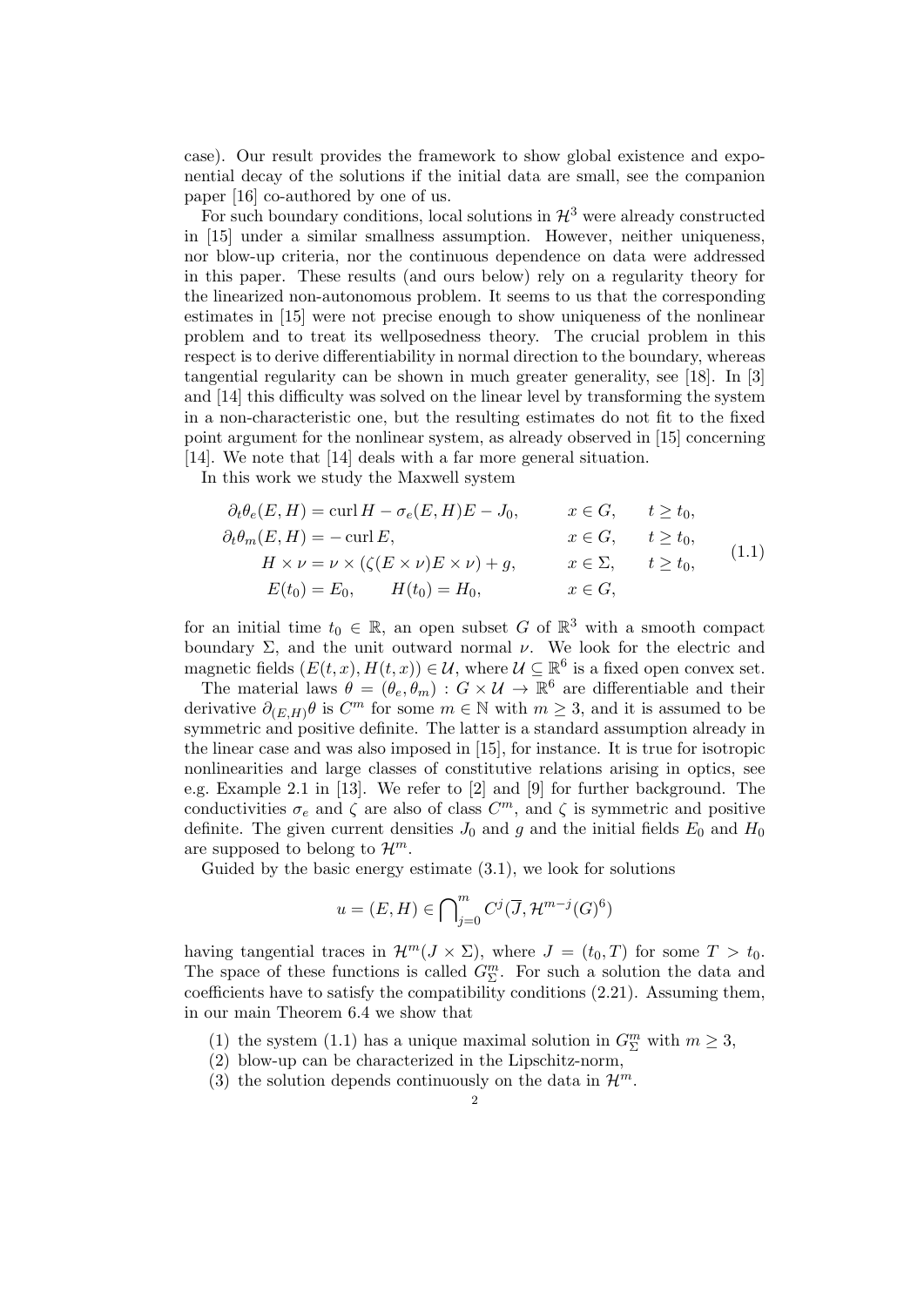In the case of nonlinear boundary conditions we have to add a smallness assumption on the product  $\bar{\kappa} |\partial_E \zeta(\cdot, E \times \nu)|$  for fields with  $|E \times \nu| \leq \bar{\kappa}$ . So, either the boundary condition is close to be linear or the solution has to be uniformly small (as in [15]). We also deal with non-autonomous linear boundary conditions, see (2.4), without assuming smallness. The smallness condition is enforced by the basic energy estimate  $(3.1)$  which allows us to bound the tangential traces of the solution in  $L^2(J \times \Sigma)$  by the boundary data in the same norm, but with a constant which cannot be made small. This behavior reappears on higher regularity levels and spoils the fixed point argument if the boundary condition is nonlinear. Still the situation is much better than for perfectly conducting boundaries where one may lose a derivative at the boundary, cf. [7].

For linear material laws  $\theta$  one can treat nonlinear boundary conditions with bounded  $\zeta$  even on an  $L^2$ -level without a smallness condition, see e.g. [8]. These results are based on the theory of monotone operators and semigroups. In our setting it seems to be impossible to argue in this way, also in view of blow-up examples in  $\mathcal{H}(\text{curl})$ , see [5].

We follow the strategy of [22] and [23]. One freezes the solutions in the nonlinearities of the system and solves the resulting non-autonomous linear problems via localization, duality and regularization with precise apriori estimates. Then local solutions are constructed via a contraction argument. Similar ideas had been used in [15], though there core parts (like the regularization procedure) were not worked out. The improved blow-up condition and the continuous dependence on data require additional significant efforts.

We first rewrite the system (1.1) in the equivalent form of a standard hyperbolic system in Section 2, where we also collect our notation. Moreover, we describe the localization procedure. It is crucial for our arguments that in various steps we can partly decouple the normal direction from the time and tangential ones. To achieve this, we perform an additional transformation after the localization in order to keep the form of the boundary condition and the constant coefficient in front of  $\partial_3$ . For perfectly conducting boundaries and interfaces this has been discussed in [21] respectively [19], so that we can focus below on the new boundary conditions. The compatibility conditions for the linear and nonlinear problems are derived in (2.20) and (2.21). They differ from those in [22] and [23] in several respects.

In Section 3 we first solve the non-autonomous linear problem in  $G^0_{\Sigma}$  with  $L^2$ -data and Lipschitz coefficients and derive the basic  $L^2$ -estimate in Proposition 3.1. This result is known, see e.g. [3], but it is hard to find complete proofs and we need more precise information about the constants than given in e.g. [3]. So we sketch the proof and also obtain a rather general uniqueness statement. The apriori estimates in  $G^m_{\Sigma}$  are then proven inductively by combining bounds for normal derivatives and for those in tangential and time directions. Here and later on we can use the results in normal direction from [22] and [23] since they do not involve boundary conditions. (And so we can omit a few very lengthy and intricate proofs.) However, the absorbing boundary conditions lead to new terms in the tangential bounds which have to be estimated carefully, since the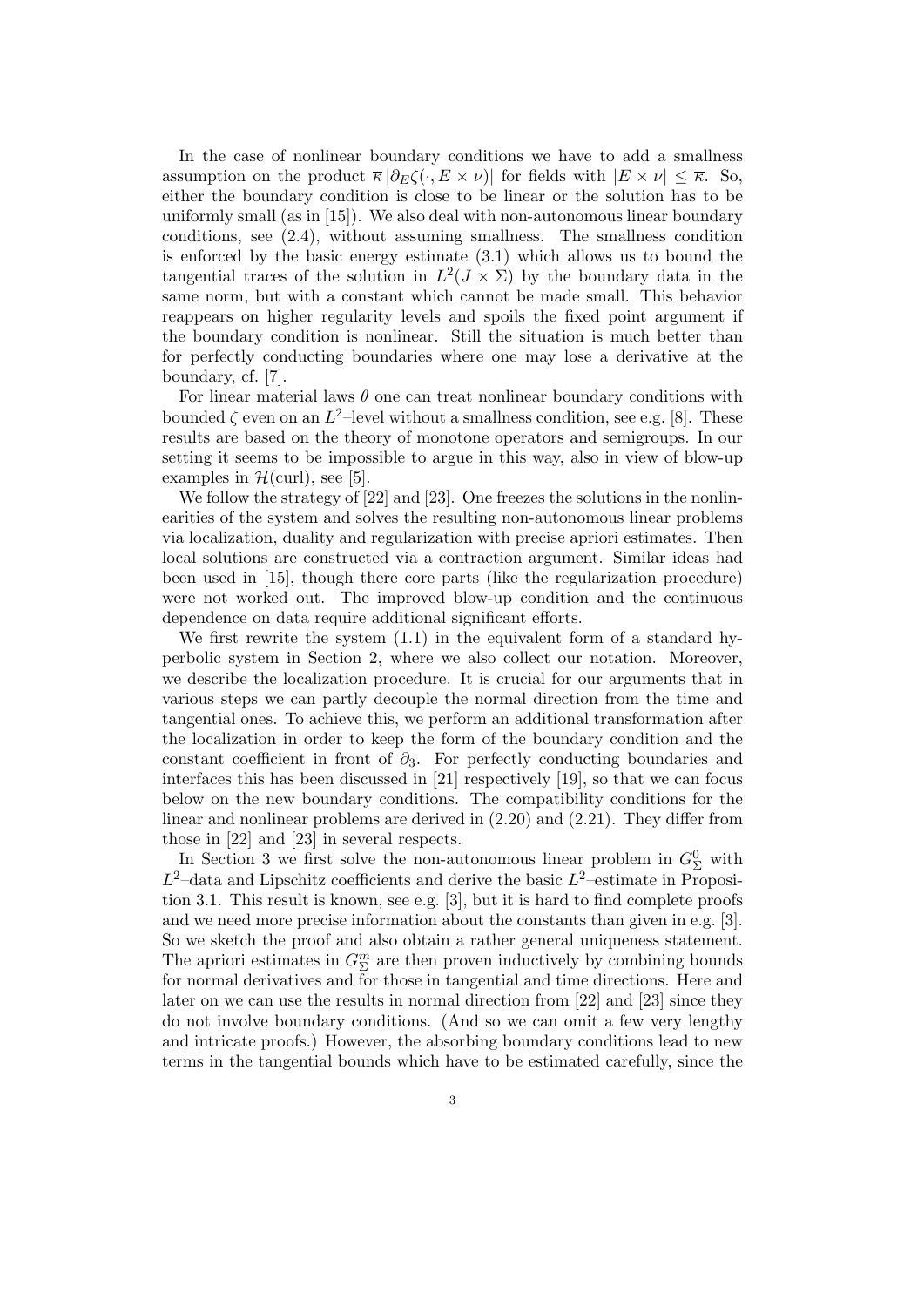nonlinear boundary conditions lead to coefficients at the boundary with less integrability (only  $L^2$  and not  $L^{\infty}$  in time) than those in the interior. This fact causes the smallness condition mentioned above.

In Section 4 we then derive the main linear regularity Theorem 4.7 needed for the nonlinear theory. We again follow the procedure from [22] and employ different regularization procedures in normal, tangential and time directions which have to be intertwined in a careful induction. We again have to deal with new terms at the boundaries, but also various additional difficulties arise because of the more complicated compatibility conditions due to the time-dependent boundary coefficient on the linear level.

Based on the linear theory, we can then perform the core fixed point argument in Theorem 5.3. Relying on the reasoning from [23], we can focus on the smallness conditions needed to deal with the semilinear boundary conditions. They allow us to absorb error terms in the crucial estimates. In the last section we derive our main local wellposedness Theorem 6.4. It is based on auxiliary results preparing the improved blow-up condition and the continuous dependence on data. Compared to [23], we have to deal again with additional boundary terms, the new compatibility conditions and the needed smallness assumptions.

#### 2. Auxiliary results and notation

Let  $m \in \mathbb{N}$ ,  $\tilde{m} = \max\{m, 3\}$ , and  $G \subseteq \mathbb{R}^3$  be either an open set with a compact boundary  $\Sigma := \partial G$  of class  $C^{\tilde{m}+2}$  or  $G = \mathbb{R}^3_+ = \{x \in \mathbb{R}^3 \mid x_3 > 0\}$ . Its outer unit normal is  $\nu$ . We write c and C for generic positive constants, as well as  $c(a, b, \dots)$  or  $C(a, b, \dots)$  if they depend on  $a, b, \dots$ . The range of a map v is denoted by ran(v), and  $B(x, r)$  or  $B<sub>M</sub>(x, r)$  is the closed ball in a metric space M with center x and radius r. Let  $t_0 \in \mathbb{R}$  be the initial time, where we often take  $t_0 = 0$  in view of time invariance. To control constants, we partly fix a time  $T' > t_0$  and let  $T \in (t_0, T')$ . For  $J = (t_0, T)$ , we set  $\Omega = \overline{J} \times \mathbb{R}^3_+$ , and  $\Gamma = J \times (\mathbb{R}^2 \times \{0\}) \cong J \times \mathbb{R}^2$ . Sometimes J also denotes other open intervals.

We often use the same symbols for spaces of scalar, vector or matrix valued functions. Sobolev spaces are designated by  $W^{s,p}$  with  $W^{s,2} = \mathcal{H}^s$ . Spaces on  $\Sigma$  are equipped with the surface measure, written as dx. For  $\gamma \geq 0$  and  $t \in \mathbb{R}$ we set  $e_{-\gamma}(t) = e^{-\gamma t}$ . We employ time-weighted norms such as

$$
||f||_{\mathcal{H}_{\gamma}^{m}(\Omega)}^{2} = \sum_{|\alpha| \leq m} ||e_{-\gamma} \partial^{\alpha} f||_{L^{2}(\Omega)}^{2},
$$

and denote the respective spaces by the subscript  $\gamma$ .

Let  $v: G \to \mathbb{R}^3$  be sufficiently regular. We write  $\operatorname{tr}_n v$  for the trace of the normal component  $v \cdot \nu$  on  $\Gamma$ , and  $\text{tr}_t v$  for the tangential trace  $v \times \nu$  on  $\Gamma$ . We further employ its rotated variant  $\text{tr}_{\tau} v = \nu \times (\text{tr}_{t} v)$  which is the tangential component tr  $v-(\text{tr}_n v)\nu$  of the full trace tr v. Note that the Euclidean norms of tr<sub>t</sub> v and tr<sub> $\tau$ </sub> v coincide. For vector fields  $u = (u^1, u^2) : G \to \mathbb{R}^6$  and  $k \in \{t, \tau, n\}$ we further set  $tr_k u = (tr_k u^1, tr_k u^2)$ . It is well known that the mappings

$$
\text{tr}_n: \mathcal{H}(\text{div}) \to \mathcal{H}^{-1/2}(\Sigma) \qquad \text{and} \qquad \text{tr}_t: \mathcal{H}(\text{curl}) \to \mathcal{H}^{-1/2}(\Sigma)^3
$$

are continuous, where their maximal domains  $\mathcal{H}(\text{curl})$  and  $\mathcal{H}(\text{div})$  in  $L^2(G)^3$ are endowed with the respective graph norm, see Theorems  $IX.1.1+2$  in [6]. For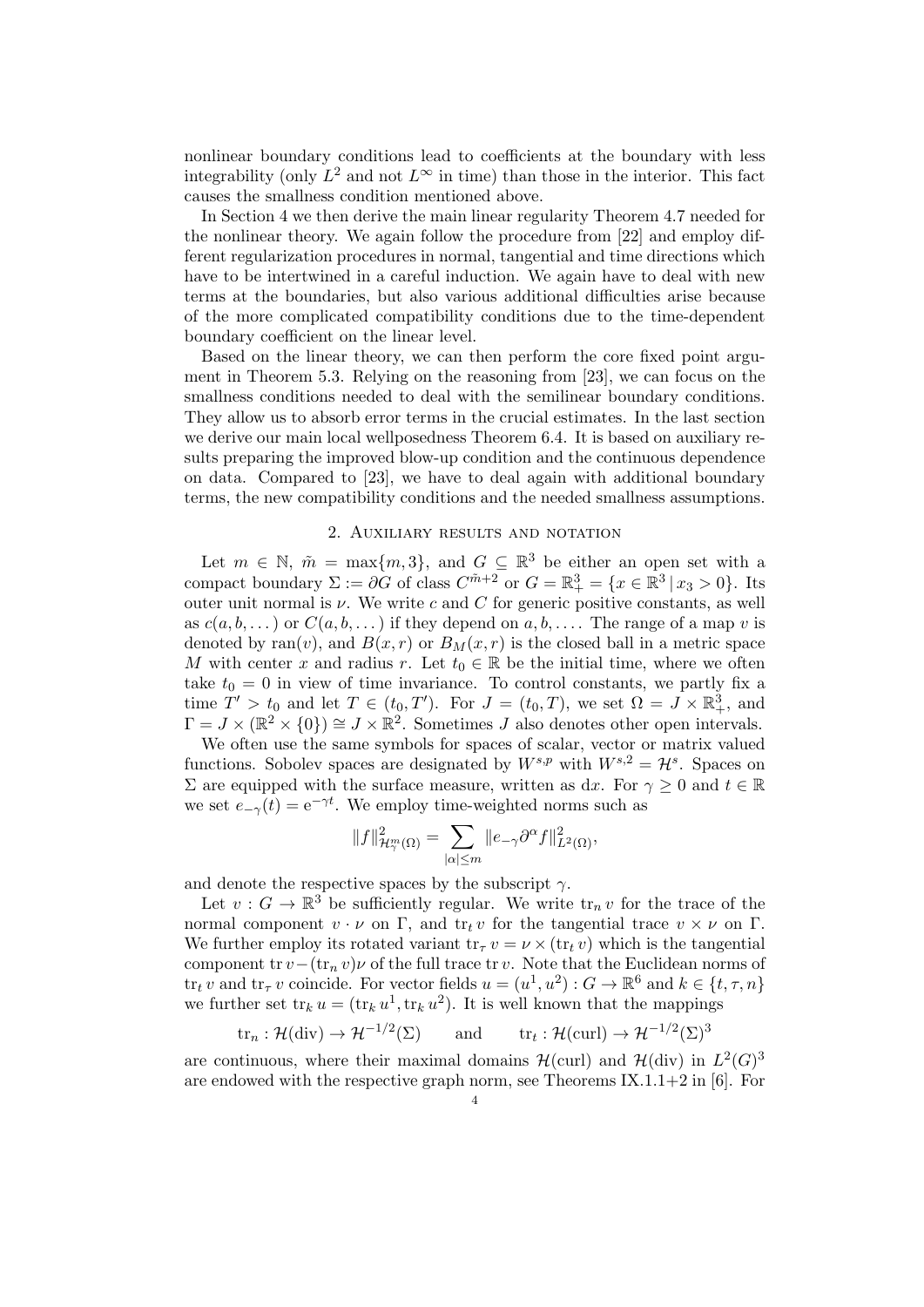sufficiently regular functions  $w: J \times G \to \mathbb{R}^l$  with  $l \in \{3, 6\}$  we set  $(\text{tr}_k w)(t) =$  $\text{tr}_k(w(t))$ , see also the remarks at the beginning of Section 3. We introduce

$$
G^{m} = G^{m}(J \times G) = \bigcap_{j=0}^{m} C^{j}(\overline{J}, \mathcal{H}^{m-j}(G)^{6}) \quad \text{and}
$$

$$
\tilde{G}^{m} = \tilde{G}^{m}(J \times G) = \bigcap_{j=0}^{m} W^{j,\infty}(J, \mathcal{H}^{m-j}(G)^{6}).
$$

Our solutions have extra trace regularity expressed by the space

$$
G_{\Sigma}^{m} = G_{\Sigma}^{m}(J \times G) = \{ u \in G^{m}(J \times G) \mid \text{tr}_{\tau} u \in \mathcal{H}^{m}(J \times \Sigma)^{6} \},
$$

which is equipped with its canonical norm. In the fixed point argument we also need the slightly larger one

$$
\tilde{G}_{\Sigma}^{m} = \tilde{G}_{\Sigma}^{m}(J \times G) = \{ u \in \tilde{G}^{m}(J \times G) \mid \text{tr}_{\tau} u \in \mathcal{H}^{m}(J \times \Sigma)^{6} \}.
$$

We also use the subscript  $\Sigma$  if  $G = \mathbb{R}^3_+$ .

To reformulate (1.1) as a standard first order system, we write  $u = (E, H)$  $(u^1, u^2)$  for the unknowns and introduce the matrices and maps

$$
J_1 = \begin{pmatrix} 0 & 0 & 0 \\ 0 & 0 & -1 \\ 0 & 1 & 0 \end{pmatrix}, \quad J_2 = \begin{pmatrix} 0 & 0 & 1 \\ 0 & 0 & 0 \\ -1 & 0 & 0 \end{pmatrix}, \quad J_3 = \begin{pmatrix} 0 & -1 & 0 \\ 1 & 0 & 0 \\ 0 & 0 & 0 \end{pmatrix}, \quad f = \begin{pmatrix} -J_0 \\ 0 \end{pmatrix},
$$
  

$$
A_j^{co} = \begin{pmatrix} 0 & -J_j \\ J_j & 0 \end{pmatrix}, \quad \theta = (\theta_e, \theta_m), \quad \chi = \partial_u \theta, \quad \sigma = \begin{pmatrix} \sigma_e & 0 \\ 0 & 0 \end{pmatrix},
$$
  

$$
B_1 = (\text{tr}_t \quad 0), \quad B_2 = \begin{pmatrix} 0 & \text{tr}_t \\ 0 & 0 \end{pmatrix}, \quad B(u) = B_2 - \nu \times \zeta(B_1 u) B_1
$$
 (2.1)

for  $j \in \{1, 2, 3\}$ . Observe that curl =  $J_1\partial_1 + J_2\partial_2 + J_3\partial_3$ . With this notation the Maxwell system (1.1) becomes

$$
\chi(u(t))\partial_t u(t) + \sum_{j=1}^3 A_j^{co} \partial_j u(t) + \sigma(u(t))u(t) = f(t), \qquad x \in G, \qquad t \ge t_0,
$$
  

$$
B(u(t))u(t) = g(t), \qquad x \in \Sigma, \qquad t \ge t_0,
$$
  

$$
u(t_0) = u_0 \qquad x \in G,
$$
 (2.2)

where  $u_0 := (E_0, H_0)$ . A solution u on an interval J (with  $t_0 \in J$ ) to this system belongs to  $G_{\Sigma}^{m}(J' \times G)$  for every compact interval  $J' \subseteq J$ ,  $u(t)$  takes values in a closed subset of U for each  $t \in J$ , and u satisfies (2.2) for  $t \in J$ .

Let  $\mathcal{U} \subseteq \mathbb{R}^6$  be an open convex set. We write  $V \in \mathcal{U}$  for open subsets V of U with a compact closure  $\overline{V} \subseteq U$ . We assume that the coefficient  $\theta$  belongs to  $C^{\tilde{m}}(G \times \mathcal{U}, \mathbb{R}^{\tilde{6} \times 6})$  and that

$$
\chi = \partial_u \theta \in C^{\tilde{m}}(G \times \mathcal{U}, \mathbb{R}^{6 \times 6}_{sym}), \quad \sigma \in C^{\tilde{m}}(G \times \mathcal{U}, \mathbb{R}^{6 \times 6}), \quad \zeta \in C^{\tilde{m}}_{\tau}(T_{\mathcal{U}}\Sigma, \mathbb{R}^{3 \times 3}_{sym}), \forall V \in \mathcal{U}, \alpha \in \mathbb{N}_0^9, |\alpha| \leq \tilde{m} : \sup_{G \times V} |\partial^{\alpha} \chi| + |\partial^{\alpha} \sigma|) < \infty, \sup_{\Sigma \times V} |\partial^{\alpha} \zeta| < \infty, \chi, \zeta \geq \eta I > 0,
$$
\n(2.3)

for some number  $\eta > 0$ , where  $T_{\mathcal{U}} \Sigma = \{(x, v) | x \in \Sigma, v \in B_1(x) \mathcal{U}\}\)$ . Mainly to unify notation, here we allow for a larger class of 'conductivities' than in (1.1). The subscript  $\tau$  means that  $\zeta$  is tangential in the sense that  $\zeta \nu^{\perp} \subseteq \nu^{\perp}$ . Actually we only need uniform positive definiteness on each set  $G\times\overline{V}$ , respectively  $\Sigma\times\overline{V}$ ,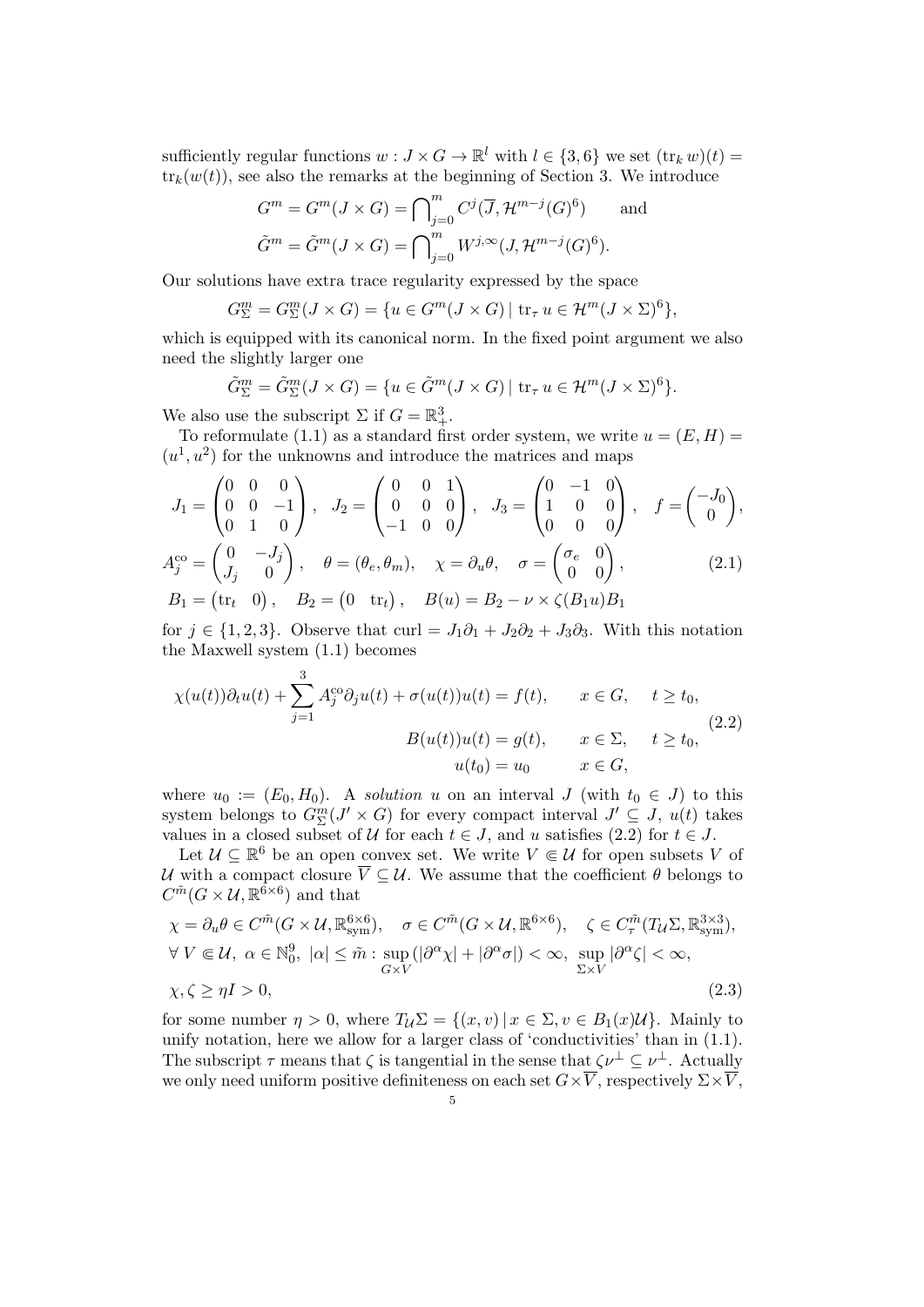but we impose the above condition to simplify the presentation a bit. Below we also state a variant of these assumptions for linear boundary conditions.

Let  $\hat{u} \in \tilde{G}_{\Sigma}^{m}$  with  $m \geq 3$ . We freeze the coefficients in the nonlinearities setting  $b = \zeta(B_1\hat{u}), A_0 = \chi(\hat{u}), D = \sigma(\hat{u}),$  and

$$
B(t) = B_2 - \nu \times b(t)B_1
$$

for  $t \in J$ . Such coefficients belong to the function spaces

$$
F^{m} = F^{m}(J \times G) = \{ A \in W^{1,\infty}(J \times G)^{k \times k} \mid \forall \alpha \in \mathbb{N}_{0}^{4} \text{ with } 1 \leq |\alpha| \leq m :
$$

$$
\partial^{\alpha} A \in L^{\infty}(J, L^{2}(G)) \},
$$

$$
F^{m,0} = F^{m,0}(G) = \{ A \in L^{\infty}(G)^{k \times k} \mid \forall \alpha \in \mathbb{N}_{0}^{3} \text{ with } 1 \leq |\alpha| \leq m : \partial^{\alpha} A \in L^{2}(G) \},
$$

which are endowed with their natural norms. The corresponding spaces for the domains  $\Omega$ ,  $\mathbb{R}^3_+$ ,  $J \times \Sigma$ ,  $\Sigma$ ,  $\partial \mathbb{R}^3_+$ , and  $\Gamma$  are denoted analogously. For b we need the space

$$
F_{\mathcal{H}}^{m} = F_{\mathcal{H}}^{m}(J \times \Sigma) = F_{\tau}^{m-1}(J \times \Sigma) \cap \mathcal{H}^{m}(J \times \Sigma)^{k}
$$

whose norm is given by

$$
||b||_{F_{\mathcal{H}}^m(J\times \Sigma)}^2 = ||b||_{F^{m-1}(J\times \Sigma)}^2 + [b]_{\mathcal{H}^m(J\times \Sigma)}^2 \quad \text{with}
$$
  

$$
[b]_{\mathcal{H}^m(J\times \Sigma)}^2 = \sum_{\alpha \in \mathbb{N}_0^4, |\alpha| = m} ||\partial^{\alpha}b||_{L^2(J\times \Sigma)}^2,
$$

Here,  $k \in \mathbb{N}$  usually is 1, 3, or 6. If we drop J in  $F^m$ , we refer to the subspace of maps being constant in time. The subscript  $\eta > 0$  in any of these or other spaces means that the functions take values in symmetric matrices with lower bound  $\eta > 0$ ; whereas cp indicates that the maps are constant outside a compact subset of  $\overline{J \times G}$ , respectively  $\overline{G}$ . (For bounded G the latter subspace is equal to  $F^m$  or  $F^{m,0}$ .) In Lemma 2.1 and Corollary 2.2 of [23] one can find detailed results concerning the mapping properties of  $\chi$  and  $\sigma$  in these spaces. Several variants of the product rules in  $\tilde{G}^m$ ,  $F^m$  and  $\mathcal{H}^m$  are shown in Lemma 2.1 of [22] for  $G$  (or in Lemma 2.22 of [21]), which easily extend to the boundary. In the context of  $F_{\mathcal{H}}^m(J \times \Sigma)$  new issues arise for the terms of highest order, which are discussed in the relevant parts of the proofs.

We also look at the case of linear non-autonomous boundary conditions assuming that

$$
\chi \in C_{\eta}^{\tilde{m}}(G \times \mathcal{U}, \mathbb{R}_{sym}^{6 \times 6}), \quad \sigma \in C^{\tilde{m}}(G \times \mathcal{U}, \mathbb{R}^{6 \times 6}), \quad \zeta = b \in F_{\eta, \tau}^{\tilde{m}}(\mathbb{R}_{+} \times \Sigma),
$$
  
\n
$$
\forall V \in \mathcal{U}, \ \alpha \in \mathbb{N}_{0}^{9}, \ |\alpha| \leq \tilde{m} : \sup_{G \times V}(|\partial^{\alpha} \chi| + |\partial^{\alpha} \sigma|) < \infty,
$$
\n(2.4)

for some number  $\eta > 0$ . For time-independent b the above assumption is (almost) a special case of (2.3), except that one requires  $\mathcal{H}^{\tilde{m}}$  instead of  $C^{\tilde{m}}$ regularity of b.

Let  $A_0 \in F_{\eta}^{\tilde{m}}(J \times G), D \in F^{\tilde{m}}(J \times G), b \in F_{\mathcal{H},\eta}^{\tilde{m}}(J \times \Sigma), f \in \mathcal{H}^m(J \times G),$  $g \in \mathcal{H}^m(J \times \Sigma)$  with  $g \cdot \nu = 0$ , and  $v_0 \in \mathcal{H}^m(G)$ . We then look for a solution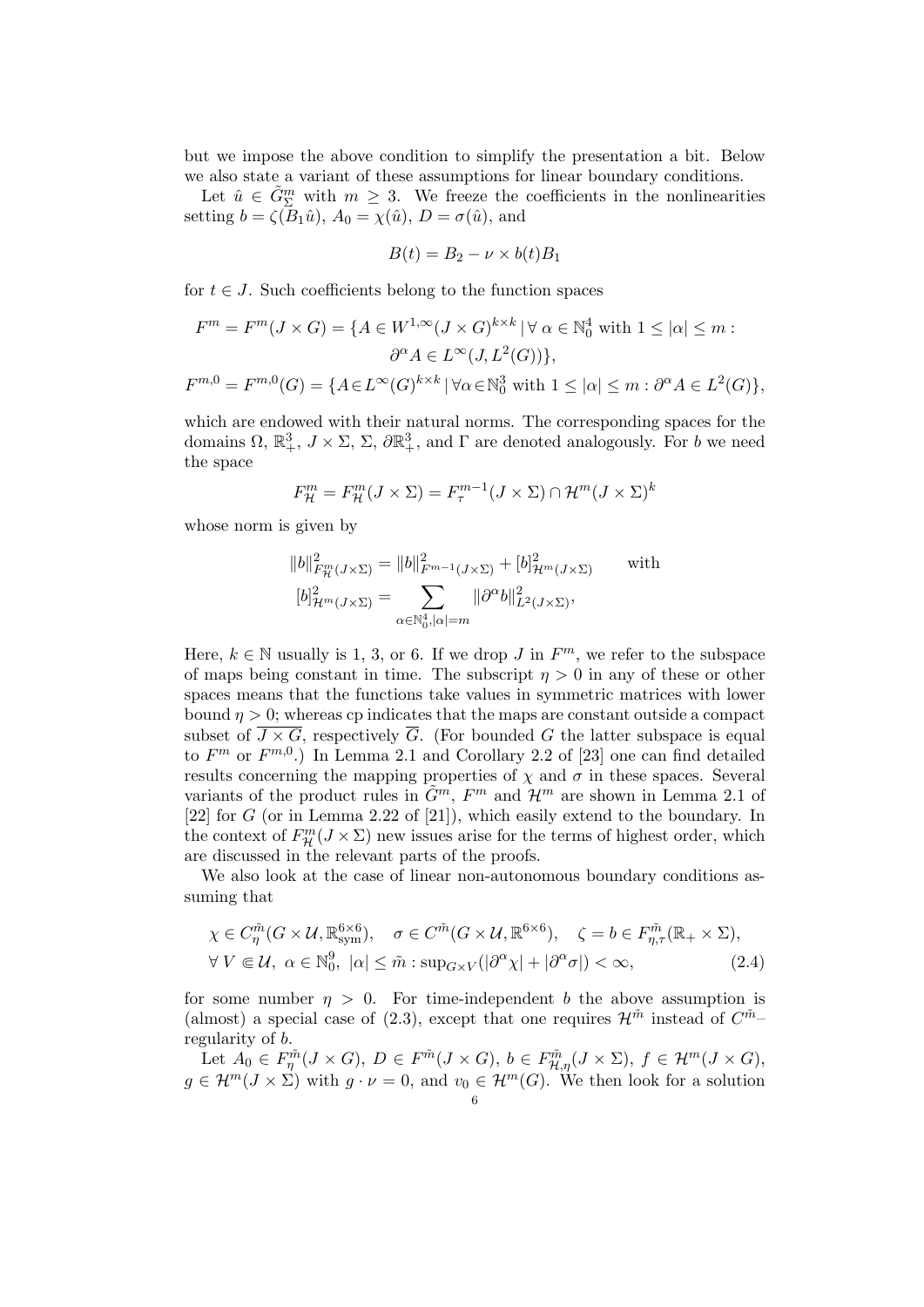$v \in G_{\Sigma}^{m}(J \times G)$  of the linearized problem

$$
A_0(t)\partial_t v(t) + \sum_{j=1}^3 A_j^{co} \partial_j v(t) + D(t)v(t) = f(t), \qquad x \in G, \qquad t \ge t_0,
$$
  
\n
$$
B(t)v(t) = g(t), \qquad x \in \Sigma, \qquad t \ge t_0,
$$
  
\n
$$
v(t_0) = v_0, \qquad x \in G.
$$
\n(2.5)

We solve the system  $(2.5)$  via localization, proceeding as in [19], [21] and [22]. To this aim, we cover  $\overline{G}$  with connected open sets  $U_0, U_1, \ldots, U_N$  where  $U_0 \subseteq G$  and  $\Sigma \subseteq U_1 \cup \cdots \cup U_N$ . For each  $i \in \{1, \ldots, N\}$  we fix a  $C^{\tilde{m}+2}$ diffeomorphism  $\varphi_i$  from  $U_i$  onto an open subset  $V_i$  of  $B(0, 1)$  which maps  $\Sigma \cap U_i$ onto  $\{y \in V_i | y_3 = 0\}$  and  $G \cap U_i$  onto  $\{y \in V_i | y_3 > 0\} \subseteq \mathbb{R}^3_+$  such that all partial derivatives of  $\varphi_i$  and  $\varphi_i^{-1}$  up to order  $\tilde{m}+2$  are bounded. The resulting composition operators are denoted by

$$
\Phi_i: L^2(U_i) \to L^2(V_i); \quad v \mapsto v \circ \varphi_i^{-1}, \qquad \Phi_i^{-1}: L^2(V_i) \to L^2(U_i); \quad v \mapsto v \circ \varphi_i.
$$

We use the same notation for the induced maps on Sobolev spaces, and also for the spaces on the domains  $J \times U_i$  or  $J \times V_i$ . The extension by 0 or restrictions of a function  $v$  are also denoted by  $v$ .

Let  $\{\theta_i \mid i \in \{0, 1, ..., N\}\}\$ be a smooth partition of unity subordinate to the sets  $U_i$ , and  $\sigma_i$  (resp.  $\omega_i$ ) be test functions in  $U_i$  (resp.  $V_i$ ) which are equal to 1 on supp  $\theta_i$  (resp. on  $K_i := \varphi_i(\text{supp }\sigma_i)$ ). We can find a constant  $\tau \in (0,1)$  and an index  $z(i) \in \{1,2,3\}$  with  $|\partial_{z(i)}\varphi_{i,3}| \geq \tau$  for each i, see e.g. Lemma 5.1 of [21], where  $\varphi_{i,3}$  is the third component of  $\varphi_i$ . We assume that  $z(i) = 3$ . The other cases are treated analogously, cf. Section 5 of [21] and Section 3 of [19]. Let  $i \in \{1, ..., N\}$ .

The usual localization procedure leads to a first order system on  $\mathbb{R}^3_+$  with variable coefficient matrices, see e.g. (2.5) in [22]. For our analysis it is important to keep the constant matrix  $A_3^{\text{co}}$  and the form of the boundary condition. To this aim, we multiply the coefficients by x-depending matrices  $R_i$  defined below. We first introduce the auxiliary function

$$
\beta_i = \omega_i \Phi_i(\partial_3 \varphi_{i,3}) + (1 - \omega_i) \frac{\partial_3 \varphi_{i,3}}{|\partial_3 \varphi_{i,3}|} (\varphi_i^{-1}(y_i))
$$

for a fixed point  $y_i \in V_i$ . The second summand is not important since we mostly work on  $K_i$  where we have  $\beta_i = \Phi_i \partial_3 \varphi_{i,3}$ . It is easy to check the lower bound  $|\beta_i| \geq \tau$ . We assume that  $\beta_i \geq \tau$  as the other sign is handled in the same way, cf. Section 5 of [21] and Section 3 of [19]. We then set

$$
\hat{R}_i = \beta_i^{-1/2} \begin{pmatrix} 1 & 0 & 0 \\ 0 & 1 & 0 \\ \omega_i \Phi_i(\partial_1 \varphi_{i,3}) & \omega_i \Phi_i(\partial_2 \varphi_{i,3}) & -\beta_i \end{pmatrix}, \qquad R_i = \begin{pmatrix} \hat{R}_i & 0 \\ 0 & \hat{R}_i \end{pmatrix},
$$

and define the 'localized' coefficients

$$
A_0^i = R_i \left( \omega_i \Phi_i A_0 + (1 - \omega_i) \eta I \right) R_i^T,
$$
  
\n
$$
A_j^i = R_i \left( \omega_i \Phi_i \left( \sum_{k=1}^3 A_k^{co} \partial_k \varphi_{i,j} \right) + (1 - \omega_i) \frac{\partial_3 \varphi_{i,3}}{\partial_3 \varphi_{i,3}} (\varphi_i^{-1}(y_i)) A_3^{co} \right) R_i^T,
$$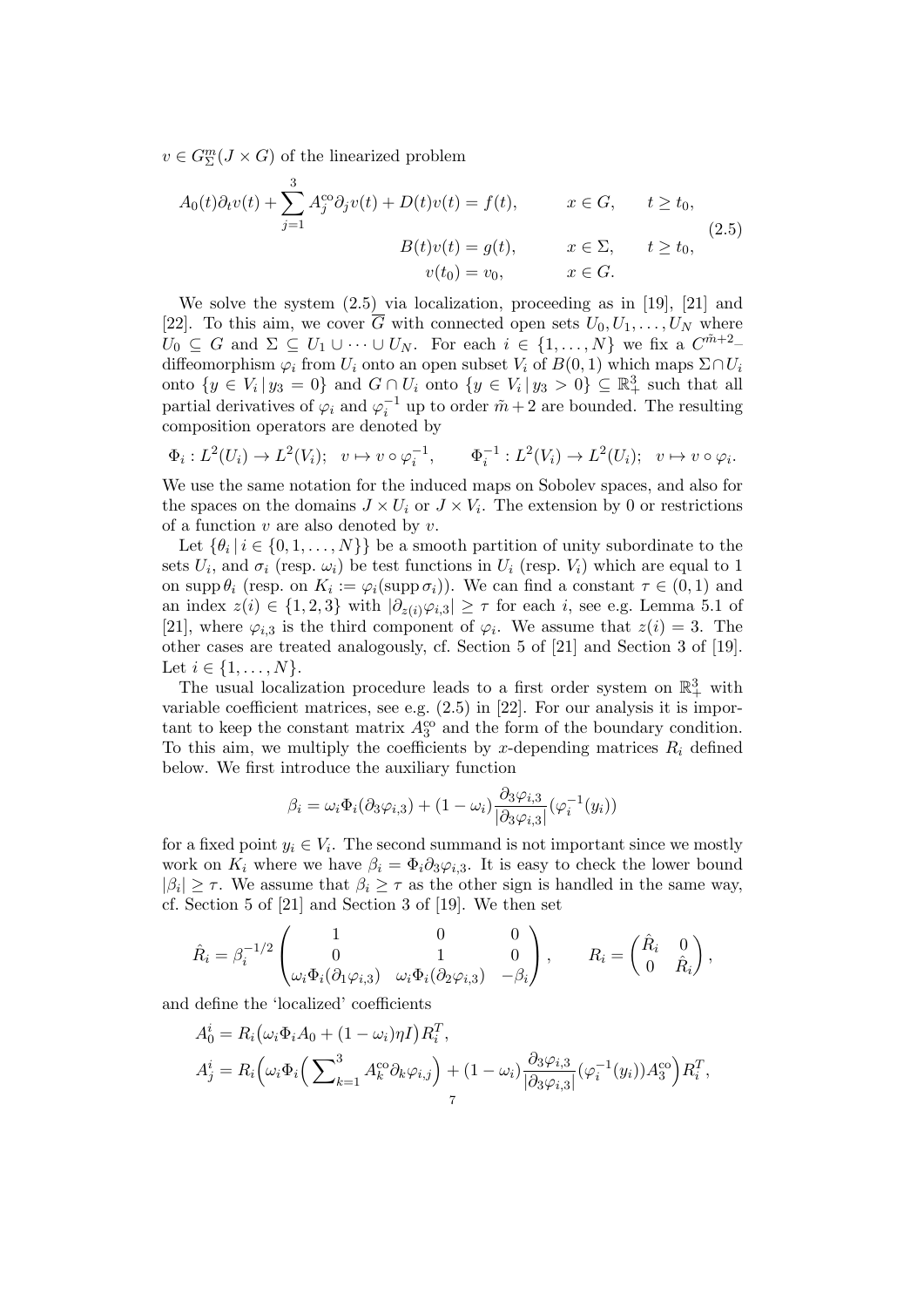$$
A_3^i = A_3^{\text{co}},
$$
  
\n
$$
D^i = \omega_i R_i \Phi_i D R_i^T - \sum_{j=1}^3 A_j^i \partial_j (R_i^T)^{-1} R_i^T
$$
\n(2.6)

for  $j \in \{1,2\}$  on  $\mathbb{R}^3_+$  as in Section 3 of [19] or Section 2 of [22], where partly a different notation was used. We note that  $A_0^i$  belongs to  $F_{\eta,\text{cp}}^{\tilde{m}}(J \times \mathbb{R}^3_+)$  and  $D^i$ to  $F_{\text{cp}}^{\tilde{m}}(J \times \mathbb{R}^3_+)$ , and that their norms in these spaces are bounded by a constant times the analogous norms of  $A_0$  and D. The maps  $A_1^i$  and  $A_2^i$  are contained in the space

$$
F_{\rm cf}^{\tilde{m}}(\mathbb{R}^3_+) = \left\{ A \in F_{\rm cp}^{\tilde{m}}(\mathbb{R}^3_+) \, \middle| \, \exists \, \mu_j \in F_{\rm cp}^{\tilde{m}}(\mathbb{R}^3_+,\mathbb{R}) : A = \sum_{j=1}^3 A_j^{\rm co} \mu_j \right\},\
$$

and they are dominated in the norm of  $F^{\tilde{m}}$  by a constant only depending on G, the charts, and  $\omega_i$ . We stress that the functions  $\mu_j$  are scalar.

To deal with the boundary condition, we set  $\kappa_i = -\nabla \varphi_{i,3} \cdot \nu \in C^{\tilde{m}+1}(\Sigma \cap U_i)$ . Observe that  $\nabla \varphi_{i,3} = -\kappa_i \nu$  since  $\nabla \varphi_{i,3}$  is normal to  $\Sigma$  and that  $\kappa_i > 0$  on  $\Sigma \cap U_i$  by the properties of  $\varphi_{i,3}$ . We further define

$$
B_0 = \begin{pmatrix} 0 & \nu_3 & -\nu_2 \\ -\nu_3 & 0 & \nu_1 \\ \nu_2 & -\nu_1 & 0 \end{pmatrix}, \qquad B_0^{\text{co}} = \begin{pmatrix} 0 & -1 & 0 \\ 1 & 0 & 0 \\ 0 & 0 & 0 \end{pmatrix} = J_3,
$$
  

$$
B_1^{\text{co}} = \begin{pmatrix} B_0^{\text{co}} & 0 \end{pmatrix}, \qquad B_2^{\text{co}} = \begin{pmatrix} 0 & B_0^{\text{co}} \end{pmatrix},
$$

cf. (2.1). Abusing notation, we identify  $B_0$  with  $tr_t$  at  $\Sigma$  and  $B_0^{\text{co}}$  with  $tr_t$  at  $\partial \mathbb{R}^3_+$  (where  $\nu = -e_3$ ). As in (3.12) of [19] or Section 2 of [22], we then compute

$$
B_0^{\text{co}} = \hat{R}_i \left( \omega_i \Phi_i (\kappa_i B_0) + (1 - \omega_i) \frac{\partial_3 \varphi_{i,3}}{\partial_3 \varphi_{i,3}} (\varphi_i^{-1}(y_i)) B_0^{\text{co}} \right) \hat{R}_i^T
$$

on  $\mathbb{R}^2 \times \{0\}$ . For the transformed coefficients, we take further cut-offs  $\tilde{\omega}_i \in$  $C_c^{\infty}(V_i)$  which are equal to 1 on supp  $\omega_i$  and define the auxiliary maps

$$
\tilde{b}_i(t) = \tilde{\omega}_i \Phi_i(\kappa_i^{-1} b(t)) + (1 - \tilde{\omega}_i) \eta I,
$$
  
\n
$$
C^i(t) = B_0^{\text{co}} \tilde{b}_i(t) \Phi_i(\kappa_i B_1) + \Phi_i(\kappa_i B_0) \tilde{b}_i(t) B_1^{\text{co}},
$$
  
\n
$$
\Omega_i = \begin{pmatrix} \omega_i I & 0 \\ 0 & I \end{pmatrix}.
$$

We now introduce the localized boundary operators and coefficients

$$
B^{i}(t) = \hat{R}_{i} \Big[ \omega_{i} \Phi_{i}(\kappa_{i} B(t)) \Omega_{i} + (1 - \omega_{i}) \frac{\partial_{3} \varphi_{i,3}}{|\partial_{3} \varphi_{i,3}|} (\varphi_{i}^{-1}(y_{i})) B_{2}^{\text{co}} \qquad (2.7)
$$

$$
+ \omega_{i} (1 - \omega_{i}) \frac{\partial_{3} \varphi_{i,3}}{|\partial_{3} \varphi_{i,3}|} (\varphi_{i}^{-1}(y_{i})) C_{i}(t) + (1 - \omega_{i})^{2} B_{0}^{\text{co}} \tilde{b}_{i}(t) B_{1}^{\text{co}} \Big] R_{i}^{T},
$$

$$
b_{i}(t) = (\hat{R}_{i}^{T})^{-1} \tilde{b}_{i}(t) \hat{R}_{i}^{-1},
$$

on  $\mathbb{R}^2 \times \{0\}$ . One can then derive the identity

$$
B^{i}(t) = B_{2}^{\text{co}} + B_{0}^{\text{co}} b_{i}(t) B_{1}^{\text{co}}.
$$
\n(2.8)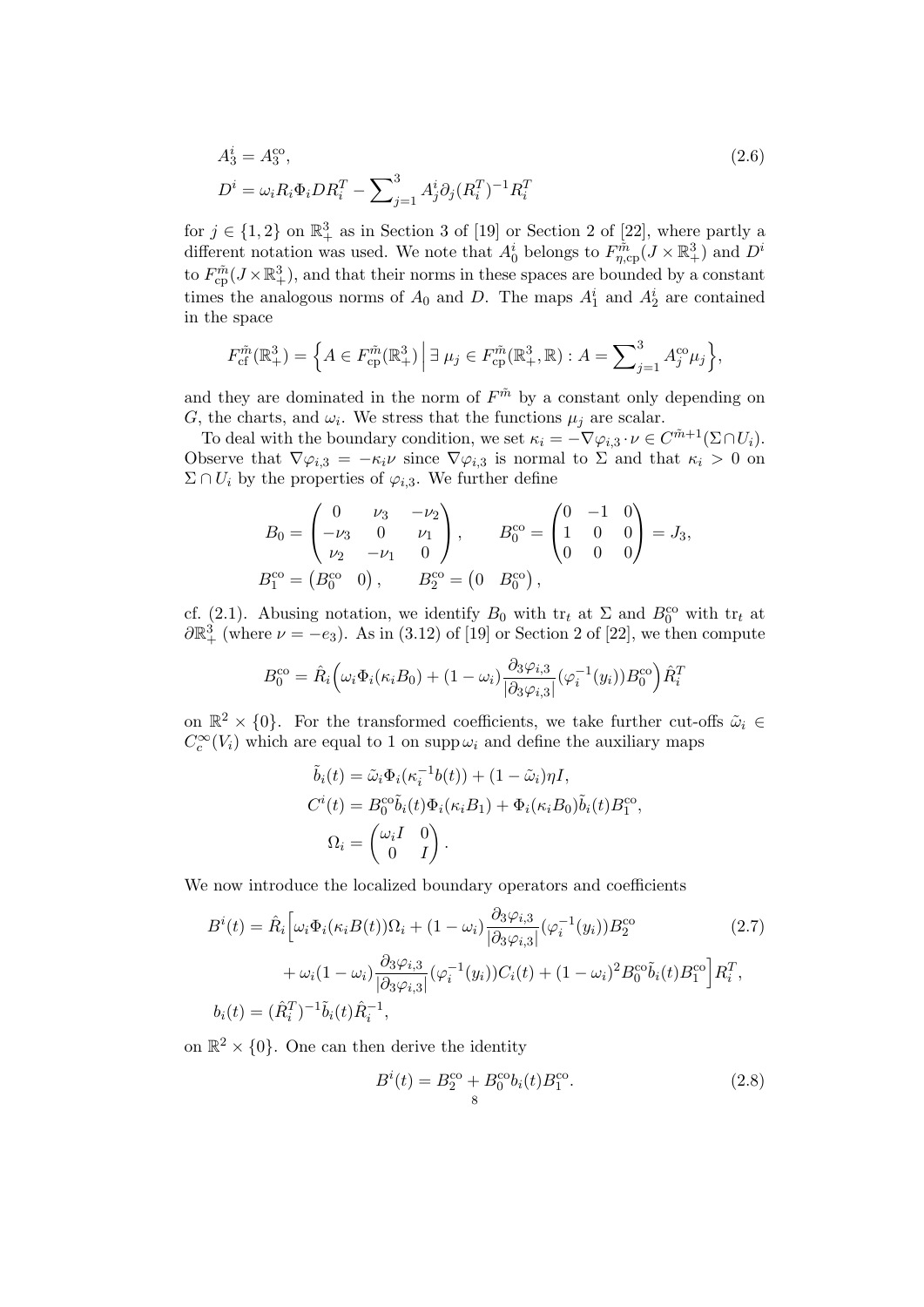For the reconstruction of the original boundary condition on  $\Sigma$  from the localized ones it is crucial to note that  $B^{i}(t) = \hat{R}_{i} \Phi_{i}(\kappa_{i} B(t)) R_{i}^{T}$  on  $\omega_{i}^{-1}(\{1\})$ . Redefining  $\eta$  if necessary, we obtain that  $b_i$  is contained in  $F^{\tilde{m}}_{\mathcal{H},\eta,\text{cp}}(\Gamma)$  and bounded in this norm by a constant times the norm of b in  $F_{\mathcal{H},\eta}^{\tilde{m}}(J \times \Sigma)$ .

Let  $h \in \mathcal{H}^m(J \times G)$  and  $v \in G^m(J \times G)$ . We introduce the transformed data

$$
v_0^i = (R_i^T)^{-1} \Phi_i(\theta_i v_0), \qquad g^i = \hat{R}_i \Phi_i(\theta_i \kappa_i g),
$$
  
\n
$$
f^i = f^i(h, v) = R_i \Big( \Phi_i(\theta_i h) + \Phi_i \Big( \sum_{j=1}^3 A_j^{co} \partial_j \theta_i v \Big) \Big).
$$
\n(2.9)

These functions belong to  $\mathcal{H}^m(\mathbb{R}^3_+)$ ,  $\mathcal{H}^m(\Gamma)$ , and  $\mathcal{H}^m(\Omega)$ , with norms bounded by a constant times the corresponding norms of  $v_0$ ,  $q$ ,  $h$ , and  $v$ , respectively. (In the existence proof one has to construct a suitable map h for a given  $f$ .) Instead of (2.5), we are now looking at the linear system

$$
A_0^i(t)\partial_t v(t) + \sum_{j=1}^3 A_j^i \partial_j v(t) + D^i(t)v(t) = f^i(t), \qquad x \in \mathbb{R}_+^3 \qquad t \ge t_0,
$$
  

$$
B^i(t)v(t) = g^i(t), \qquad x \in \partial \mathbb{R}_+^3 \qquad t \ge t_0,
$$
  

$$
v(t_0) = v_0^i \qquad x \in \mathbb{R}_+^3,
$$
 (2.10)

for  $i \in \{1, \ldots, N\}$  with the operators and maps from  $(2.6)$ ,  $(2.8)$ , and  $(2.9)$ . Once we have established apriori estimates and the regularity theory for (2.10), we obtain the corresponding assertions on  $G$  in Theorem 4.7. To that purpose, we also need the case  $i = 0$  which leads to a much simpler full space problem already treated in [22], for instance. We put  $\partial_0 = \partial_t$  and define the hyperbolic operators

$$
L(w) = \chi(w)\partial_t + \sum_{j=1}^3 A_j^{co}\partial_j + \sigma(w) \quad \text{on } J \times G,
$$
  

$$
L^{co}(A_0, D) = L^{co} = A_0 \partial_t + \sum_{j=1}^3 A_j^{co}\partial_j + D \quad \text{on } J \times G,
$$
  

$$
L^i(A_0, A_1, A_2, A_3^{co}, D) = L^i = \sum_{j=0}^3 A_j^i \partial_j + D^i \quad \text{on } \Omega.
$$
 (2.11)

In the last operator and in  $(2.10)$  we often omit the superscript i.

If u or v in  $G<sup>m</sup>$  solves one of the above linear or nonlinear Maxwell systems, we can differentiate the evolution equation and the boundary condition  $m-1$ times and then take the time trace at  $t = t_0 \in \overline{J}$ . The resulting compatibility conditions on  $\{t_0\} \times \Sigma$  are thus a necessary property for any sufficiently regular solution.  $\chi$ From  $(2.1)$  of  $[22]$  and  $(2.9)$  of  $[23]$  (see also Lemma 2.31 of  $[21]$ ) we first recall several important formulas relating time derivatives of a solution v with its value at the same time  $t_0$ , where we assume conditions  $(2.4)$ , respectively (2.3) for the nonlinear boundary condition.

Take a time  $t_0 \in \overline{J}$ , an inhomogeneity  $f \in \mathcal{H}^m(\Omega)$ , and initial values  $u_0, v_0 \in$  $\mathcal{H}^m(\mathbb{R}^3_+)$ . Let  $p \in \{0, \ldots, m\}$ . Assume that  $v \in G^m(\Omega)$  solves  $(2.10)$  without the boundary condition. Differentiating the evolution equation in time and dropping the superscript  $i$ , we deduce that this function satisfies

$$
\partial_t^p v(t_0) = S_{m,p,A_j,D}(t_0, v(t_0), f), \tag{2.12}
$$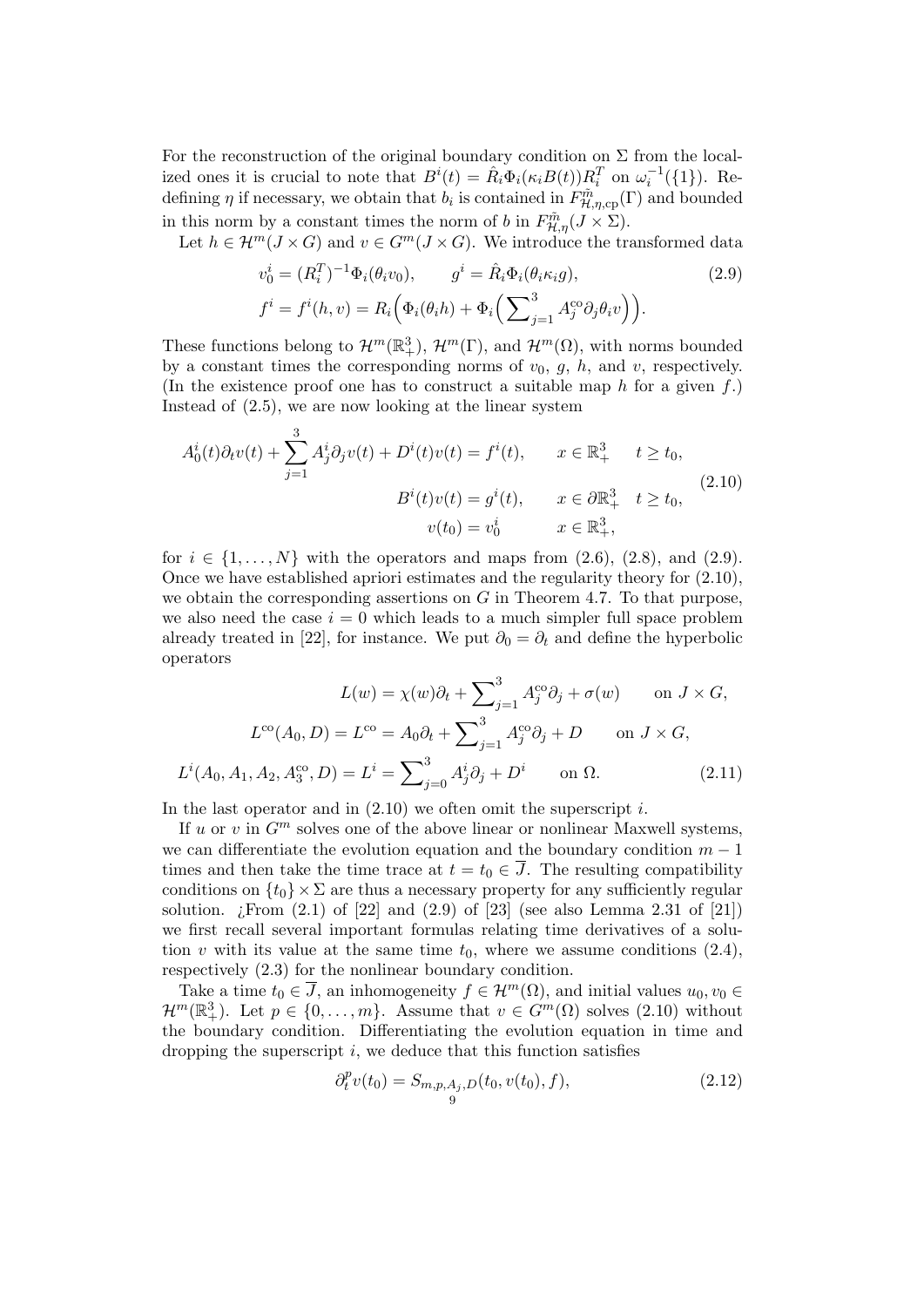for all  $p \in \{0, \ldots, m\}$ , where the term  $S_{m,p}^{\text{lin}} = S_{m,p,A_j,D}(t_0, u_0, f)$  is defined by

$$
S_{m,p}^{\text{lin}} = u_0,
$$
  
\n
$$
S_{m,p}^{\text{lin}} = A_0(t_0)^{-1} \Big[ \partial_t^{p-1} f(t_0) - \sum_{j=1}^3 A_j \partial_j S_{m,p-1}^{\text{lin}} - \sum_{l=1}^{p-1} {p-1 \choose l} \partial_t^l A_0(t_0) S_{m,p-l}^{\text{lin}} - \sum_{l=0}^{p-1} {p-1 \choose l} \partial_t^l D(t_0) S_{m,p-1-l}^{\text{lin}} \Big], \quad p \ge 1.
$$
\n(2.13)

An analogous formula is true on G if v fulfills (2.5) and we replace  $A_j$  by  $A_j^{cc}$ for  $j \in \{1, 2, 3\}$ .

Next, let  $u \in G^m(J \times G)$  satisfy (2.2). We then obtain

$$
\partial_t^p u(t_0) = S_{m, p, \chi, \sigma}(t_0, u(t_0), f) \tag{2.14}
$$

for all  $p \in \{0, \ldots, m\}$ . Here we inductively define the maps  $S_{m,p}^{\text{nl}} =$  $S_{m,p,\chi,\sigma}(t_0,u_0,f)$  by

$$
S_{m,p}^{\text{nl}} = u_0,
$$
  
\n
$$
S_{m,p}^{\text{nl}} = \chi(u_0)^{-1} \left[ \partial_t^{p-1} f(t_0) - \sum_{j=1}^3 A_j^{\text{co}} \partial_j S_{m,p-1}^{\text{nl}} - \sum_{l=1}^{p-1} {p-1 \choose l} M_1^l S_{m,p-l}^{\text{nl}} - \sum_{l=0}^{p-1} {p-1 \choose l} M_2^l S_{m,p-1-l}^{\text{nl}} \right],
$$
\n
$$
M_k^p := \sum_{1 \le j \le p} \sum_{\substack{\gamma_1, \dots, \gamma_j \in \mathbb{N}^l}} \sum_{l_1, \dots, l_j = 1}^6 C(p, \gamma) (\partial_{y_{l_j}} \dots \partial_{y_{l_1}} \theta_k)(u_0) \prod_{i=1}^j (S_{m, \gamma_i}^{\text{nl}})_{l_i},
$$
\n
$$
\sum_{j=1}^{\gamma_i = p} \sum_{j=1}^{\gamma_i = p} C(p, \gamma) (\partial_{y_{l_j}} \dots \partial_{y_{l_1}} \theta_k)(u_0) \prod_{i=1}^j (S_{m, \gamma_i}^{\text{nl}})_{l_i},
$$
\n(2.15)

where  $p \ge 1$ ,  $k \in \{1, 2\}$ ,  $\theta_1 = \chi$ ,  $\theta_2 = \sigma$ ,  $M_2^0 = \sigma(u_0)$ , and  $C(p, \gamma) =$  $C((p, 0, 0, 0), \gamma_1, \ldots, \gamma_j)$  is the constant from Lemma 2.1 of [23].

We have to estimate these maps. Lemma 2.3 of [22] (or Lemma 2.33 of [21]) shows the inequality

$$
||S_{m,p,A_j,D}(t_0, u_0, f)||_{\mathcal{H}^{m-p}(G)}
$$
\n
$$
\leq c(r_0, \eta, m, p) \Big( \sum_{j=0}^{p-1} ||\partial_t^j f(t_0)||_{\mathcal{H}^{m-1-j}(G)} + ||u_0||_{\mathcal{H}^m(G)} \Big),
$$
\n(2.16)

provided that  $A_0 \in F_{\eta}^{\tilde{m}}(J \times G)$ ,  $A_1, A_2, A_3 \in F^{\tilde{m}}(G)$  and  $D \in F^{\tilde{m}}(J \times G)$  and that the quantities

$$
||A_{k}(t_{0})||_{F^{\tilde{m}-1,0}(G)},||D(t_{0})||_{F^{\tilde{m}-1,0}(G)},||\partial_{t}^{j}A_{0}(t_{0})||_{\mathcal{H}^{\tilde{m}-1-j}(G)},||\partial_{t}^{j}D(t_{0})||_{\mathcal{H}^{\tilde{m}-1-j}(G)}
$$

are bounded by  $r_0$  for  $k \in \{0, 1, 2, 3\}$  and  $j \in \{1, ..., m-1\}$ . Here one can replace G by  $\mathbb{R}^3_+$ . Similarly, Lemma 2.4 of [23] says that

$$
||S_{m,p,\chi,\sigma}(t_0,u_0,f)||_{\mathcal{H}^{m-p}(G)} \tag{2.17}
$$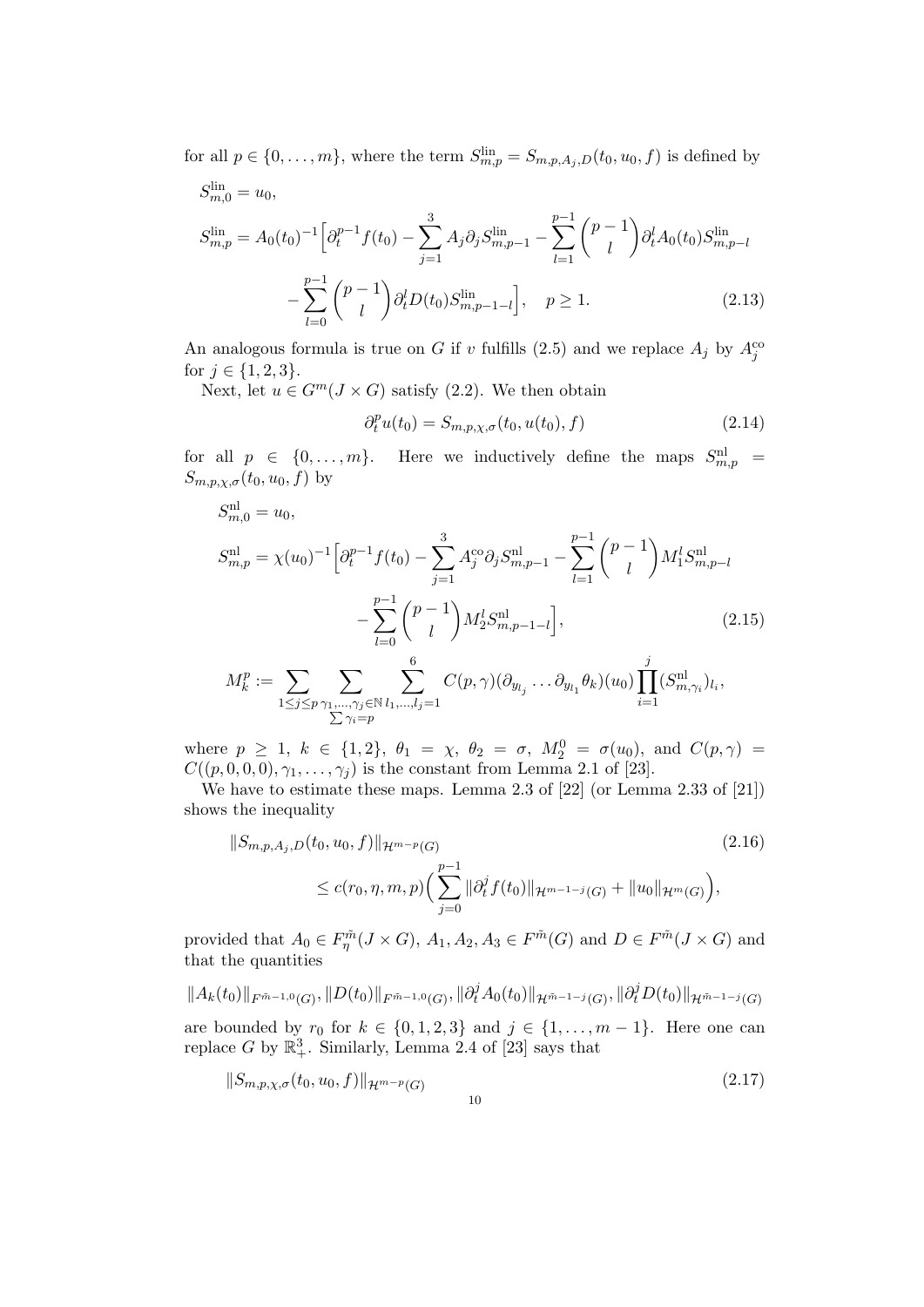$$
\leq c(r_0, \eta, V, m, p) \Big( \sum_{j=0}^{p-1} \|\partial_t^j f(t_0)\|_{\mathcal{H}^{m-1-j}(G)} + \|u_0\|_{\mathcal{H}^m(G)} \Big),
$$

if  $\chi$  and  $\sigma$  fulfill (2.3), the range of  $u_0$  is contained in  $V \in \mathcal{U}$  and the number in parentheses is less or equal  $r_0$ . Lemma 2.4 of [23] also provides an analogous Lipschitz estimate for arguments  $(u_0, f)$  and  $(\tilde{u}_0, \tilde{f})$ .

On the other hand, for  $g \in \mathcal{H}^m(J \times \Sigma)$  and  $v \in G_{\Sigma}^m(J \times G)$  solving (2.5) we can differentiate the boundary condition in  $(2.5)$  up to  $m-1$  times in time arriving at

$$
B(t_0)\partial_t^p v(t_0) = \partial_t^p g(t_0) + \nu \times \sum_{k=1}^p {p \choose k} \partial_t^k b(t_0) B_1 \partial_t^{p-k} v(t_0)
$$
 (2.18)

on  $\Sigma$  for all  $p \in \{1, \ldots, m-1\}$ . Replacing  $B_1$  by  $B_1^{\text{co}}$  the same equation is true on  $\partial \mathbb{R}^3_+$  and a function  $v \in G^m_{\Sigma}(\Omega)$  fulfilling  $(2.10)$ . Analogously, each solution  $u \in G_{\Sigma}^{m}(J \times G)$  of  $(2.2)$  satisfies

$$
B(u(t_0))\partial_t^p u(t_0) = \partial_t^p g(t_0) + \nu \times \sum_{k=1}^p {p \choose k} \partial_t^k \zeta(B_1 u)(t_0) B_1 \partial_t^{p-k} u(t_0) \qquad (2.19)
$$

on  $\Sigma$  for all  $p \in \{1, \ldots, m-1\}$ . To express the factors  $\partial_t^k \zeta(B_1 u)(t_0)$ , as in  $(2.15)$ we set

$$
M_3^p = \sum_{1 \le j \le p} \sum_{\substack{\gamma_1, \dots, \gamma_j \in \mathbb{N} \\ \sum \gamma_i = p}} \sum_{l_1, \dots, l_j = 1}^2 C(p, \gamma)(\partial_{y_{l_j}} \dots \partial_{y_{l_1}} \zeta)(B_1 u_0) \prod_{i=1}^j (B_1 S_{m, \gamma_i}^{\text{nl}})_{l_i}
$$

for  $p \geq 1$ . Taking into account (2.12) and (2.14), formulas (2.18) and (2.19) lead to the equations

$$
B(t_0)S_{m,p}^{\text{lin}} = \partial_t^p g(t_0) + \nu \times \sum_{k=1}^p {p \choose k} \partial_t^k b(t_0) B_1 S_{m,p-k}^{\text{lin}},\tag{2.20}
$$

$$
B(u(t_0))S_{m,p}^{\text{nl}} = \partial_t^p g(t_0) + \nu \times \sum_{k=1}^p \binom{p}{k} M_3^k B_1 S_{m,p-k}^{\text{nl}},\tag{2.21}
$$

on  $\Sigma$  for all  $p \in \{0, \ldots, m-1\}$  respectively, which are called the *compatibility* conditions of order m for the systems  $(2.5)$ ,  $(2.10)$ , respectively  $(2.2)$ . (For  $p = 0$  the sums are omitted.)

Remark 2.1. In the following two sections we develop the regularity theory for the linear problem (2.10) with coefficients  $A_0 \in F_{\eta}^{\tilde{m}}(\Omega)$ ,  $A_1, A_2 \in F_{\text{cf}}^{\tilde{m}}(\mathbb{R}^3_+)$ ,  $A_3 = A_3^{\text{co}}, D \in F^{\tilde{m}}(\Omega)$ , and  $b \in F^{\tilde{m}}_{\mathcal{H},\eta}(\Gamma)$ , where we partly add further smoothness and decay conditions (as  $|x| \to \infty$ ) on the derivatives. In our reasoning, we use results from Section 3 and 4 of [22] or [21] which only involve the evolution equation  $L^i u = f$  but not the boundary condition.

We observe that there it is also required that the coefficients  $A_0$  and  $D$  are constant outside a compact subset of  $\mathbb{R}^3_+$ . For unbounded domains G, in the main Theorem 1.1 of [22] it is thus assumed that  $A_0$  and D converge at infinity. However, these restrictions only enter because of one result cited from another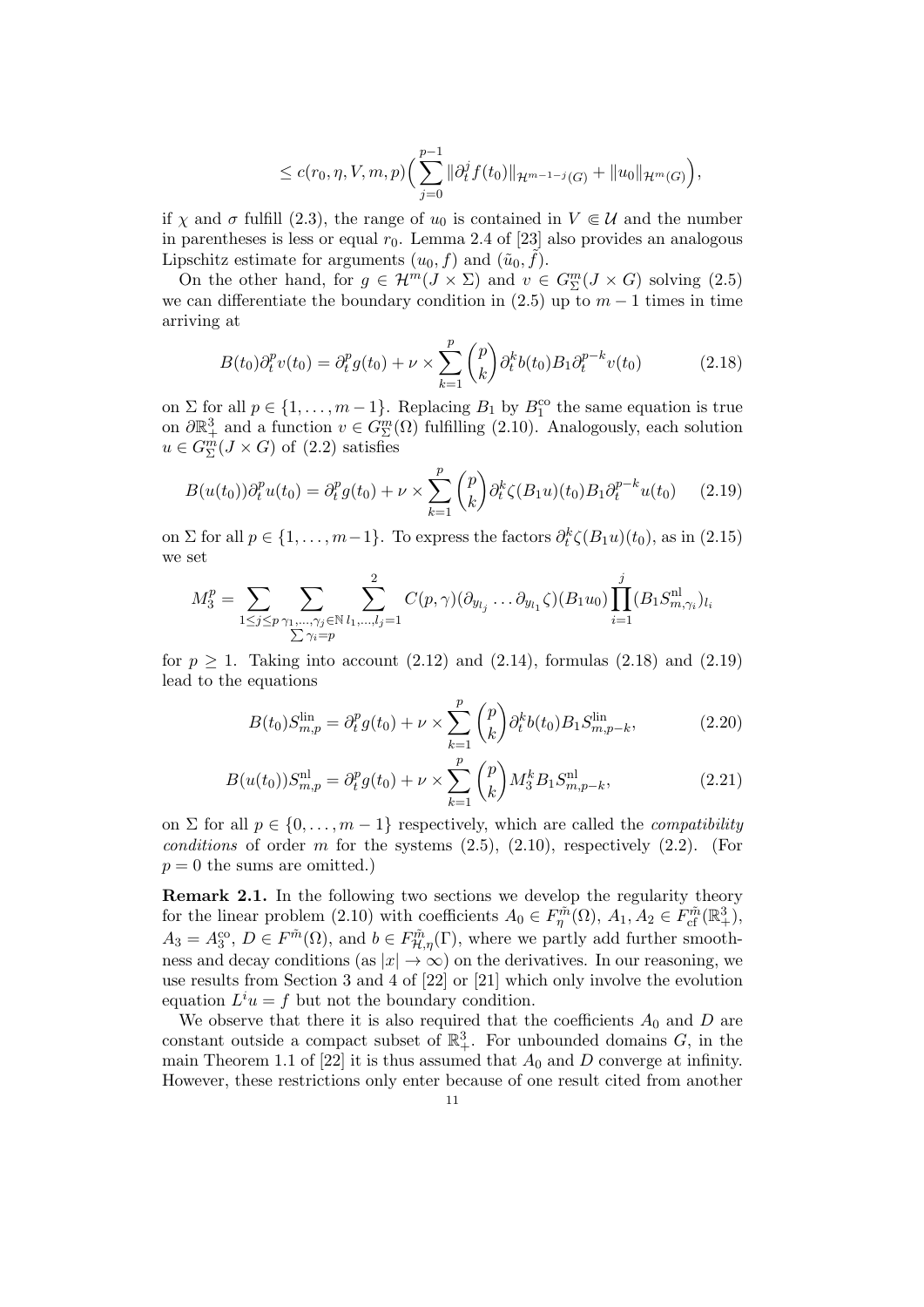work. They are needed in the basic linear wellposedness result in  $L^2$  from [7] to derive deeper trace results in the context of boundary conditions which are different from ours. This result is replaced by Proposition 3.1 below, which does not need that  $A_0$  and D are constant outside a compact subset. For this reason we can use the results of Section 3 and 4 of [22], provided that they do not involve the boundary condition.

#### 3. Linear apriori estimates

We first state the basic well-posedness result of the localized linear problem  $(2.10)$  on the regularity level  $m = 0$ . In particular, the data f, g and  $u_0$ belong to  $L^2$ . If we have a solution  $u \in L^2(\Omega)$ , the evolution equation implies that u is contained in  $\mathcal{H}^1(J, \mathcal{H}^{-1}(\mathbb{R}^3_+))$ . The initial condition thus makes sense in  $\mathcal{H}^{-1}(\mathbb{R}^3_+)$ . Moreover, the tangential trace can be extended from regular functions on  $\Omega$  to those  $u \in L^2(\Omega)$  with  $Lu \in L^2(\Omega)$  yielding a distribution  $\text{tr}_{\tau} u$  in  $\mathcal{H}^{-1/2}(\Gamma)$ , see e.g. Remark 2.14 of [21]. The boundary condition can thus be understood as an equation in  $\mathcal{H}^{-1/2}(\Gamma)$ . We put Div  $A = \sum_{j=0}^{3} \partial_j A_j$ .

**Proposition 3.1.** Let  $t_0 = 0$ ,  $A_j = A_j^T \in W^{1,\infty}(\Omega)^{6 \times 6}$ ,  $A_0 \geq \eta I$ ,  $A_3 =$  $A_3^{\text{co}}, D \in L^{\infty}(\Omega)^{6 \times 6}, b = b^T \in L^{\infty}_{\tau}(\Gamma)^{3 \times 3}$  with  $A_0, b \geq \eta I$ ,  $u_0 \in L^2(\mathbb{R}^3_+)^6$ ,  $f \in L^2(\Omega)^6$ , and  $g \in L^2(\Gamma)^3$  with  $g \cdot \nu = 0$ . Then there is a unique solution  $u \in L^2(\Omega)^6$  of (2.10). Moreover, u belongs to  $C(\overline{J}, L^2(\mathbb{R}^3_+)^6)$ ,  $\text{tr}_{\tau} u$  to  $L^2(\Gamma)^6$ , and they satisfy equation (3.2) and the estimate

$$
e^{-2\gamma T} \|u(T)\|_{L^{2}(\mathbb{R}^{3}_{+})}^{2} + \gamma \|u\|_{L^{2}(\Omega)}^{2} + \|\operatorname{tr}_{\tau} u\|_{L^{2}(\Gamma)}^{2} \tag{3.1}
$$
  

$$
\leq c \left( \|A_{0}(0)\|_{L^{\infty}(\mathbb{R}^{3}_{+})} \|u_{0}\|_{L^{2}(\mathbb{R}^{3}_{+})}^{2} + \frac{1}{\gamma} \|f\|_{L^{2}(\Omega)}^{2} + \|g\|_{L^{2}(\Gamma)}^{2} \right)
$$

for constants  $c = c(\eta, \|b\|_{\infty}) \geq 0$  and  $\gamma_0(\eta, r) \geq 1$  and all  $\gamma \geq \gamma_0(\eta, r)$  with  $r := ||D - \text{Div } A/2||_{\infty}.$ 

This result is essentially known, see e.g. Proposition 2.1 of [3], so that we only indicate the main steps of the proof. Since the precise form of the constants is crucial for us, we fully show the estimate (3.1) for a solution  $u \in G^0$  such that also  $\partial_j u$  for  $j \in \{0, 1, 2\}$  and  $A_3^{\circ\circ} \partial_3 u$  belong to  $L^2(\Omega)$ . Set  $v = e_{-\gamma} u$ . The equation  $Lu = f$  yields

$$
\int_{\Omega} Lv \cdot v \, \mathrm{d}x \, \mathrm{d}t = \int_{\Omega} (e_{-\gamma} f \cdot v - \gamma A_0 v \cdot v) \, \mathrm{d}x \, \mathrm{d}t.
$$

Using the symmetry of  $A_j$ , we next compute

$$
\int_{\Omega} Lv \cdot v \, dx \, dt = \frac{1}{2} \sum_{j=0}^{3} \int_{\Omega} \partial_j (A_j v \cdot v) \, dx \, dt + \int_{\Omega} (D - \frac{1}{2} \operatorname{Div} A) v \cdot v \, dx \, dt.
$$

The first term on the right-hand side is equal to

$$
\frac{1}{2} \int_{\mathbb{R}^3_+} (A_0(T) v(T) \cdot v(T) - A_0(0) u_0 \cdot u_0) \, dx - \frac{1}{2} \int_{\Gamma} A_3^{\text{co}} v \cdot v \, dx \, dt.
$$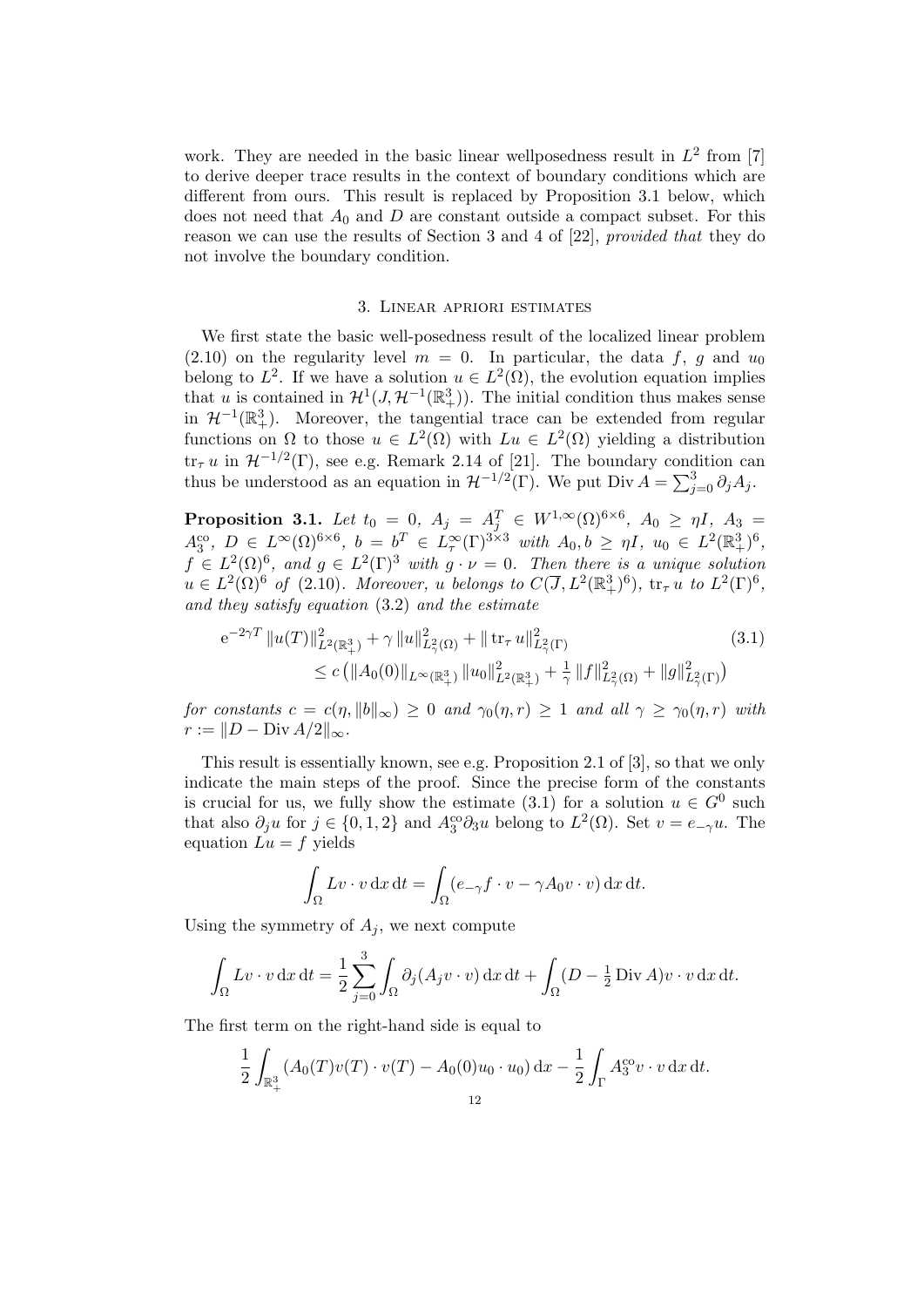Basic vector algebra and the boundary condition in (2.10) then lead to

$$
-\frac{1}{2} \int_{\Gamma} A_3^{\text{co}} v \cdot v \, dx \, dt = \frac{1}{2} \int_{\Gamma} e_{-2\gamma} (u^1 \cdot \text{tr}_t u^2 - u^2 \cdot \text{tr}_t u^1) \, dx \, dt
$$

$$
= \int_{\Gamma} e_{-2\gamma} u^1 \cdot \text{tr}_t u^2 \, dx \, dt
$$

$$
= \int_{\Gamma} e_{-2\gamma} u^1 \cdot (g - (b \, \text{tr}_t u^1) \times \nu) \, dx \, dt
$$

$$
= \int_{\Gamma} e_{-2\gamma} (g \cdot \text{tr}_\tau u^1 + (b \, \text{tr}_t u^1) \cdot \text{tr}_t u^1) \, dx \, dt.
$$

The assumptions now imply the basic estimate

$$
e^{-2\gamma T} \frac{\eta}{2} ||u(T)||^{2}_{L^{2}(\mathbb{R}^{3}_{+})} + \gamma \eta ||u||^{2}_{L^{2}_{\gamma}(\Omega)} + \eta ||\operatorname{tr}_{\tau} u^{1}||^{2}_{L^{2}_{\gamma}(\Gamma)}
$$
  
\n
$$
\leq \frac{1}{2} ||A_{0}(0)||_{L^{\infty}(\mathbb{R}^{3}_{+})} ||u_{0}||^{2}_{L^{2}(\mathbb{R}^{3}_{+})} + r ||u||^{2}_{L^{2}_{\gamma}(\Omega)} + ||f \cdot u||_{L^{1}_{2\gamma}(\Omega)} + ||g \cdot \operatorname{tr}_{\tau} u^{1}||_{L^{1}_{2\gamma}(\Gamma)}.
$$

By means of the Cauchy-Schwarz inequality and choosing  $\gamma \geq 4r/\eta$ , one easily deduces (3.1) with  $tr_{\tau} u^1$  instead of  $tr_{\tau} u$ . The remaining summand can be recovered from the boundary condition  $\text{tr}_t u^2 = g - (b \text{ tr}_t u^1) \times \nu$ . We note that for  $\gamma = 0$  we also obtain the equality

$$
\int_{\mathbb{R}^3_+} \frac{1}{2} A_0(T) u(T) \cdot u(T) \, dx + \int_{\Gamma} (b \operatorname{tr}_t u^1) \cdot \operatorname{tr}_t u^1 \, d(t, x) \tag{3.2}
$$
\n
$$
= \int_{\mathbb{R}^3_+} \frac{1}{2} A_0(0) u_0 \cdot u_0 \, dx + \int_{\Omega} \left( (\frac{1}{2} \operatorname{Div} A - D) u \cdot u + u \cdot f \right) \, d(t, x)
$$
\n
$$
- \int_{\Gamma} g \cdot \operatorname{tr}_{\tau} u^1 \, d(t, x).
$$

The other steps follow a standard procedure going back (at least) to [17], see also [1] or [4]. Estimate  $(3.1)$  and a duality argument yield a solution u of  $(2.10)$  in  $L^2(\Omega)$ . One can also show a variant of  $(3.1)$  for the interval  $J = \mathbb{R}$ without the terms at times  $t = T$  and  $t = 0$ , assuming analogous regularity assumptions. One thus obtains a solution u in  $L^2_\gamma(\Omega)$  of  $(2.10)$  on  $J = \mathbb{R}$ without an initial condition. Mollifiers in  $(t, x_1, x_2)$  yield aproximate solutions  $u_n$ , where  $A_3^{\text{co}} \partial_3 u_n$  belongs to  $L^2_\gamma(\Omega)$  because of the evolution equation. Using the variant of (3.1) on  $J = \mathbb{R}$  for  $u_n$ , we see that this estimate is also valid for solutions in  $L^2_\gamma(\mathbb{R} \times \mathbb{R}^3_+)$  and that  $\operatorname{tr}_{\tau} u$  is an element of  $L^2_\gamma(\Gamma)$ .

As in Theorem 6.11 of [4] one next shows that the solution vanishes on  $(-\infty, 0)$  if the same is true for f and g. For  $u_0 = 0$ , again by mollification one can now construct a unique solution  $u \in L^2_\gamma(\Omega)$  of  $(2.10)$  satisfying  $u \in C(\overline{J}, L^2(\mathbb{R}^3_+)^6)$ ,  $tr_{\tau} u \in L^2(\Gamma)^6$ , (3.1), and (3.2). This fact also leads to the uniqueness statement in Proposition 3.1. It thus remains to show that for  $f = g = 0$  the solution u is contained in  $C(\overline{J}, L^2(\mathbb{R}^3_+)^6)$  and fullfills  $\text{tr}_{\tau} u \in L^2(\Gamma)^6$ , (3.1), and (3.2). In view of the estimate one only has to consider compactly supported  $u_0$ . In this case, the available full space result and the finite speed of propagation imply that u is continuous in  $L^2(\mathbb{R}^3_+)$  for small times  $t \geq 0$ . The result then follows by mollification.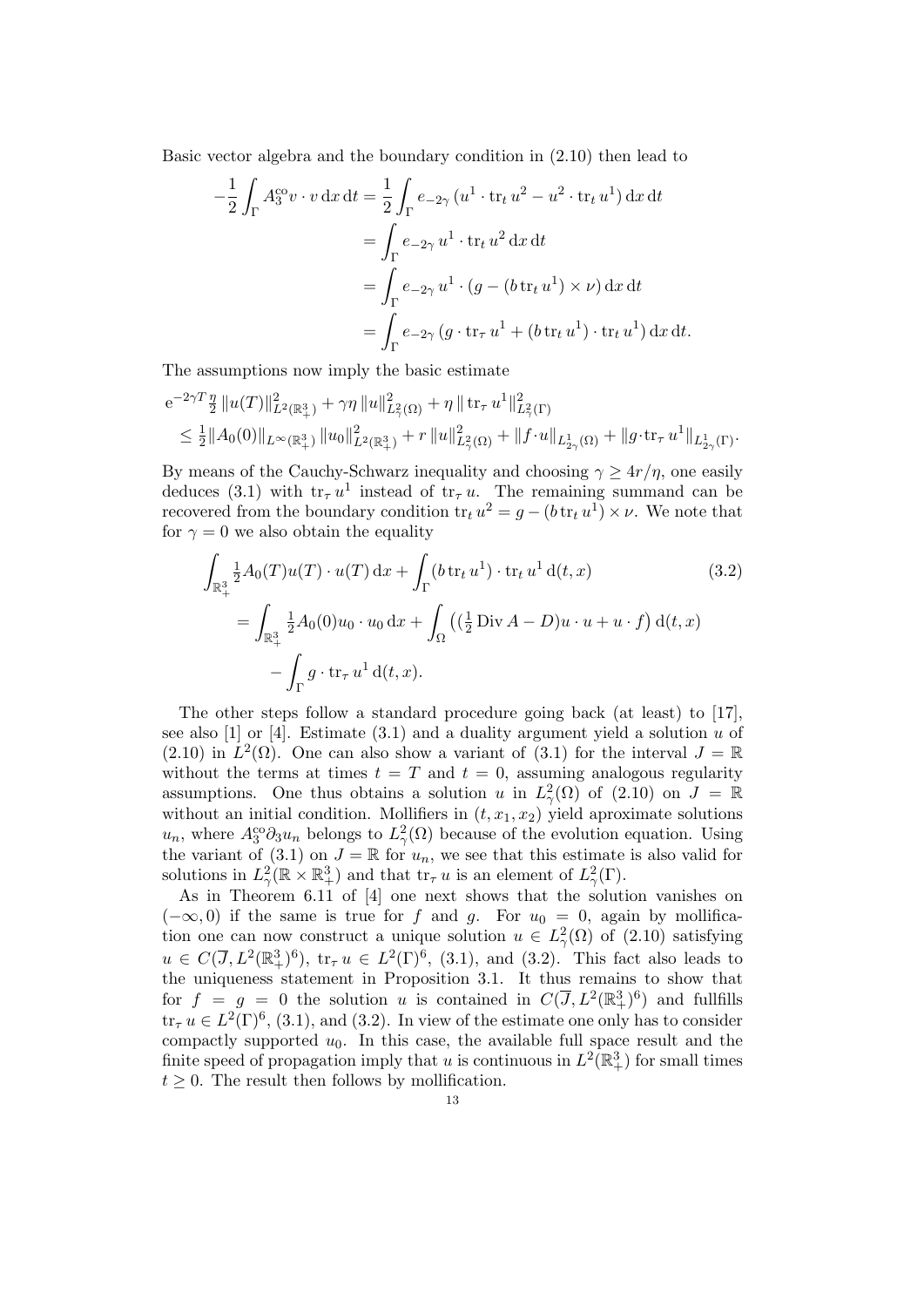We next establish higher order apriori estimates for solutions  $u \in G^m$  of (3.1), extending the approach of [22]. In the first step we treat the 'tangential' derivatives  $\partial^{\alpha} u$  with  $\alpha \in \mathbb{N}_0^4$  and  $\alpha_3 = 0$ . We use the space  $\mathcal{H}_{{\rm ta}}^m(\Omega)$  containing those functions  $u \in L^2(\Omega)$  such that all such derivatives with  $|\alpha| \leq m$  belong to  $L^2(\Omega)$ , which is equipped with its natural norm. The space  $\mathcal{H}_{\text{ta}}^m(\mathbb{R}^3_+)$  is defined analogously. The number  $\gamma_0$  is taken from Proposition 3.1, whereas  $\delta_{m>2}$  is equal to 1 if  $m \in \{3, 4, ...\}$  and zero if  $m \in \{1, 2\}$ .

**Lemma 3.2.** Let  $t_0 = 0, T \in (0,T)$ ,  $\rho, \eta > 0, r \ge r_0 > 0, m \in \mathbb{N}$ , and  $\tilde{m} = \max\{m, 3\}$ . Take coefficients  $A_0 \in F_{\eta}^{\tilde{m}}(\Omega)$ ,  $A_1, A_2 \in F_{\text{cf}}^{\tilde{m}}(\mathbb{R}^3_+)$ ,  $A_3 = A_3^{\text{co}}$ ,  $D \in F^{\tilde{m}}(\Omega)$ , and  $b \in F^{\tilde{m}}_{\mathcal{H},\eta}(\Gamma)$  satisfying

$$
||A_i||_{F^{\tilde{m}}(\Omega)} \le r, \quad ||D||_{F^{\tilde{m}}(\Omega)} \le r, \quad ||b||_{F^{\tilde{m}-1}(\Gamma)} \le r, \quad [b]_{\mathcal{H}^{\tilde{m}}(\Gamma)} \le \rho,
$$
  

$$
\max\{||A_i(0)||_{F^{\tilde{m}-1,0}(\mathbb{R}^3_+)}, \max_{1 \le j \le m-1} ||\partial_t^j A_0(0)||_{\mathcal{H}^{\tilde{m}-1-j}(\mathbb{R}^3_+)}\} \le r_0,
$$
  

$$
\max\{||D(0)||_{F^{\tilde{m}-1,0}(\mathbb{R}^3_+)}, \max_{1 \le j \le m-1} ||\partial_t^j D(0)||_{\mathcal{H}^{\tilde{m}-1-j}(\mathbb{R}^3_+)}\} \le r_0
$$

for all  $i \in \{0,1,2\}$ . Choose data  $u_0 \in \mathcal{H}^m(\mathbb{R}^3_+)$ ,  $f \in \mathcal{H}^m(\Omega)$ , and  $g \in \mathcal{H}^m(\Gamma)$ with  $g \cdot \nu = 0$ . Assume that the solution u of (2.10) belongs to  $G^m(\Omega)$ . Then it is also contained in  $G^m_{\Sigma}(\Omega)$  and we have

$$
\sum_{\substack{\alpha|\leq m\\ \alpha_3=0}} \|\partial^{\alpha}u\|_{G_{\gamma}^0(\Omega)}^2 + \gamma \|u\|_{\mathcal{H}_{\text{ta},\gamma}^m(\Omega)}^2 + \|\operatorname{tr}_{\tau}u\|_{\mathcal{H}_{\gamma}^m(\Gamma)}^2 \tag{3.3}
$$
\n
$$
\leq C_{m,0}^{\operatorname{ta}} \Big[\sum_{j=0}^{m-1} \|\partial_t^j f(0)\|_{\mathcal{H}^{m-1-j}(\mathbb{R}^3_+)}^2 + \|u_0\|_{\mathcal{H}^m(\mathbb{R}^3_+)}^2 + \delta_{m>2}\rho^2 \|B_1 u\|_{L_{\gamma}^{\infty}(\Gamma)}^2\Big]
$$
\n
$$
+ c \|g\|_{\mathcal{H}_{\gamma}^m(\Gamma)}^2 + \frac{C_m^{\operatorname{ta}}}{\gamma} \Big(\|f\|_{\mathcal{H}_{\text{ta},\gamma}^m(\mathbb{R}^3_+)}^2 + \|u\|_{G_{\gamma}^m(\Omega)}^2\Big)
$$

for all  $\gamma \ge \gamma_0$ , where  $C_m^{\text{ta}} = C_m^{\text{ta}}(\eta, r, T')$ ,  $C_{m,0}^{\text{ta}} = C_{m,0}^{\text{ta}}(\eta, r_0, ||b||_{\infty})$ , and  $c =$  $c(\eta, m, ||b||_{\infty})$ . If b even belongs to  $b \in F_{\eta}^{\tilde{m}}(\Gamma)^{3 \times 3}$  with norm less or equal r, then one can set  $\rho = 0$  in the above inequality.

*Proof.* Let  $\alpha \in \mathbb{N}_0^4$  with  $|\alpha| \leq m$  and  $\alpha_3 = 0$ . We use the differential operator  $L = L^{i}(A_0, \tilde{A}_1, A_2, \tilde{A}_3^{\text{co}}, D)$  from (2.11). Let  $j \in \{0, 1, 2\}$ . Exactly as in Lemma 3.2 of [22], elementary calculations yield the equations

$$
L\partial^{\alpha} u = f_{\alpha}, \qquad x \in \mathbb{R}^3_+, \qquad t \in J,
$$
  

$$
\partial^{\alpha} u(0) = u_{0,\alpha}, \qquad x \in \mathbb{R}^3_+,
$$

for the functions

 $\overline{\phantom{a}}$ 

$$
f_{\alpha} = \partial^{\alpha} f - \sum_{j=0}^{2} \sum_{0 < \beta \leq \alpha} \binom{\alpha}{\beta} \partial^{\beta} A_{j} \partial^{\alpha-\beta} \partial_{j} u - \sum_{0 < \beta \leq \alpha} \binom{\alpha}{\beta} \partial^{\beta} D \partial^{\alpha-\beta} u,
$$
\n
$$
u_{0,\alpha} = \partial^{\alpha} u(0) = \partial^{(0,\alpha_1,\alpha_2,0)} S_{m,\alpha_0,A_k,D}(0, u_0, f),
$$
\n
$$
u_1
$$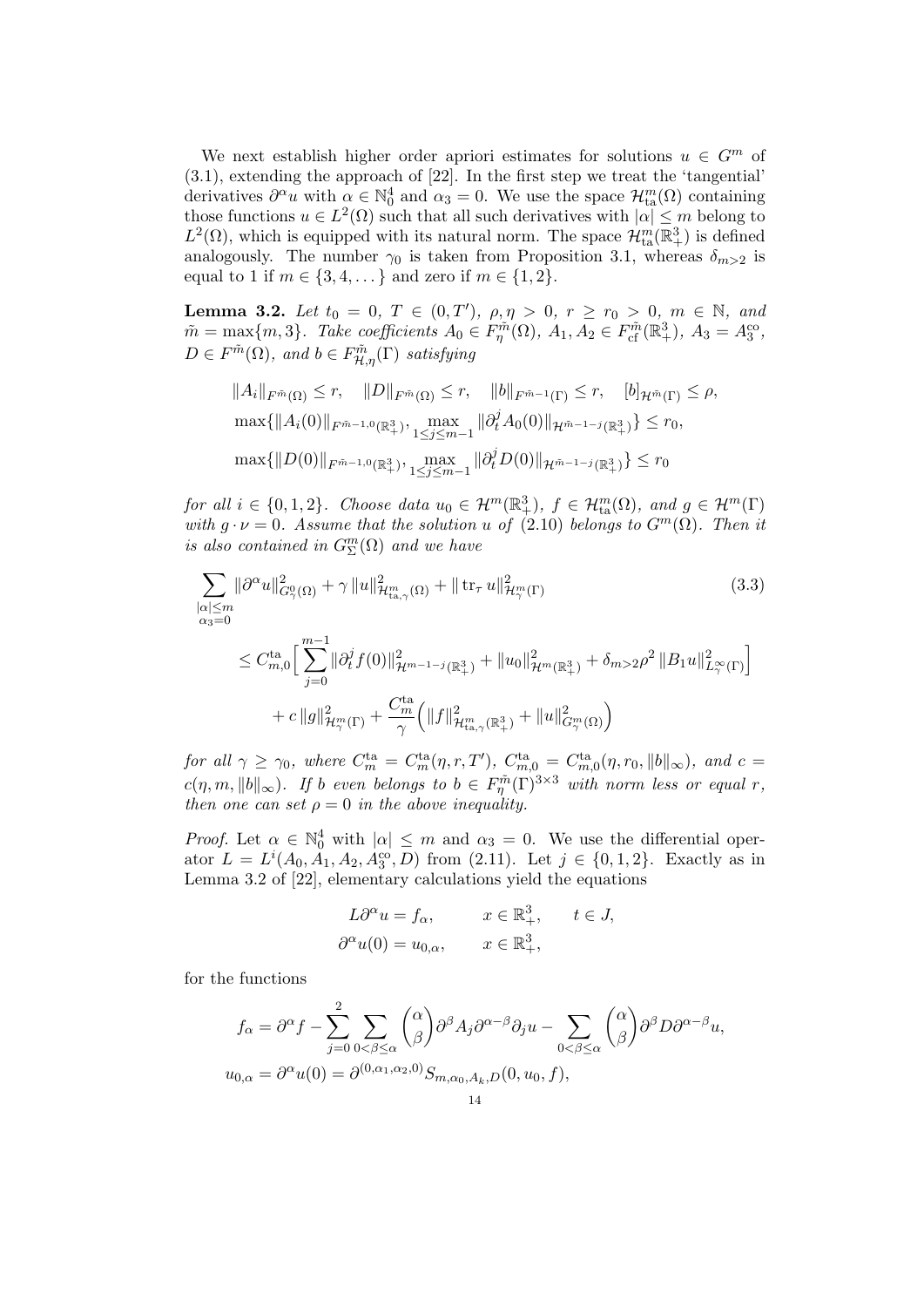where we used  $A_3 = A_3^{\text{co}}$ . Moreover,  $f_\alpha$  is an element of  $\mathcal{H}^{m-|\alpha|}(\Omega)$  and  $u_{0,\alpha}$  of  $\mathcal{H}^{m-|\alpha|}(\mathbb{R}^3_+)$  satisfying

$$
||f_{\alpha}||_{L_{\gamma}^{2}(\Omega)} \leq ||f||_{\mathcal{H}_{\tan_{\gamma}}^{m}(\Omega)} + c(m, r, T') ||u||_{G^{m}(\Omega)},
$$
\n
$$
||u_{0,\alpha}||_{\mathcal{H}^{m-|\alpha|}(\mathbb{R}^{3}_{+})} \leq c(\eta, m, r_{0}) \Big( \sum_{k=0}^{m-1} ||\partial_{t}^{k} f(0)||_{\mathcal{H}^{m-1-k}(\mathbb{R}^{3}_{+})} + ||u_{0}||_{\mathcal{H}^{m}(\mathbb{R}^{3}_{+})} \Big).
$$
\n(3.4)

In particular,  $\partial^{\alpha} u$  has a tangential trace in  $\mathcal{H}^{-1/2}(\Gamma)$ . On the other hand, we can apply  $\partial_j$  to  $\mathrm{tr}_t \, \partial^{\alpha - e_j} u = \left( -\partial^{\alpha - e_j} u_2, \partial^{\alpha - e_j} u_1, 0, -\partial^{\alpha - e_j} u_5, \partial^{\alpha - e_j} u_4, 0 \right)$  in  $\mathcal{H}^{-1/2}(\Gamma)$  and obtain  $\partial_j \text{tr}_t \, \partial^{\alpha-e_j} u = \text{tr}_t \, \partial^\alpha u$  for  $j \in \{0,1,2\}$ . The boundary condition in (2.10) thus leads to the equation

$$
B\partial^{\alpha} u = g_{\alpha} := \partial^{\alpha} g + \nu \times \sum_{0 < \beta \le \alpha} {\alpha \choose \beta} \partial^{\beta} b \operatorname{tr}_{t} \partial^{\alpha - \beta} u^{1}
$$

on Γ. We bound the terms of this sum in  $L^2(\Gamma)$ , at first for  $b \in F_{\mathcal{H},\eta}^{\tilde{m}}(\Gamma)$ . We use the trace theorem in the form

$$
\|\operatorname{tr} v\|_{H^{1/2}(\partial \mathbb{R}^3_+)}^2 \le \kappa \|v\|_{\mathcal{H}^1_{\text{ta}}(\mathbb{R}^3_+)}^2 + c\kappa^{-1} \|\partial_3 v\|_{L^2(\mathbb{R}^3_+)}^2 \tag{3.5}
$$

for any  $\kappa > 0$ , which can easily be derived using the Fourier transform.

Let  $2 \le |\beta| \le \tilde{m} - 1$ . Then the norm of  $\partial^{\beta}b$  in  $L^{\infty}(J, L^{2}(\partial \mathbb{R}^{3}_{+}))$  is less or equal  $||b||_{F^{\tilde{m}-1}}$ , whereas  $v := e_{-\gamma} \operatorname{tr}_t \partial^{\alpha-\beta} u^1$  can be estimated in  $L^2(J, \mathcal{H}^{3/2}(\partial \mathbb{R}^3_+)) \hookrightarrow$  $L^2(J, L^\infty(\partial \mathbb{R}^3_+))$  and thus, after taking squares, by

$$
\varepsilon\gamma\|u\|_{\mathcal{H}^m_{\mathrm{ta},\gamma}(\Omega)}^2+c(\varepsilon\gamma)^{-1}\|u\|_{\mathcal{H}^m_\gamma(\Omega)}^2\leq\varepsilon\gamma\|u\|_{\mathcal{H}^m_{\mathrm{ta},\gamma}(\Omega)}^2+cT'(\varepsilon\gamma)^{-1}\|u\|_{G_\gamma^m(\Omega)}^2,
$$

using (3.5) with  $\kappa = \varepsilon \gamma$  and any  $\varepsilon > 0$ . If  $|\beta| = 1$  we argue similarly, invoking the spaces  $L^{\infty}(J, \mathcal{H}^1(\partial \mathbb{R}^3_+)) \hookrightarrow L^{\infty}(J, L^4(\partial \mathbb{R}^3_+))$  for b and  $L^2(J, \mathcal{H}^1(\mathbb{R}^3_+))$  for v.

The cases  $m \in \{1,2\}$  are thus settled. It remains to consider the case  $m \geq 3$ and  $\alpha = \beta$ . We can now only use the  $L^2$ -norm of  $\partial^{\beta}b$  and bound v by its sup-norm which is dominated by  $||u||_{L^{\infty}_{\gamma}(J, \mathcal{H}^2(\mathbb{R}^3_+))}$ . We conclude

$$
\|g_{\alpha}\|_{L^2_{\gamma}(\Gamma)}^2
$$
\n
$$
\leq \|g\|_{\mathcal{H}_{\gamma}^m(\Gamma)}^2 + c(m,r) \left[\varepsilon \gamma \|u\|_{\mathcal{H}_{\text{ta},\gamma}^m(\Omega)}^2 + T'(\varepsilon \gamma)^{-1} \|u\|_{G_{\gamma}^m(\Omega)}^2\right] + c(m)\rho^2 \| \operatorname{tr}_{t} u^1 \|_{L^{\infty}_{\gamma}(\Gamma)}^2.
$$
\n(3.6)

The last term disappears if  $m \in \{1, 2\}.$ 

Since  $g_{\alpha} \cdot \nu = 0$ , Proposition 3.1 shows that  $\operatorname{tr}_{\tau} \partial^{\alpha} u \in L^2(\Gamma)$  and that  $\|\partial^{\alpha}u\|_{G_{\Sigma}^0(\Omega)}^2 + \gamma \|\partial^{\alpha}u\|_{L^2(\Omega)}^2 \leq c \left(c(r_0) \|u_{0,\alpha}\|_{L^2(\mathbb{R}^3_+)}^2 + \frac{1}{\gamma}\right)$  $\frac{1}{\gamma} \|f_{\alpha}\|_{L^2_{\gamma}(\Omega)}^2 + \|g_{\alpha}\|_{L^2_{\gamma}(\Gamma)}^2$ 

for a constant  $c = c(\eta, \|b\|_{\infty})$  and all  $\gamma \geq \gamma_0(\eta, r)$ . We now insert estimates (3.4) and (3.6). Fixing a small number  $\varepsilon = \varepsilon(\eta, m, r) > 0$ , one can absorb the second term in the right-hand side in (3.6) by the above left-hand side. The assertion follows.

If b belongs to  $F_{\eta,\text{cp}}^{\tilde{m}}(\Gamma)$ , then we can always estimate  $\partial^{\beta}b$  in  $L^{\infty}(J, L^{2}(\partial \mathbb{R}^{3}_{+})),$ so that (3.6) is true without the last term and we can proceed as above.  $\square$ 

The normal derivatives can be treated by means of Proposition 3.3 of [22] which is independent of the boundary condition. We recall this result, see also Lemma 3.11 of [21] and Remark 2.1. Let the coefficients and data satisfy the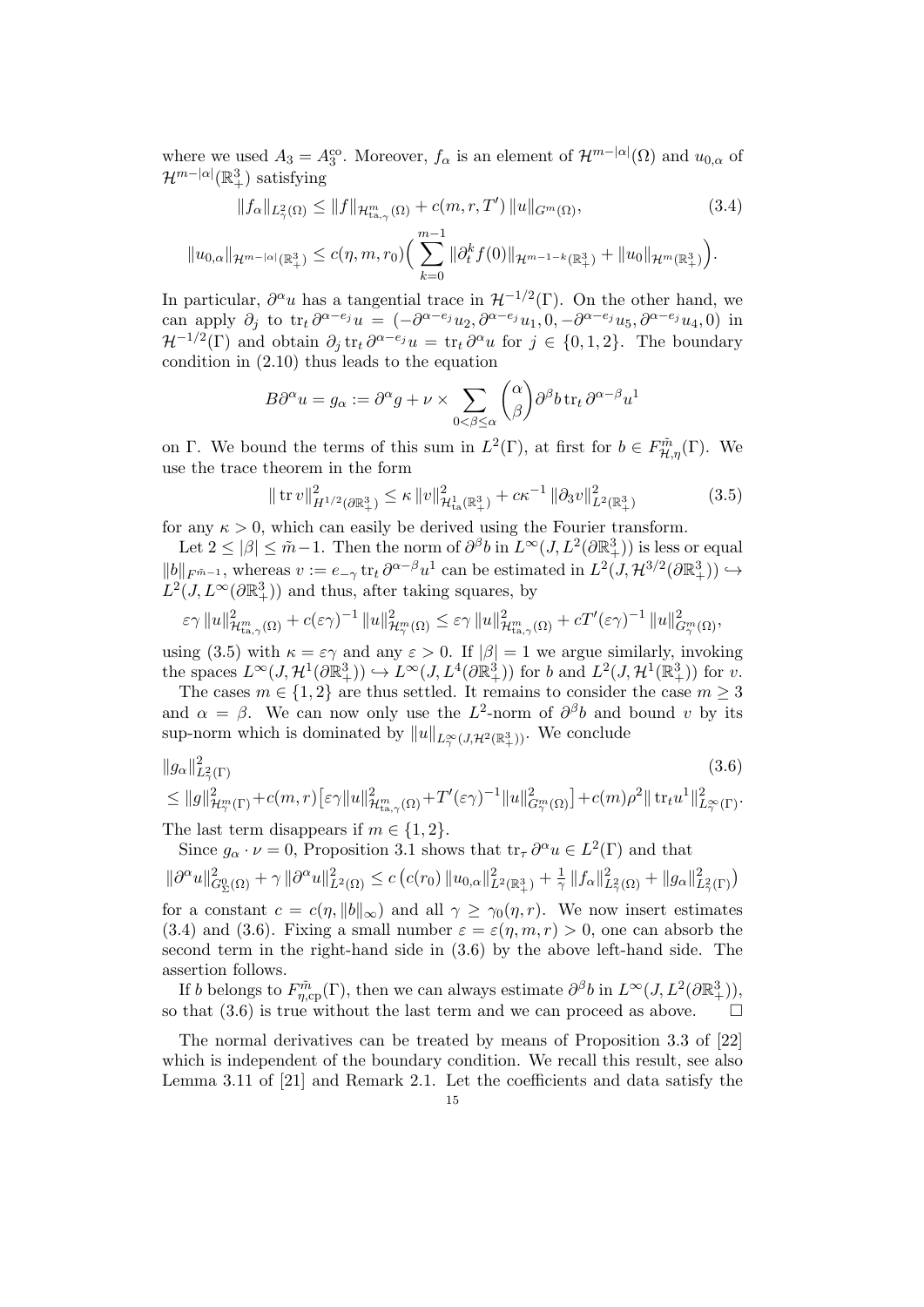assumptions of Theorem 3.3 below with  $m = 1$  and  $\tilde{m}$  replaced by 1, and let  $u \in G^1(\Omega)$  solve  $L(A_0, A_1, A_2, A_3, D)u = f$  and  $u(0) = u_0$ . Then there are constants  $C'_{1,0} = C'_{1,0}(\eta, r_0) \ge 1$  and  $C'_{1} = C'_{1}(\eta, r, T') \ge 1$  with

$$
\|\nabla u\|_{G_{\gamma}^0(\Omega)}^2 \le e^{C_1'T} \Big( (C_{1,0}'+TC_1') \Big[ \sum_{j=0}^2 \|\partial_j u\|_{G_{\gamma}^0(\Omega)}^2 + \|f(0)\|_{L^2(\mathbb{R}^3_+)}^2 + \|u_0\|_{\mathcal{H}^1(\mathbb{R}^3_+)}^2 \Big] + \frac{C_1'}{\gamma} \|f\|_{\mathcal{H}_{\gamma}^1(\Omega)}^2 \Big)
$$
(3.7)

for all  $\gamma \geq 1$ .

The full apriori estimate now follows by an induction argument. We note that for  $m \in \{1,2\}$  one can probably reduce the regularity conditions of the coefficients here. For  $m = 1$  it should be enough to require that they belong to  $W^{1,\infty} \subseteq F^1$ , and for  $m = 2$  one seems to need  $W^{1,\infty}$  and that the second order derivatives of the coefficients are contained in  $L^{\infty}(J, L^{3}(\mathbb{R}^{3}_{+}))$ . Since we are mostly interested in the case  $m \geq 3$  and for the ease of the presentation, we do not elaborate on these points. For  $m = 1$ , Theorem 1.3 of [3] provides such a result in a setting including more boundary regularity. For different boundary conditions and  $m = 1$ , one finds related partial results in Corollary 3.12 in [21] and in the proof of Lemma 4.2 of [13].

**Theorem 3.3.** Let  $t_0 = 0, T \in (0, T'), \rho, \eta > 0, r \ge r_0 > 0, \text{ and } m \in \mathbb{N}.$ Take coefficients  $A_0 \in F^{\tilde{m}}(\Omega)$ ,  $A_1, A_2 \in F^{\tilde{m}}_{cf}(\mathbb{R}^3_+)$ ,  $A_3 = A_3^{\text{co}}, D \in F^{\tilde{m}}(\Omega)$ , and  $b \in F^{\tilde{m}}_{\mathcal{H},\eta}(\Gamma)$  satisfying

$$
||A_i||_{F^{\tilde{m}}(\Omega)} \le r, \quad ||D||_{F^{\tilde{m}}(\Omega)} \le r, \quad ||b||_{F^{\tilde{m}-1}(\Gamma)} \le r, \quad [b]_{\mathcal{H}^{\tilde{m}}(\Gamma)} \le \rho,
$$
  

$$
\max\{||A_i(0)||_{F^{\tilde{m}-1,0}(\mathbb{R}^3_+), \max_{1 \le j \le m-1} ||\partial_t^j A_0(0)||_{\mathcal{H}^{\tilde{m}-1-j}(\mathbb{R}^3_+)} \} \le r_0,
$$
  

$$
\max\{||D(0)||_{F^{\tilde{m}-1,0}(\mathbb{R}^3_+)}, \max_{1 \le j \le m-1} ||\partial_t^j D(0)||_{\mathcal{H}^{\tilde{m}-1-j}(\mathbb{R}^3_+)} \} \le r_0
$$

for all  $i \in \{0,1,2\}$ . Choose data  $u_0 \in \mathcal{H}^m(\mathbb{R}^3_+)^6$ ,  $f \in \mathcal{H}^m(\Omega)^6$ , and  $g \in \mathcal{H}^m(\Gamma)^3$ with  $q \cdot \nu = 0$ . Assume that the solution u of (2.10) belongs to  $G^m(\Omega)$ . Then it is also contained in  $G^m_{\Sigma}(\Omega)$  and there is a number  $\gamma_m = \gamma_m(\eta, r, T') \ge \gamma_0$  with

$$
||u||_{G_{\gamma}^{m}(\Omega)}^{2} + \gamma ||u||_{\mathcal{H}_{\text{ta},\gamma}^{m}(\Omega)}^{2} + || \operatorname{tr}_{\tau} u||_{\mathcal{H}^{m}(\Gamma)}^{2}
$$
\n(3.8)

$$
\leq (C_{m,0} + TC_m) e^{mC_1 T} \Big( \sum_{j=0}^{m-1} \|\partial_t^j f(0)\|_{\mathcal{H}^{m-1-j}(\mathbb{R}^3_+)}^2 + \|u_0\|_{\mathcal{H}^m(\mathbb{R}^3_+)}^2 + \|g\|_{\mathcal{H}^m(\Gamma)}^2 + \delta_{m>2} \rho^2 \|B_1 u\|_{L^\infty(\Gamma)}^2 \Big) + \frac{C_m}{\gamma} \|f\|_{\mathcal{H}^m(\Omega)}^2
$$

for all  $\gamma \ge \gamma_m$ , where  $C_m = C_m(\eta, r, T') \ge 1$ ,  $C_{m,0} = C_{m,0}(\eta, r_0, ||b||_{\infty}) \ge 1$ , and  $C_1 = C_1(\eta, r, T')$  does not depend on m. If b even belongs to  $F_{\eta}^{\tilde{m}}(\Gamma)^{3 \times 3}$ with norm less or equal r, then one can set  $\rho = 0$  in the above inequality.

*Proof.* For  $m = 1$  the result follows from (3.7), Proposition 3.1 and Lemma 3.2, after choosing  $\gamma_1(\eta, r, T') \ge \gamma_0$  large enough. We now assume that  $m \ge 2$  and that the assertion has been shown for  $m-1$ , keeping the assumptions on the coefficients.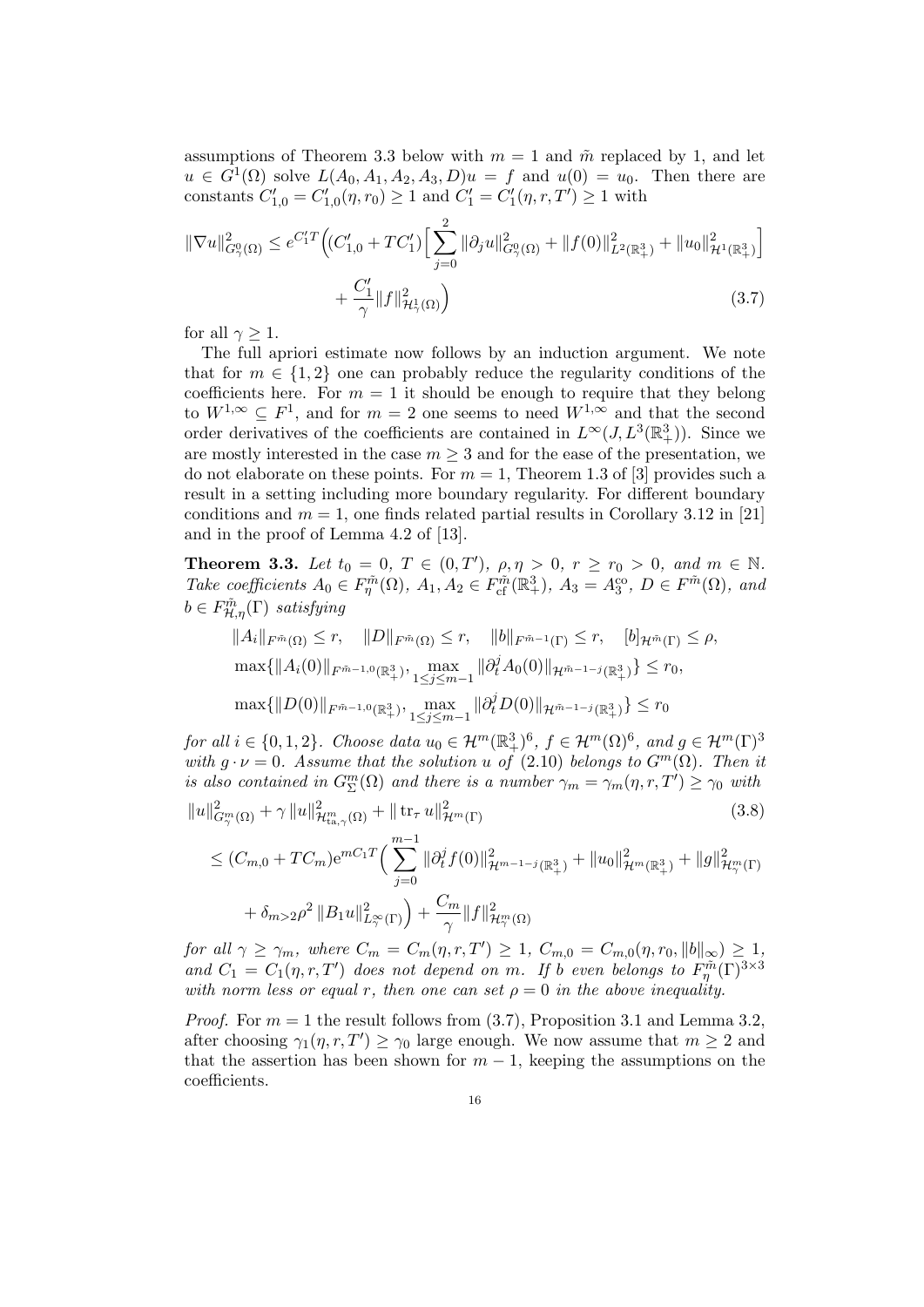We take the derivative  $\partial_p$  of (2.10) for  $p \in \{0, 1, 2\}$ . The function  $\partial_p u$  then satisfies

$$
L(A_j, D)\partial_p u = f_p := \partial_p f - \sum_{i=0}^2 \partial_p A_i \partial_i u - \partial_p Du \text{ on } \Omega,
$$
  
\n
$$
B\partial_p u = g_p := \partial_p g + \nu \times (\partial_p b \operatorname{tr}_t u^1) \text{ on } \Gamma,
$$
  
\n
$$
\partial_p u(0) = u_{0,p} := \partial_p u_0 \text{ on } \mathbb{R}^3_+,
$$
\n(3.9)

where  $\partial_0 u_0 = S_{m,1,A_j,D}(0,u_0,f)$ . By straightforward estimates, the functions  $f_p$  and  $u_{0,p}$  belong to  $\mathcal{H}^{m-1}$  and are bounded by

$$
||f_p||_{\mathcal{H}^{m-1}_{\gamma}(\Omega)} \le ||f||_{\mathcal{H}^m_{\gamma}(\Omega)} + c(m,r)||u||_{G^m_{\gamma}(\Omega)},
$$
  

$$
||u_{0,p}||_{\mathcal{H}^{m-1}(\mathbb{R}^3_+)} + ||\partial_t^j f_p(0)||^2_{\mathcal{H}^{m-1-j}(\mathbb{R}^3_+)} \le c(\eta, r_0) \Big(\sum_{k=0}^{m-1} ||\partial_t^k f(0)||^2_{\mathcal{H}^{m-1-k}(\mathbb{R}^3_+)}
$$
  

$$
+ ||u_0||^2_{\mathcal{H}^m(\mathbb{R}^3_+)}\Big) \qquad (3.10)
$$

for  $j \in \{0, \ldots, m-2\}$ . See the inequalities before (3.38) in the proof of Theorem 3.4 of [22], or Theorem 3.13 of [21]. As in (3.6) we infer

$$
\|g_p\|_{\mathcal{H}^{m-1}_{\gamma}(\Gamma)}^2
$$
\n
$$
\leq \|g\|_{\mathcal{H}^m_{\gamma}(\Gamma)}^2 + c(m,r) \left[\varepsilon \gamma \|u\|_{\mathcal{H}^m_{\text{t.a},\gamma}(\Omega)}^2 + T'(\varepsilon \gamma)^{-1} \|u\|_{G^m_{\gamma}(\Omega)}^2\right] + c(m)\rho^2 \| \operatorname{tr}_{t} u^1 \|_{L^{\infty}_{\gamma}(\Gamma)}^2,
$$
\n(3.11)

where the last term vanishes if  $m = 2$  or if  $b \in F_{\eta}^{\tilde{m}}(\Gamma)$ . We apply the induction hypothesis to  $(3.9)$  and insert  $(3.10)$  and  $(3.11)$ . It follows

$$
||u||_{G_{\gamma}^{m-1}(\Omega)}^{2} + \gamma ||u||_{\mathcal{H}_{\tan}^{m}(\Omega)}^{2} + || \operatorname{tr}_{\tau} u||_{\mathcal{H}^{m}(\Gamma)}^{2} + \sum_{p=0}^{2} ||\partial_{p} u||_{G_{\gamma}^{m-1}(\Omega)}^{2} \qquad (3.12)
$$
  

$$
\leq (C'_{m,0} + TC'_{m})e^{(m-1)C_{1}T} \Big[ \sum_{j=0}^{m-1} ||\partial_{t}^{j} f(0)||_{\mathcal{H}^{m-1-j}(\mathbb{R}^{3}_{+})}^{2} + ||u_{0}||_{\mathcal{H}^{m}(\mathbb{R}^{3}_{+})}^{2} + ||g||_{\mathcal{H}_{\gamma}^{m}(\Gamma)}^{2} + \delta_{m>2}\rho^{2} ||B_{1} u||_{L_{\gamma}^{\infty}(\Gamma)}^{2} + \frac{C'_{m}}{\gamma} (||f||_{\mathcal{H}_{\gamma}^{m}(\Omega)}^{2} + ||u||_{G_{\gamma}^{m}(\Omega)}^{2}),
$$

where we already have absorbed the term  $c(m,r)\varepsilon\gamma ||u||^2_{\mathcal{H}^m_{\text{ta},\gamma}(\Omega)}$  by the lefthand side fixing a small  $\varepsilon = \varepsilon(m, \eta, r) > 0$ . To control the remaining normal derivative  $\partial_3^m u$ , we apply (3.7) to  $\partial_3^{m-1} u$ . Since the boundary condition does not enter, we can directly use (3.42) of [22] (or (3.57) of [21]) yielding

$$
\|\partial_3^m u\|_{G_\gamma^0(\Omega)}^2 \le (C'_{m,0} + TC'_m) e^{C_1 T} \Big(\sum_{p=0}^2 \|\partial_p u\|_{G_\gamma^{m-1}(\Omega)}^2 + \|f(0)\|_{\mathcal{H}^{m-1}(\mathbb{R}^3_+)}^2 + \|u_0\|_{\mathcal{H}^m(\mathbb{R}^3_+)}^2\Big) + \frac{C'_m}{\gamma} \left(\|f\|_{\mathcal{H}_\gamma^m(\Omega)}^2 + \|u\|_{G_\gamma^m(\Omega)}^2\right). \tag{3.13}
$$

For  $\gamma \ge \gamma_m$  and a sufficiently large  $\gamma_m = \gamma_m(\eta, r, T')$ , the inequalities (3.12) and  $(3.13)$  imply  $(3.8)$ .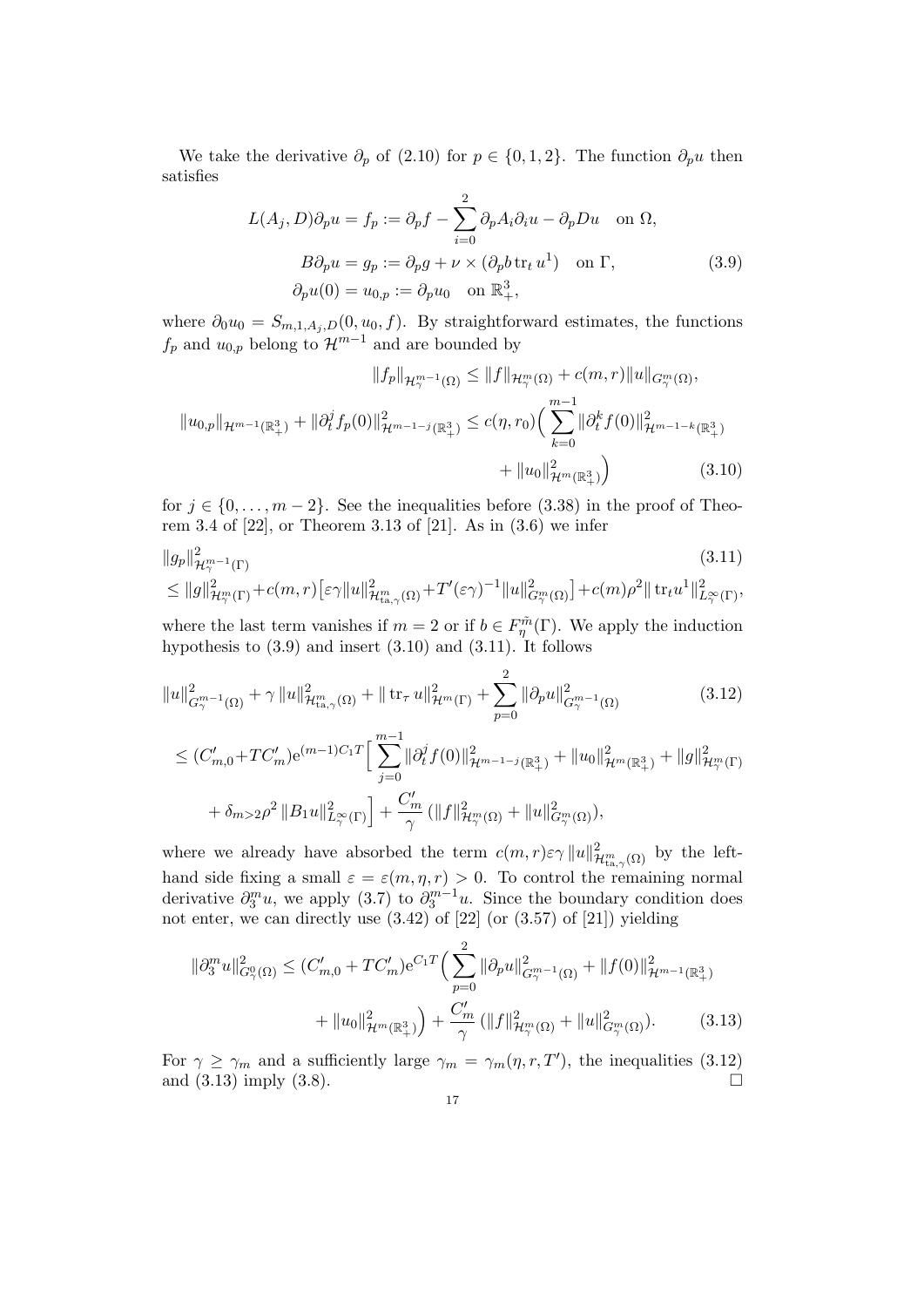Using the trace theorem and the estimate  $(3.8)$  for  $m = 2$ , we can get rid of the extra term in this inequality.

**Corollary 3.4.** Let the assumptions of Theorem 3.3 be true with  $m \geq 3$  and  $r \geq \rho$ . Using the notation of this theorem, we obtain

$$
||u||_{G_{\gamma}^{m}(\Omega)}^{2} + \gamma ||u||_{\mathcal{H}_{\text{ta},\gamma}^{m}(\Omega)}^{2} + || \operatorname{tr}_{\tau} u||_{\mathcal{H}^{m}(\Gamma)}^{2}
$$
\n
$$
\leq (C_{m,0} + TC_{m})e^{mC_{1}T} \Big( \sum_{j=0}^{m-1} ||\partial_{t}^{j} f(0)||_{\mathcal{H}^{m-1-j}(\mathbb{R}^{3}_{+})}^{2} + ||u_{0}||_{\mathcal{H}^{m}(\mathbb{R}^{3}_{+})}^{2} + ||g||_{\mathcal{H}_{\gamma}^{m}(\Gamma)}^{2} \Big)
$$
\n
$$
+ C_{m}e^{(m+2)C_{1}T} \Big[ ||u_{0}||_{\mathcal{H}^{2}(\mathbb{R}^{3}_{+})}^{2} + ||f(0)||_{\mathcal{H}^{1}(\mathbb{R}^{3}_{+})}^{2} + ||\partial_{t} f(0)||_{L^{2}(\mathbb{R}^{3}_{+})}^{2} + ||g||_{\mathcal{H}_{\gamma}^{2}(\Gamma)}^{2} \Big]
$$
\n
$$
+ \frac{C_{m}}{\gamma} ||f||_{\mathcal{H}_{\gamma}^{m}(\Omega)}^{2}.
$$
\n(3.14)

Unfortunately, the estimate (3.14) does not fit to the nonlinear fixed point argument since the constants in front of the data in  $\left[\ldots\right]$  depend on r and thus on the size of functions inserted in the fixed point operator, see (5.21).

### 4. Linear regularity results

We still have to construct solutions of the linear problem (2.5) in the class  $G^m_{\Sigma}$ . In view of the localization procedure, we can focus on the halfspace case  $(2.10)$ . We start with the  $L^2$ -solution from Proposition 3.1. Different regularization techniques in normal, tangential, and time direction have to be applied. The apriori estimates from the previous section then allow us to pass to the limit and derive the required smoothness. We can directly use the results of [22] concerning normal regularity since they do not involve boundary conditions. The relevant Lemma 4.1 and Corollary 4.2 of [22] are stated below as Lemma 4.3. To regularize in spatial tangential variables, we employ the norms

$$
||v||_{\mathcal{H}_{\text{ta}}^k(\mathbb{R}^3_+)}^2 = \int_{\mathbb{R}_+} \int_{\mathbb{R}^2} (1 + |\xi|^2)^k |(\mathcal{F}_2 v)(\xi, x_3)|^2 d\xi dx_3,
$$
  

$$
||v||_{\mathcal{H}_{\text{ta},\delta}^k(\mathbb{R}^3_+)}^2 = \int_{\mathbb{R}_+} \int_{\mathbb{R}^2} (1 + |\xi|^2)^{k+1} (1 + |\delta \xi|^2)^{-1} |(\mathcal{F}_2 v)(\xi, x_3)|^2 d\xi dx_3
$$

for  $k \in \mathbb{Z}$ ,  $\delta > 0$ , and functions  $v \in \mathcal{S}'(\overline{\mathbb{R}^3_+})$  whose Fourier transform  $\mathcal{F}_2v$  in  $(x_1, x_2)$  belongs to  $L^2_{\text{loc}}(\mathbb{R}^3_+)$ . The space  $\mathcal{H}^k_{\text{ta}}(\mathbb{R}^3_+)$  consists of those v with finite norm  $||v||_{\mathcal{H}_{\text{ta}}^k(\mathbb{R}^3_+)}$ . For  $k \in \mathbb{N}_0$  we obtain the standard tangential Sobolev spaces as defined before. (See Sections 1.7 and 2.4 in [11].) The norm of  $\mathcal{H}_{\text{ta}}^{k+1}(\mathbb{R}^3_+)$ dominates that of  $\mathcal{H}_{\text{ta},\delta}^k(\mathbb{R}^3_+)$ . Conversely, if  $||v||_{\mathcal{H}_{\text{ta},\delta}^k(\mathbb{R}^3_+)}$  is bounded as  $\delta \to 0$ , then *v* is contained in  $\mathcal{H}_{\text{ta}}^{k+1}(\mathbb{R}^3_+)$ , see (2.4.4) in [11].

To construct mollifiers, we take a map  $\chi \in C_c^{\infty}(\mathbb{R}^2)$  such that  $\mathcal{F}_2\chi(\xi) =$  $O(|\xi|^{m+1})$  as  $\xi \to 0$  and  $\mathcal{F}_2\chi(t\xi) = 0$  for all  $t \in \mathbb{R}$  implies  $\xi = 0$ . Set  $\chi_{\varepsilon}(x) =$  $\varepsilon^{-2} \chi(\varepsilon^{-1} x)$  for all  $x \in \mathbb{R}^2$  and  $\varepsilon > 0$ . The convolution in spatial tangential variables  $(x_1, x_2)$  by  $\chi_{\varepsilon}$  is called  $J_{\varepsilon}$ . We collect the properties of  $J_{\varepsilon}$  in the above norms which follow from Theorems 2.4.5 and 2.4.6 in [11]. There it was assumed that the coefficient A belongs to Schwartz' class. An inspection of the proofs in [11] shows that it suffices to require the regularity stated below.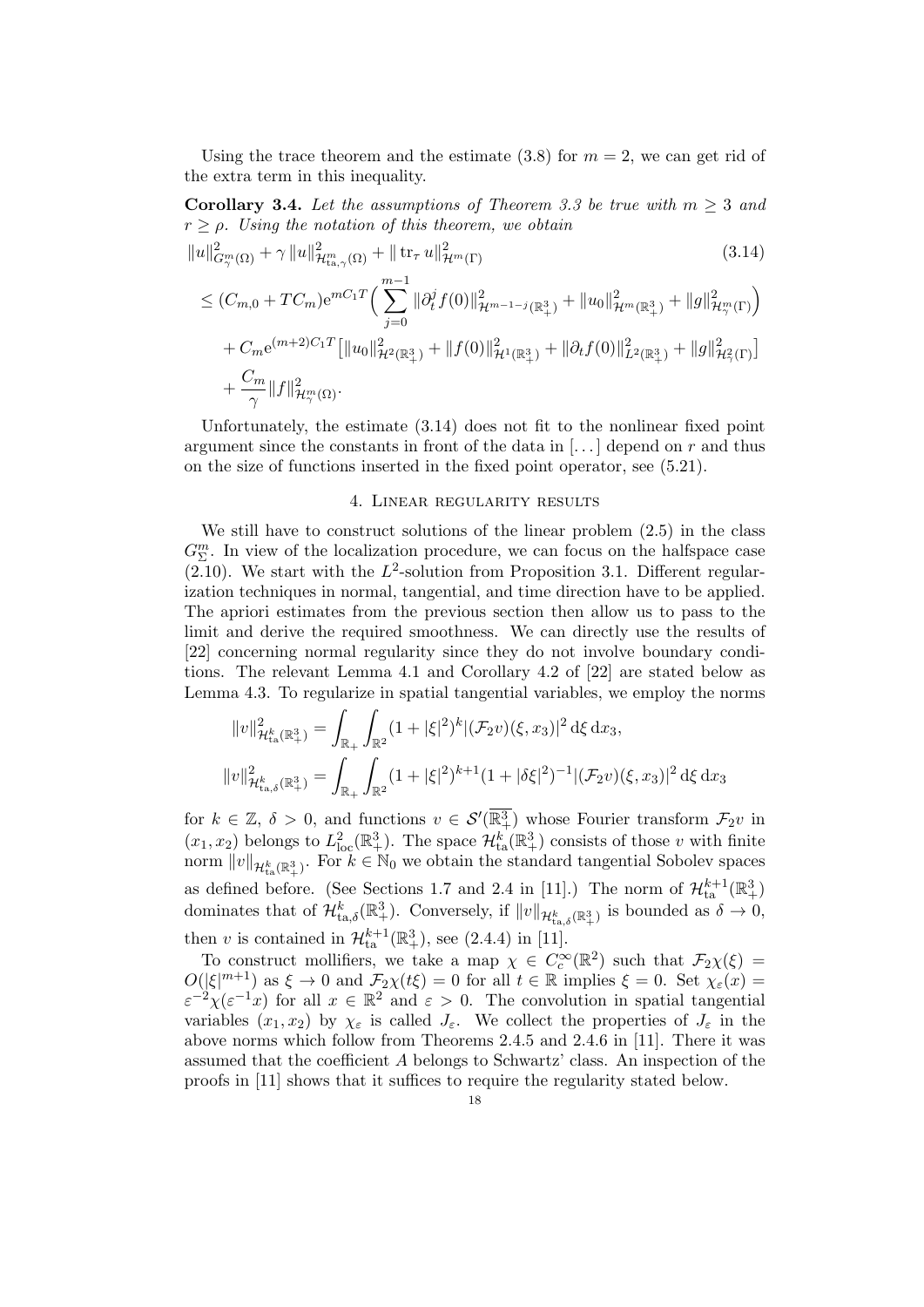**Lemma 4.1.** Let  $k \in \{0, ..., m\}$ ,  $\delta \in (0, 1)$ ,  $v \in \mathcal{H}_{ta}^{k-1}(\mathbb{R}^3_+)$ , and  $A \in F^m(\mathbb{R}^3_+)$ with  $\partial^{\alpha} A \in L^2(\mathbb{R}^3_+)$  for all  $\alpha \in \mathbb{N}_0^3$ . Then there are constants  $c, C > 0$  not depending on  $\delta$  and  $v$  such that

$$
c\|v\|_{\mathcal{H}_{\text{ta},\delta}^{k-1}(\mathbb{R}^3_{+})}^2 \le \|v\|_{\mathcal{H}_{\text{ta}}^{k-1}(\mathbb{R}^3_{+})}^2 + \int_0^1 \|J_{\varepsilon}v\|_{L^2(\mathbb{R}^3_{+})}^2 \varepsilon^{-2k-1} \left(1 + \frac{\delta^2}{\varepsilon^2}\right)^{-1} \mathrm{d}\varepsilon
$$
  

$$
\le C\|v\|_{\mathcal{H}_{\text{ta},\delta}^{k-1}(\mathbb{R}^3_{+})}^2,
$$
  

$$
\int_0^1 \|AJ_{\varepsilon}v - J_{\varepsilon}(Av)\|_{L^2(\mathbb{R}^3_{+})}^2 \varepsilon^{-2k-1} \left(1 + \frac{\delta^2}{\varepsilon^2}\right)^{-1} \mathrm{d}\varepsilon \le C\|v\|_{\mathcal{H}_{\text{ta},\delta}^{k-2}(\mathbb{R}^3_{+})}^2.
$$

We also use the analogous results on  $\mathbb{R}^2 \cong \partial \mathbb{R}^3_+$  (dropping the subscript ta) which are taken from Theorems 2.4.1 and 2.4.2 of [11]. Because of the above lemma, for some time we have to work with smooth coefficients whose derivatives of arbitrary order belong to  $L^2$ . An approximation argument will bring us back to limited regularity of the coefficients later. The next result provides tangential regularity.

**Lemma 4.2.** Let  $\eta > 0$  and  $m \in \mathbb{N}$ . Take  $A_0 \in F_{\eta}^{\tilde{m}}(\Omega)$ ,  $A_1, A_2 \in F_{cf}^{\tilde{m}}(\mathbb{R}^3_+)$ ,  $A_3 = A_3^{\text{co}}, D \in F^{\tilde{m}}(\Omega)$ , and  $b \in F^{\tilde{m}}_{\mathcal{H},\eta}(\Gamma)$ . We further assume that  $\partial^{\alpha} A_i, \partial^{\alpha} D \in$  $L^2(\Omega)$  and  $\partial^{\beta}b \in L^2(\Gamma)$  for all  $\alpha \in \mathbb{N}_0^4$ ,  $\beta \in \mathbb{N}_0^3$ , and  $i \in \{0,1,2\}$ . Choose data  $u_0 \in \mathcal{H}^m(\mathbb{R}^3_+), \ f \in \mathcal{H}^m_{\text{ta}}(\Omega)$ , and  $g \in \mathcal{H}^m(\Gamma)$  with  $g \cdot \nu = 0$ . Let u be the solution of (2.10) from Proposition 3.1. Suppose that u belongs to  $\bigcap_{j=1}^m C^j(\overline{J}, \mathcal{H}^{m-j}(\mathbb{R}^3_+))$  and  $\mathrm{tr}_{\tau} u$  to  $\bigcap_{j=1}^m \mathcal{H}^j(J, \mathcal{H}^{m-j}(\partial \mathbb{R}^3_+))$ . Then u is an element of  $C(\overline{J}, \mathcal{H}_{\text{ta}}^m(\mathbb{R}^3_+))$  and  $\text{tr}_{\tau} u$  of  $L^2(J, \mathcal{H}^m(\partial \mathbb{R}^3_+)).$ 

*Proof.* 1) We first show that u belongs to  $L^{\infty}(J, \mathcal{H}_{\text{ta}}^m(\mathbb{R}^3_+))$  and  $\text{tr}_{\tau} u$  to  $L^2(J, \mathcal{H}^m(\partial \mathbb{R}^3_+)).$  Let  $\varepsilon, \delta \in (0,1)$  and  $\gamma > 0$ . The generic constants below do not depend on  $\delta$  or  $\gamma$ . We let  $t_0 = 0$  for simplicity.

Applying the operators  $L = L(A_0, A_1, A_2, A_3^{\text{co}}, D)$  and  $B = B_2^{\text{co}} - \nu \times bB_1^{\text{co}}$ to  $J_{\varepsilon}u$ , we obtain

$$
LJ_{\varepsilon}u = J_{\varepsilon}f + \sum_{j=0}^{2} [A_j, J_{\varepsilon}]\partial_j u + [D, J_{\varepsilon}]u \quad \text{on } \Omega,
$$
  
\n
$$
BJ_{\varepsilon}u = J_{\varepsilon}g - \nu \times [b, J_{\varepsilon}]B_1^{co}u \quad \text{on } \Gamma,
$$
\n(4.1)

where  $[A_j, J_{\varepsilon}] = A_j J_{\varepsilon} - J_{\varepsilon} A_j$  etc. Lemma 4.1 implies the commutator estimate

$$
\int_{J} e^{-2\gamma t} \int_{0}^{1} \| [A_{j}, J_{\varepsilon}] \partial_{j} u(t) \|_{L^{2}(\mathbb{R}^{3}_{+})}^{2} \varepsilon^{-2m-1} \left( 1 + \frac{\delta^{2}}{\varepsilon^{2}} \right)^{-1} \mathrm{d}\varepsilon \, \mathrm{d}t \qquad (4.2)
$$
  

$$
\leq c \left( \| u \|_{L^{2}_{\gamma}(J, \mathcal{H}_{\text{ta}, \delta}^{m-1}(\mathbb{R}^{3}_{+}))}^{2} + \| \partial_{t} u \|_{\mathcal{H}_{\gamma}^{m-1}(\Omega)}^{2} \right)
$$

for all  $j \in \{0, 1, 2\}$ . The other commutators are treated analogously. In particular,  $LJ_{\varepsilon}u$  is an element of  $L^2(\Omega)$ ,  $J_{\varepsilon}u_0$  of  $L^2(\mathbb{R}^3_+)$ , and  $BJ_{\varepsilon}u$  of  $L^2(\Gamma)$ . Hence, the apriori estimate from Proposition 3.1 can be applied to  $J_{\varepsilon}u$ . We first use Lemma 4.1 to derive

$$
S_{\delta} := \sup_{t \in J} e^{-2\gamma t} ||u(t)||_{\mathcal{H}_{\text{ta},\delta}^{m-1}(\mathbb{R}^3_+)}^2 + \int_0^T e^{-2\gamma t} ||\operatorname{tr}_{\tau} u(t)||_{\mathcal{H}_{\delta}^{m-1}(\mathbb{R}^2)}^2 dt \tag{4.3}
$$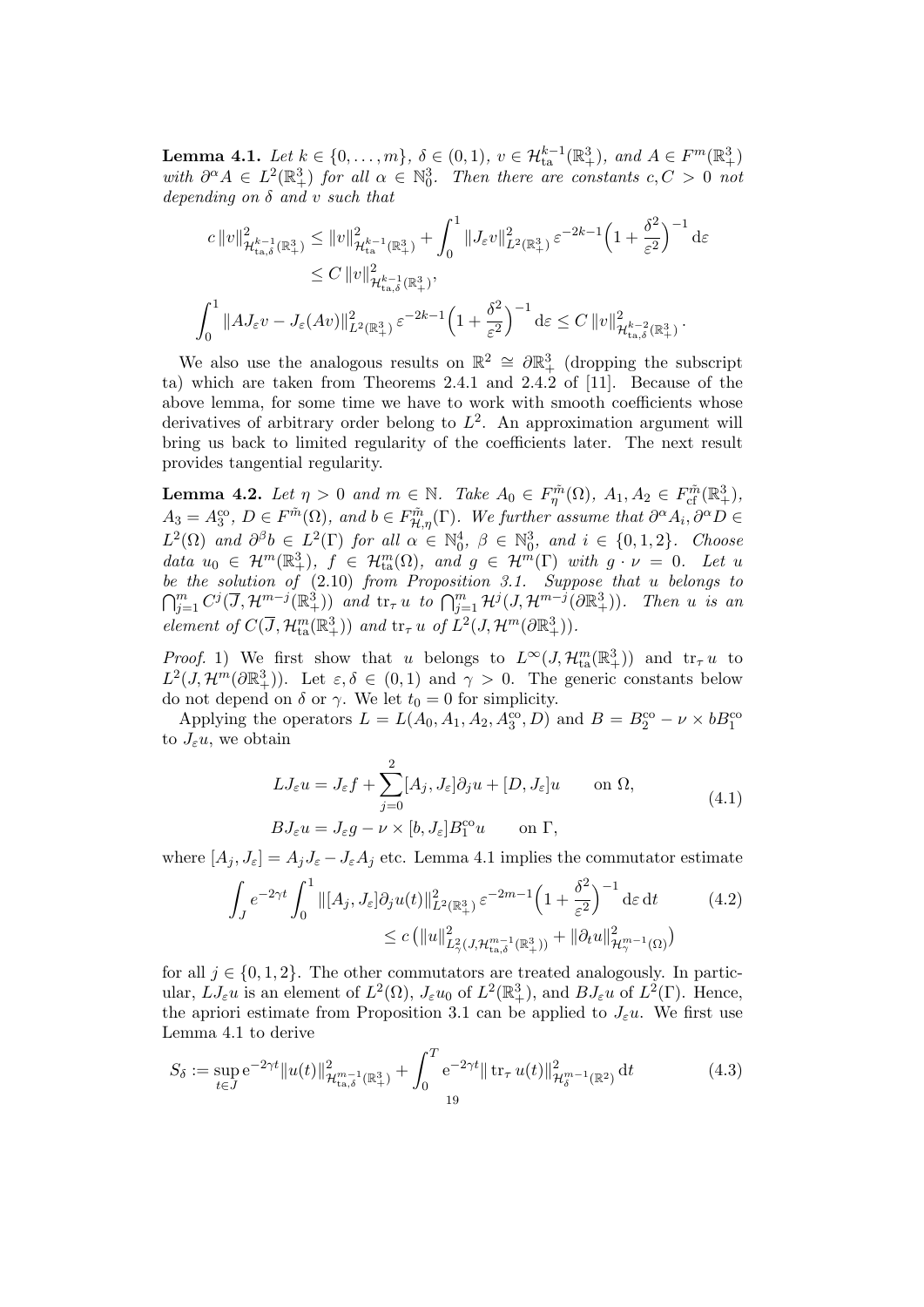$$
\leq c \sup_{t \in J} e^{-2\gamma t} \Big( \|u(t)\|_{\mathcal{H}_{\text{ta}}^{m-1}(\mathbb{R}^3_+)}^2 + \int_0^1 \|J_{\varepsilon}u(t)\|_{L^2(\mathbb{R}^3_+)}^2 \, {\varepsilon}^{-2m-1} \Big( 1 + \frac{\delta^2}{\varepsilon^2} \Big)^{-1} \, \mathrm{d}\varepsilon \Big) \n+ c \int_0^T e^{-2\gamma t} \| \operatorname{tr}_{\tau} u(t)\|_{\mathcal{H}^{m-1}(\mathbb{R}^2)}^2 \, \mathrm{d}t \n+ c \int_0^1 \int_0^T e^{-2\gamma t} \| \operatorname{tr}_{\tau} J_{\varepsilon}u(t)\|_{L^2(\mathbb{R}^2)}^2 \, \mathrm{d}t \, {\varepsilon}^{-2m-1} \Big( 1 + \frac{\delta^2}{\varepsilon^2} \Big)^{-1} \, \mathrm{d}\varepsilon \n\leq c \left( \|u\|_{G_{\gamma}^{m-1}(\Omega)}^2 + \| \operatorname{tr}_{\tau} u\|_{\mathcal{H}_{\gamma}^{m-1}(\Gamma)}^2 + \int_0^1 [||J_{\varepsilon} u||_{G_{\gamma}^0(\Omega)}^2 + ||J_{\varepsilon} \operatorname{tr}_{\tau} u||_{L_{\gamma}^2(\Gamma)}^2 \Big) \right. \n\cdot {\varepsilon}^{-2m-1} \Big( 1 + \frac{\delta^2}{\varepsilon^2} \Big)^{-1} \, \mathrm{d}\varepsilon \Big).
$$

By Proposition 3.1 and (4.1) there are constants  $C_0$ ,  $\gamma_0 > 0$  such that the term in brackets  $[...]$  is bounded by  $C_0$  times

$$
\begin{split} & \|J_{\varepsilon}u_{0}\|^{2}_{L^{2}(\mathbb{R}^{3}_{+})}+\int_{0}^{T}e^{-2\gamma t}\big(\|J_{\varepsilon}g(t)\|^{2}_{L^{2}(\mathbb{R}^{2})}+\|[b,J_{\varepsilon}]B_{1}^{\text{co}}u(t)\|^{2}_{L^{2}(\mathbb{R}^{2})}\big)\,\mathrm{d}t \\ & +\frac{1}{\gamma}\!\int_{0}^{T}\!\!e^{-2\gamma t}\Big[\|J_{\varepsilon}f(t)\|^{2}_{L^{2}(\mathbb{R}^{3}_{+})}+\|[D,J_{\varepsilon}]u(t)\|^{2}_{L^{2}(\mathbb{R}^{3}_{+})}+\sum_{j=0}^{2}\|[A_{j},J_{\varepsilon}]\partial_{j}u(t)\|^{2}_{L^{2}(\mathbb{R}^{3}_{+})}\Big]\mathrm{d}t \end{split}
$$

for all  $\gamma \geq \gamma_0$ . We insert these quantities in (4.3) and interchange dt and de. Combined with Lemma 4.1 and (4.2), it follows

$$
S_{\delta} \leq c \left[ \|u\|_{G_{\gamma}^{m-1}(\Omega)}^{2} + \|\operatorname{tr}_{\tau} u\|_{\mathcal{H}_{\gamma}^{m-1}(\Gamma)}^{2} + \|u_{0}\|_{\mathcal{H}^{m}(\mathbb{R}^{3}_{+})}^{2} + \gamma^{-1} \left( \|f\|_{\mathcal{H}_{\gamma}^{m}(\Omega)}^{2} \right) \right] + \|u\|_{L_{\gamma}^{2}(J, \mathcal{H}_{\tan,\delta}^{m-1}(\mathbb{R}^{3}_{+}))}^{2} + \|\partial_{t} u\|_{\mathcal{H}_{\gamma}^{m-1}(\Omega)}^{2} + \|g\|_{\mathcal{H}_{\gamma}^{m}(\Gamma)}^{2} + \|\operatorname{tr}_{\tau} u\|_{L_{\gamma}^{2}(J, \mathcal{H}_{\delta}^{m-2}(\mathbb{R}^{2}))}^{2} \right].
$$

The last summand is bounded by  $|| \text{ tr}_{\tau} u ||_{\mathcal{H}^{m-1}_{\gamma}(\Gamma)}^2$ . We can absorb the term with u in the regularized norm by the left-hand side choosing a sufficiently large  $\gamma$ , depending on T'. As a result, the quantity  $S_{\delta}$  is bounded uniformly in  $\delta \in (0,1)$ . We conclude that u belongs to  $L^{\infty}(J, \mathcal{H}_{\text{ta}}^{m}(\mathbb{R}^{3}_{+}))$ . Fatou's lemma further yields

$$
\|\operatorname{tr}_{\tau} u\|_{L^2(\mathcal{J}, \mathcal{H}^m(\mathbb{R}^2))}^2 = \int_0^T e^{-2\gamma t} \int_{\mathbb{R}^2} (1 + |\xi|^2)^m |\mathcal{F}_2(\operatorname{tr}_{\tau} u)(t, \xi)|^2 d\xi dt
$$
  
\$\leq \liminf\_{\delta \to 0} \int\_0^T e^{-2\gamma t} \int\_{\mathbb{R}^2} (1 + |\xi|^2)^m (1 + |\delta \xi|^2)^{-1} |\mathcal{F}\_2(\operatorname{tr}\_{\tau} u)(t, \xi)|^2 d\xi dt\$  
= \liminf\_{\delta \to 0} \|\operatorname{tr}\_{\tau} u\|\_{L^2\_{\gamma}(\mathcal{J}, \mathcal{H}\_{\delta}^{m-1}(\mathbb{R}^2))}^2.

The right-hand side is finite because of estimate (4.4), and so  $tr_\tau u$  belongs to  $L^2_\gamma(J,\mathcal{H}^m(\partial\mathbb{R}^3_+)).$ 

2) Step 1) and Lemma 4.3 below imply that u is an element of  $\mathcal{H}^m(\Omega)$ . To show  $u \in C(\overline{J}, \mathcal{H}_{\text{ta}}^m(\mathbb{R}^3_+))$ , we fix  $\alpha \in \mathbb{N}_0^4$  with  $|\alpha| = m$  and  $\alpha_0 = \alpha_3 = 0$ . Using that  $u \in \mathcal{H}^m(\Omega)$  solves  $(2.10)$  and that  $\text{tr}_{\tau} u \in \mathcal{H}^m(\Gamma)$ , we derive

$$
L\partial^{\alpha} u = \partial^{\alpha} f - \sum_{j=0}^{2} \sum_{0 < \beta \leq \alpha} \binom{\alpha}{\beta} \partial^{\beta} A_j \, \partial^{\alpha-\beta} \partial_j u - \sum_{0 < \beta \leq \alpha} \binom{\alpha}{\beta} \partial^{\beta} D \partial^{\alpha-\beta} u =: f_{\alpha},
$$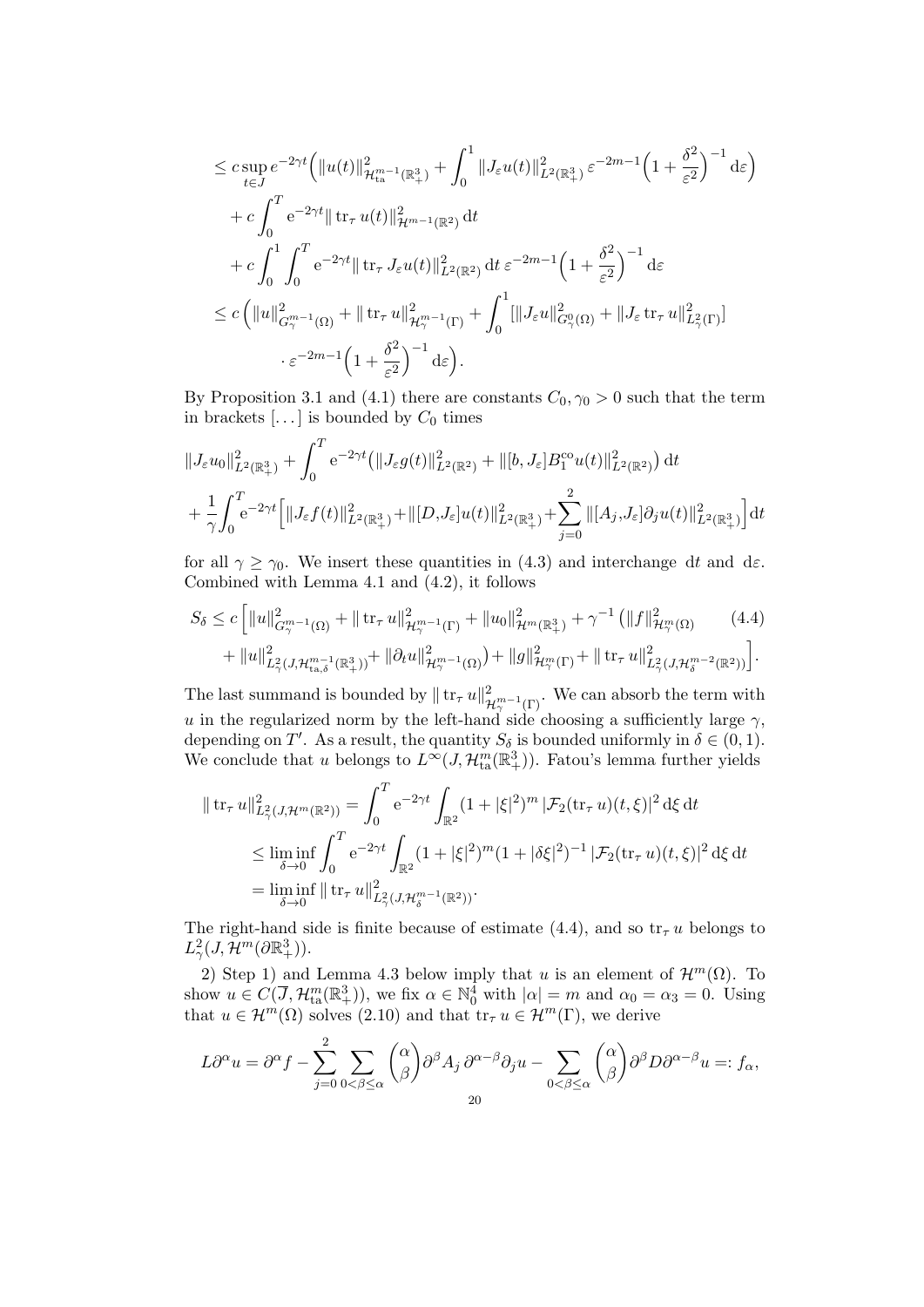$$
B\partial^{\alpha} u = \partial^{\alpha} g + \nu \times \sum_{0 < \beta \leq \alpha} \binom{\alpha}{\beta} \partial^{\beta} b \operatorname{tr}_{t} \partial^{\alpha - \beta} u^{1} =: g_{\alpha},
$$
  

$$
\partial^{\alpha} u(0) = \partial^{\alpha} u_{0}.
$$

The function  $f_{\alpha}$  belongs to  $L^2(\Omega)$ ,  $g_{\alpha}$  to  $L^2(\Gamma)$ , and  $\partial^{\alpha}u_0$  to  $L^2(\mathbb{R}^3_+)$ , cf. (3.4) and (3.6). Proposition 3.1 then shows that  $\partial^{\alpha}u$  is contained in  $G^{0}(\Omega)$ , as required.

The following result summarizes Lemma 4.1 and Corollary 4.2 of [22] (or Lemma 4.1 and Corollary 4.2 of [21]). See also Remark 2.1.

Lemma 4.3. Let the coefficients satisfy the assumptions of the previous lemma,  $u_0 \in \mathcal{H}^m(\mathbb{R}^3_+), \ \ f \ \in \ \mathcal{H}^m(\Omega), \ \ and \ \ let \ \ u \ \ \in \ \ \bigcap_{j=1}^m C^j(\overline{J}, \mathcal{H}^{m-j}(\mathbb{R}^3_+)) \ \ full \$  $L(A_0, A_1, A_2, A_3, D)u = f$  and  $u(0) = u_0$ . Take  $k \in \{1, ..., m\}$  and a multiindex  $\alpha \in \mathbb{N}_0^4$  with  $|\alpha| = m$ ,  $\alpha_0 = 0$ , and  $\alpha_3 = k$ . Suppose that  $\partial^{\beta} u$  is contained in  $G^0(\Omega)$ , respectively  $L^2(\Omega)$ , for all  $\beta \in \mathbb{N}_0^4$  with  $|\beta| = m$  and  $\beta_3 \leq k-1$ . Then  $\partial^{\alpha}u$  is an element of  $G^0(\Omega)$ , respectively  $\tilde{L}^2(\Omega)$ .

The next lemma allows us to gain one derivative in time. In the proof one constructs a solution v to the initial boundary value problem which  $\partial_t u$  formally satisfies. One then checks that the time integral of v coincides with  $u$ . Here and in the next proposition the compatibility conditions enter in a crucial way.

**Lemma 4.4.** Let  $\eta > 0$  and  $J = (t_0, T)$ . Take coefficients  $A_0 \in F_\eta^3(\Omega)$ ,  $A_1, A_2 \in F^3_{cf}(\mathbb{R}^3_+), A_3 = A_3^{co}, D \in F^3(\Omega), \text{ and } b \in F^3_{\mathcal{H},\eta}(\Gamma).$  Choose data  $u_0 \in \mathcal{H}^1(\mathbb{R}^3_+)$ ,  $f \in \mathcal{H}^1(\Omega)$ , and  $g \in \mathcal{H}^1(\Gamma)$  with  $g \cdot \nu = 0$ . Assume that the tuple  $(t_0, A_0, A_1, A_2, A_3, D, b, u_0, f, g)$  fulfills the compatibility conditions (2.20) of order 1. Let u be the solution of  $(2.10)$  from Proposition 3.1. Assume that u belongs to  $G_{\Sigma}^1(J' \times \mathbb{R}^3_+)$  whenever  $u \in C^1(\overline{J'}, L^2(\mathbb{R}^3_+))$  and  $\text{tr}_{\tau} u \in \mathcal{H}^1(J', L^2(\partial \mathbb{R}^3_+))$ for every open interval  $J' \subseteq J$ . Then u is contained in  $G_{\Sigma}^1(\Omega)$ .

*Proof.* 1) Without loss of generality we assume  $J = (0, T)$ . Take  $r > 0$  with

$$
||A_i||_{F^3(\Omega)} \le r, \quad ||D||_{F^3(\Omega)} \le r, \quad ||b||_{F^3_{\mathcal{H}}(\Omega)} \le r,
$$
  

$$
\max\{||A_i(t)||_{F^{2,0}(\mathbb{R}^3_+)}, \max_{j \in \{1,2\}} ||\partial_t^j A_0(t)||_{\mathcal{H}^{2-j}(\mathbb{R}^3_+)}\} \le r,
$$
  

$$
\max\{||D(t)||_{F^{2,0}(\mathbb{R}^3_+)}, \max_{j \in \{1,2\}} ||\partial_t^j D(t)||_{\mathcal{H}^{2-j}(\mathbb{R}^3_+)}\} \le r
$$

for all  $i \in \{0, 1, 2\}$  and  $t \in \overline{J}$ . Let  $\gamma = \gamma_1(\eta, r, T) \ge 1$  be defined by Theorem 3.3. We further choose a number  $C_0 = C_0(\eta, r, T) \geq 1$  dominating the constants in (2.16), Proposition 3.1, and Theorem 3.3. We finally set

$$
R_1 := e^{2\gamma T} C_0(||f||^2_{G^0(\Omega)} + ||f||^2_{\mathcal{H}^1_{\gamma}(\Omega)} + ||g||^2_{\mathcal{H}^1_{\gamma}(\Gamma)} + ||u_0||^2_{\mathcal{H}^1(\mathbb{R}^3_+)}).
$$
 (4.5)

2) Take an initial time  $t_0 \in \overline{J}$  and assume that  $u(t_0)$  belongs to  $\mathcal{H}^1(\mathbb{R}^3_+)$  with  $||u(t_0)||^2_{\mathcal{H}^1(\mathbb{R}^3_+)} \leq R_1$ . Choose a time step

$$
0 < T_s \le \min\{1, (6C_0r^2)^{-1}\}.
$$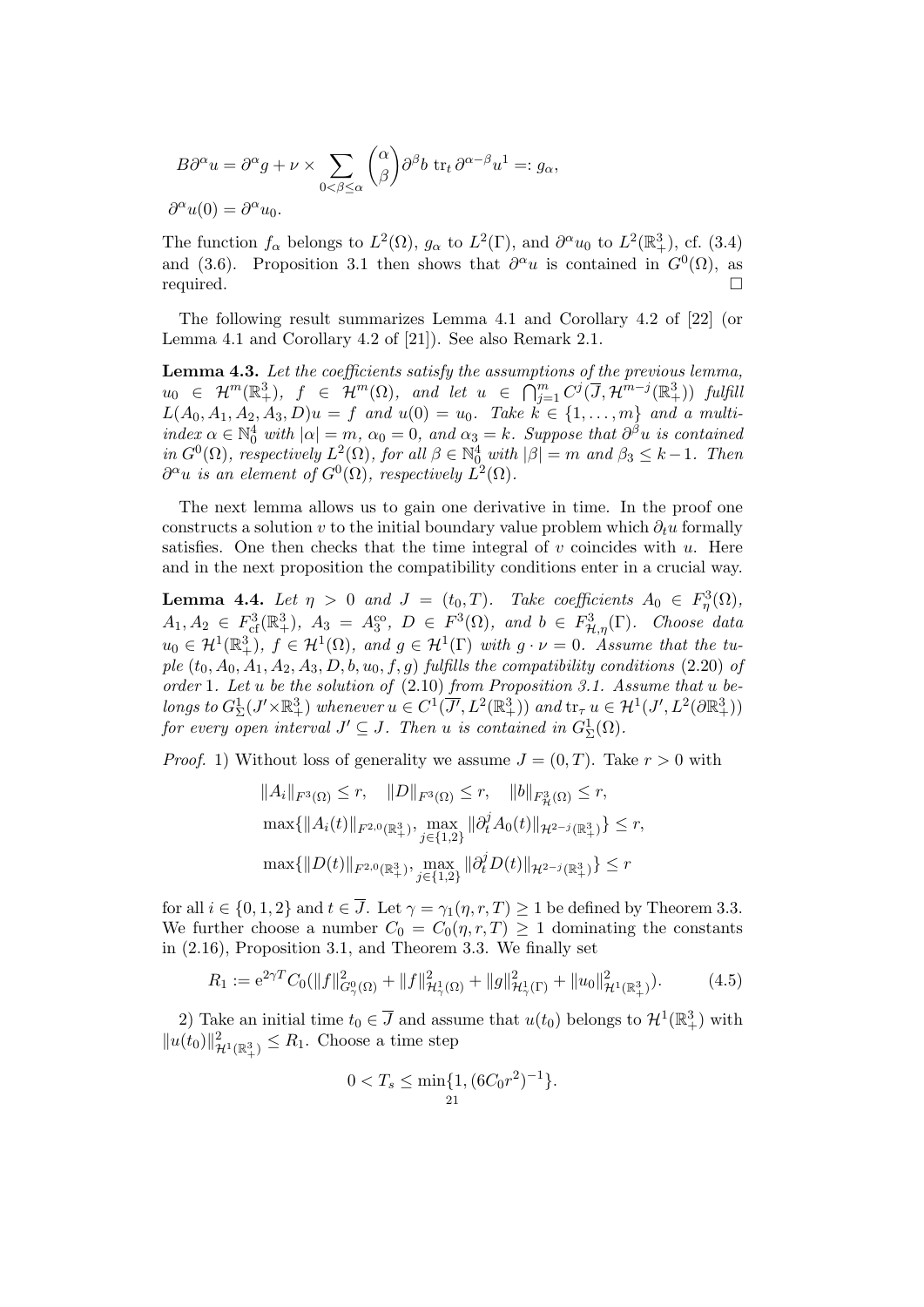Following the proof of Lemma 4.5 of [22], we want to construct a function  $v$  in  $C([t_0, T'_s], L^2(\mathbb{R}^3_+))$  satisfying

$$
\tilde{L}v = \partial_t f - \partial_t D\Big(\int_{t_0}^t v(s) ds + u(t_0)\Big) \quad \text{on } \Omega',
$$
  
\n
$$
Bv = \partial_t g + \nu \times \partial_t b\Big(\int_{t_0}^t B_1^{co} v(s) ds + B_1^{co} u(t_0)\Big) \quad \text{on } \Gamma', \qquad (4.6)
$$
  
\n
$$
v(t_0) = S_{1,1,A_j,D}(t_0, f, u(t_0)) =: v_0 \quad \text{on } \mathbb{R}^3_+.
$$

Here we define  $T_s' = \min\{t_0 + T_s, T\}$ ,  $J' = (t_0, T_s')$ ,  $\Omega' = J' \times \mathbb{R}^3_+$ ,  $\Gamma' = J' \times \partial \mathbb{R}^3_+$ , and  $\tilde{L} = L(A_0, A_1, A_2, A_3, \partial_t A_0 + D)$ . To solve (4.6), we set

$$
R := (4C_0^2(1+C_0) + 6 + 6C_0(1+c_{\text{tr}}^2)r^2)R_1 \ge R_1,
$$

where  $c_{tr}$  is the norm of the trace operator from  $\mathcal{H}^1(\mathbb{R}^3_+)$  to  $L^2(\partial \mathbb{R}^3_+)$ . Let E be the closed ball in  $G^0_{\Sigma,\gamma}(\Omega')$  with radius  $R^{1/2}$  and center 0. Take  $w \in E$ . We look at the problem

$$
\tilde{L}v = \partial_t f - \partial_t D \Big( \int_{t_0}^t w(s) \, ds + u(t_0) \Big) =: f_w \qquad \text{on } \Omega',
$$
  
\n
$$
Bv = \partial_t g + \nu \times \partial_t b \Big( \int_{t_0}^t B_1^{\text{co}} w(s) \, ds + B_1^{\text{co}} u(t_0) \Big) =: g_w \qquad \text{on } \Gamma', \qquad (4.7)
$$
  
\n
$$
v(t_0) = v_0 \qquad \text{on } \mathbb{R}^3_+.
$$

Note that the data in the above problem fulfill the assumptions of Proposition 3.1. (Use  $(2.16)$  for  $v_0$ .) This proposition thus provides a unique solution  $\Phi(w) \in G^0_{\Sigma,\gamma}(\Omega')$  of (4.7). Proposition 3.1 and (2.16) imply that

$$
\begin{split} \|\Phi(w)\|_{G_{\Sigma,\gamma}^{0}(\Omega')}^{2} &\leq C_{0} \left( \|v_{0}\|_{L^{2}(\mathbb{R}^{3}_{+})}^{2} + \|f_{w}\|_{L^{2}_{\gamma}(\Omega')}^{2} + \|g_{w}\|_{L^{2}_{\gamma}(\Gamma')}^{2} \right) \\ &\leq 2C_{0}^{3} \left( \|f(0)\|_{L^{2}(\mathbb{R}^{3}_{+})}^{2} + \|u(t_{0})\|_{\mathcal{H}^{1}(\mathbb{R}^{3}_{+})}^{2} \right) + 3C_{0} \left( \|\partial_{t}f\|_{L^{2}_{\gamma}(\Omega')}^{2} + \|\partial_{t}g\|_{L^{2}_{\gamma}(\Gamma')}^{2} \right) \\ &+ 3C_{0}r^{2} \int_{t_{0}}^{T'_{s}} e^{-2\gamma t} \Big[ T_{s} \int_{t_{0}}^{t} \left( \|w(s)\|_{L^{2}(\mathbb{R}^{3}_{+})}^{2} + \| \operatorname{tr}_{\tau} w(s)\|_{L^{2}(\partial \mathbb{R}^{3}_{+})}^{2} \right) \mathrm{d}s \\ &+ \|u(t_{0})\|_{L^{2}(\mathbb{R}^{3}_{+})}^{2} + \| \operatorname{tr}_{\tau} u(t_{0})\|_{L^{2}(\partial \mathbb{R}^{3}_{+})}^{2} \Big] \mathrm{d}t \\ &\leq 2C_{0}^{2} (1 + C_{0})R_{1} + 3R_{1} + 3C_{0} (1 + c_{\mathrm{tr}}^{2})r^{2} R_{1} T_{s} + 3C_{0}r^{2} T_{s} \left\| w\right\|_{G_{\Sigma,\gamma}^{0}(\Omega')}^{2} \leq R. \end{split}
$$

Hence,  $\Phi$  maps  $E$  into itself. In a similar way we estimate

$$
\begin{aligned} \|\Phi(w) - \Phi(\hat{w})\|_{G_{\Sigma,\gamma}^0(\Omega')}^2 &\leq C_0 \left(\|f_w - f_{\hat{w}}\|_{L_\gamma^2(\Omega')}^2 + \|g_w - g_{\hat{w}}\|_{L_\gamma^2(\Gamma')}^2\right) \\ &\leq r^2 C_0 T_s \, \|w - \hat{w}\|_{G_{\Sigma,\gamma}^0(\Omega')}^2 \leq \frac{1}{6} \, \|w - \hat{w}\|_{G_{\Sigma,\gamma}^0(\Omega')}^2 \end{aligned}
$$

for all  $w, \hat{w} \in E$ . The contraction mapping principle thus gives a unique function  $v \in E$  solving  $(4.6)$ .

3) In this step we assume that  $u(t_0)$  belongs to  $\mathcal{H}^1(\mathbb{R}^3_+)$  with  $||u(t_0)||^2_{\mathcal{H}^1(\mathbb{R}^3_+)} \leq$  $R_1$  and that the tuple  $(t_0, A_0, A_1, A_2, A_3, D, b, f, g, u(t_0))$  fulfills the compatibility conditions (2.20) of order one; i.e.,  $B(t_0)u(t_0) = g(t_0)$  on  $\partial \mathbb{R}^3_+$ . We use the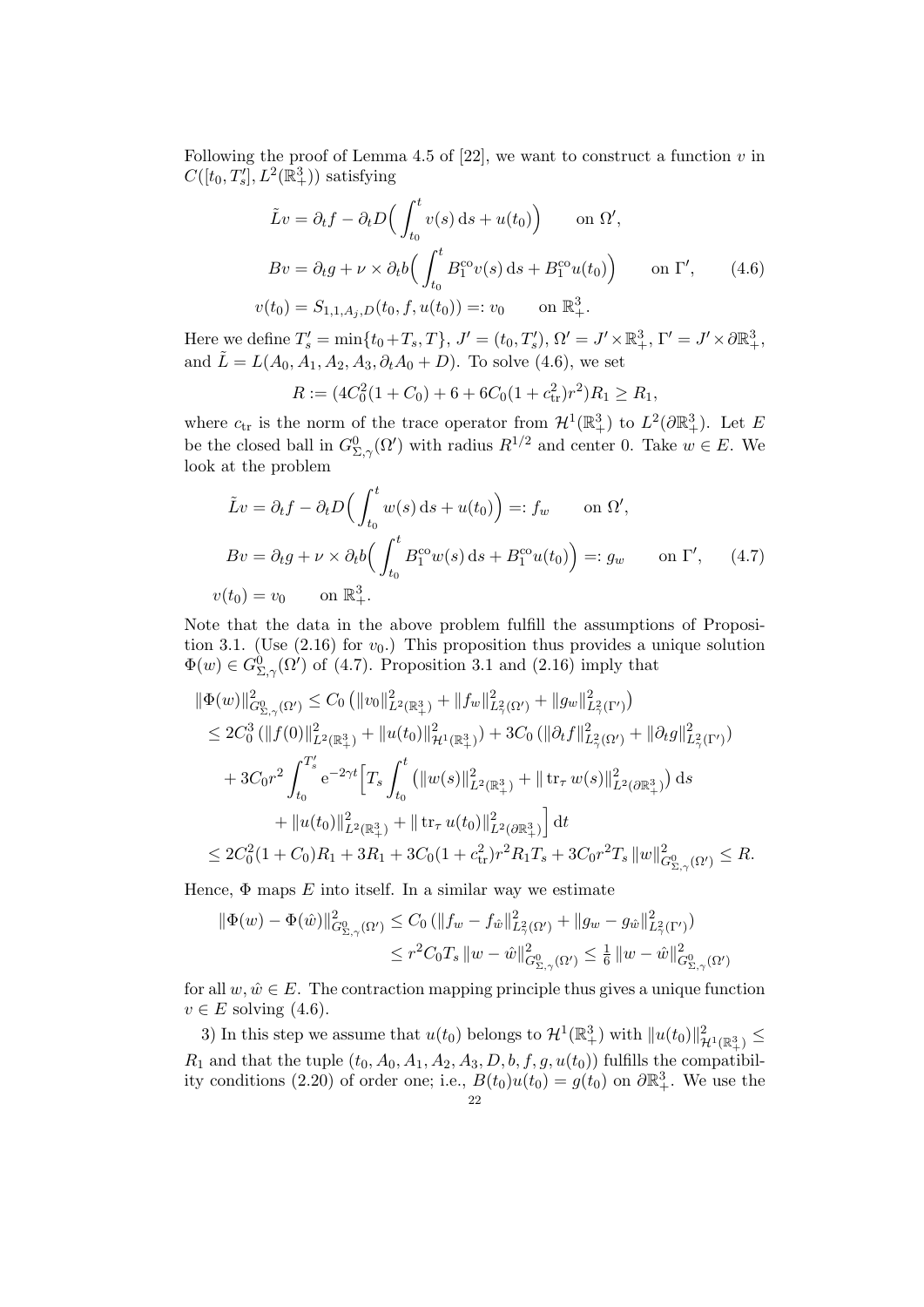solution  $v \in G_{\Sigma}^{0}(\Omega')$  of (4.6) on the time interval  $J'$  from part 2) and define

$$
\check{v}(t) = u(t_0) + \int_{t_0}^t v(s) \, \mathrm{d}s
$$

for  $t \in \overline{J'}$ . An elementary calculation shows that  $L(A_j, D)\check{\nu} = f$  on  $\Omega'$  and  $\tilde{v}(t_0) = u(t_0)$ . (See Step II) of the proof of Lemma 4.5 of [22] or Lemma 4.7 of [21].) Using also  $(4.6)$ , we compute

$$
B(t)\check{v}(t) = B(t_0)u(t_0) + (B(t) - B(t_0))u(t_0) + \int_{t_0}^t B_2^{\text{co}}v(s) ds
$$
  
+  $(b(t)B_1^{\text{co}}(\check{v}(t) - u(t_0)) \times \nu$   
=  $g(t_0) + (b(t) - b(t_0))B_1^{\text{co}}u(t_0) \times \nu + (b(t)B_1^{\text{co}}(\check{v}(t) - u(t_0)) \times \nu$   
+  $\int_{t_0}^t \partial_t g(s) ds - \int_{t_0}^t (\partial_t b(s)B_1^{\text{co}}\check{v}(s) + b(s)B_1^{\text{co}}\partial_t \check{v}(s)) \times \nu ds$   
=  $g(t)$ 

for  $t \in \overline{J'}$ . The uniqueness statement in Proposition 3.1 thus yields that  $u = \check{v}$ on  $J'$  (where we use the obvious variant of this result with initial time  $t_0$ ). We conclude that  $u \in C^1(\overline{J'}, L^2(\mathbb{R}^3_+))$  and  $\text{tr}_{\tau} u \in H^1(J', L^2(\partial \mathbb{R}^3_+))$  as  $\text{tr}_{\tau}$  commutes with integration in time, and hence u belongs to  $G_{\Sigma}^{1}(\Omega')$  by the assumption.

4) Let  $t_0 = 0$ . By the assumptions and  $||u_0||^2_{\mathcal{H}^1(\mathbb{R}^3_+)} \leq R_1$ , step 3) shows that u belongs to  $G_{\Sigma}^1((0,T_0)\times \mathbb{R}^3_+)$  with  $T_0 = \min\{T_s, T\}$ . If  $T_0 = T$ , the assertion is shown. Otherwise, Theorem 3.3 and the definition (4.5) yield the bound

$$
||u||_{G_{\gamma}^{1}(\Omega)}^{2} \leq C_{0} (||f||_{G_{\gamma}^{0}(\Omega)}^{2} + ||u_{0}||_{\mathcal{H}^{1}(\mathbb{R}_{+}^{3})}^{2} + ||g||_{\mathcal{H}_{\gamma}^{1}(\Gamma)}^{2} + \frac{1}{\gamma} ||f||_{\mathcal{H}_{\gamma}^{1}(\Omega)}^{2})
$$
  

$$
\leq e^{-2\gamma T} R_{1},
$$

so that  $||u(T_0)||^2_{\mathcal{H}^1(\mathbb{R}^3_+)} \leq R_1$ . Because  $u \in G^1_{\Sigma}$  solves (2.10), the compatibility conditions of first order are also valid for the initial value  $u(T_0)$  at time  $T_0$ , cf. (2.20). We conclude the proof in finitely many iterations.

For smooth coefficients we now obtain the desired regularity properties on  $\mathbb{R}^3_+$ .

**Proposition 4.5.** Let  $\eta > 0$  and  $m \in \mathbb{N}$ . Take  $A_0 \in F_{\eta}^{\tilde{m}}(\Omega)$  with  $\partial_t A_0 \in$  $F_{\eta}^{\max\{m-1,3\}}(\Omega), A_1, A_2 \in F_{\mathrm{cf}}^{\tilde{m}}(\mathbb{R}^3_+), A_3 = A_3^{\mathrm{co}}, D \in F^{\tilde{m}}(\Omega), \text{ and } b \in F_{\mathcal{H},\eta}^{\tilde{m}}(\Gamma).$ We assume that  $\partial^{\alpha}A_i, \partial^{\alpha}D \in L^2(\Omega)$  and  $\partial^{\beta}b \in L^2(\Gamma)$  for all  $\alpha \in \mathbb{N}_0^4$ ,  $\beta \in \mathbb{N}_0^3$ , and  $i \in \{0,1,2\}$ . Choose data  $u_0 \in \mathcal{H}^m(\mathbb{R}^3_+)^6$ ,  $f \in \mathcal{H}^m(\Omega)^6$ , and  $g \in \mathcal{H}^m(\Gamma)^3$ with  $g \cdot \nu = 0$  such that the tuple  $(t_0, A_j, D, b, u_0, f, g)$  fulfills the compatibility conditions  $(2.20)$  of order m. Then the solution u of  $(2.10)$  from Proposition 3.1 belongs to  $G^m_{\Sigma}(\Omega)$ .

*Proof.* We proceed as in the proof of Proposition 4.7 of [22], letting  $t_0 = 0$  for simplicity. The result for  $m = 1$  is a consequence of the three previous lemmas. We assume that we have shown the assertion for some  $m \in \mathbb{N}$  and that the assumptions are satisfied for  $m + 1$ . Hence the solution u of (2.10) belongs to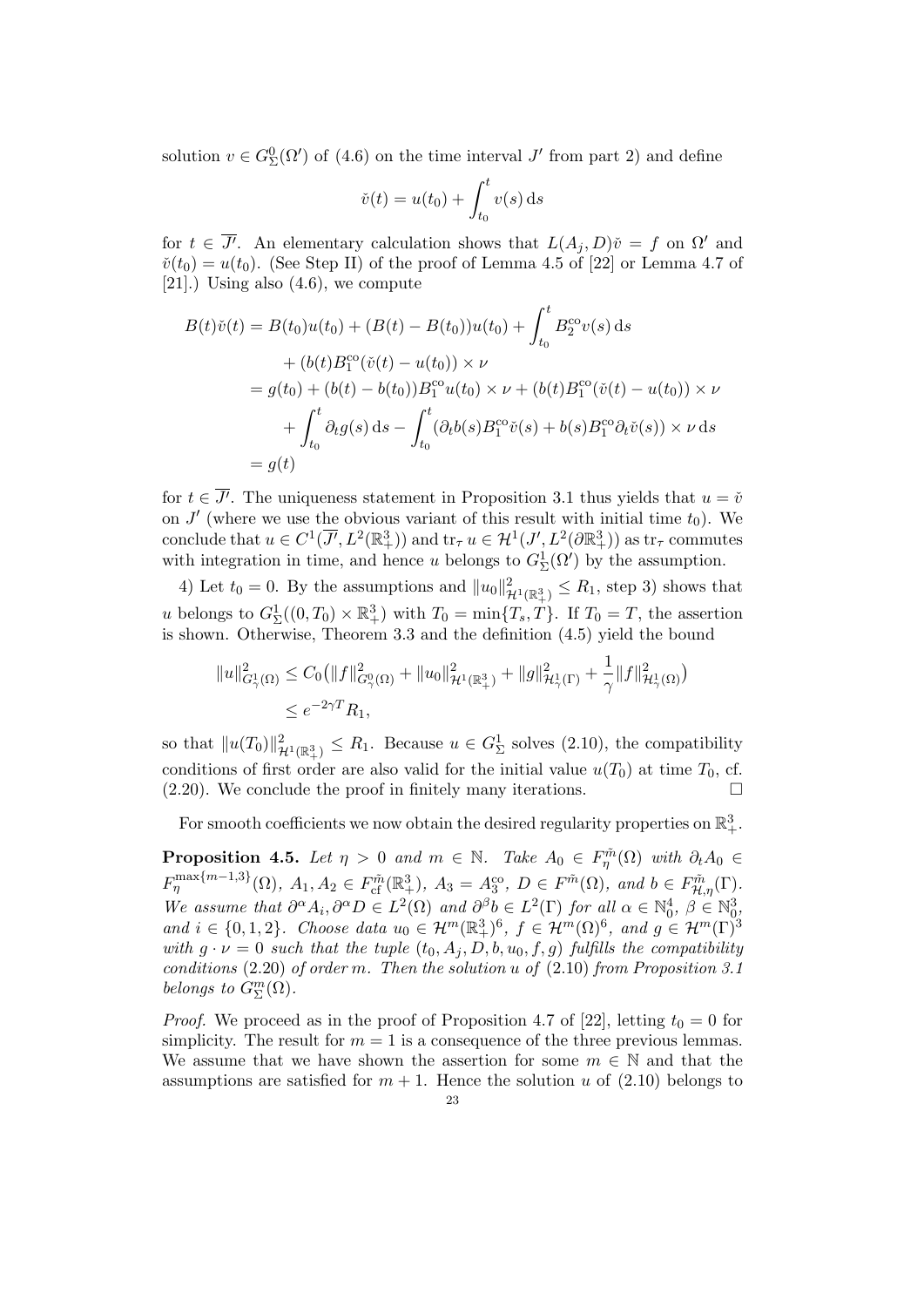$G_{\Sigma}^{m}(\Omega)$ . With the notation of the proof of Lemma 4.4, we see that the function  $v = \partial_t u$  fulfills

$$
\tilde{L}v = \partial_t f - \partial_t Du =: f_u \quad \text{on } \Omega',
$$
  
\n
$$
Bv = \partial_t g + \nu \times \partial_t b B_1^{c_0} u =: g_u \quad \text{on } \Gamma',
$$
  
\n
$$
v(0) = S_{m+1,1,A_j,D}(0, u_0, f) =: v_0 \quad \text{on } \mathbb{R}^3_+.
$$
\n(4.8)

Observe that the coefficients and data in (4.8) satisfy the regularity assumptions of the induction hypothesis. For the compatibility conditions, we note that Lemma 4.6 of  $[22]$  (or Lemma 4.8 of  $[21]$ ) yields

$$
S_{m,p,A_j,\tilde{D}}(0,v_0,f_u) = S_{m+1,p+1,A_j,D}(0,u_0,f)
$$

for all  $p \in \{0, 1, ..., m-1\}$  and  $\tilde{D} := \partial_t A_0 + D$ . Equations (2.12) and (2.20) thus imply

$$
B(0)S_{m,p,A_j,\tilde{D}}(0,v_0,f_u) = B(0)S_{m+1,p+1,A_j,D}(0,u_0,f)
$$
(4.9)  

$$
= \partial_t^{p+1} g(0) + \nu \times \sum_{k=1}^{p+1} {p+1 \choose k} \partial_t^k b(0) B_1^{co} \partial_t^{p+1-k} u(0).
$$

On the other hand, by means of  $v = \partial_t u$  we calculate

$$
\partial_t^p g_u(0) + \nu \times \sum_{k=1}^p {p \choose k} \partial_t^k b(0) B_1^{\text{co}} \partial_t^{p-k} v(0)
$$
  
=  $\partial_t^{p+1} g(0) + \nu \times \sum_{k=0}^p {p \choose k} \partial_t^{k+1} b(0) B_1^{\text{co}} \partial_t^{p-k} u(0)$   
+  $\nu \times \sum_{k=1}^p {p \choose k} \partial_t^k b(0) B_1^{\text{co}} \partial_t^{p-k+1} u(0)$   
=  $\partial_t^{p+1} g(0) + \nu \times \sum_{k=1}^{p+1} {p+1 \choose k} \partial_t^k b(0) B_1^{\text{co}} \partial_t^{p+1-k} u(0).$ 

Combined with (4.9), we have established the compatibility condition (2.20) of order  $m$  for  $(4.8)$ .

The induction hypothesis now shows that  $\partial_t u$  belongs to  $G^m_{\Sigma}(\Omega)$ . By Lemma 4.3, Lemma 4.2, and the fact that  $tr_{\tau}$  commutes with differentiation in time, the map u is thus contained in  $G_{\Sigma}^{m+1}$  $\sum_{\Sigma}^{m+1}(\Omega).$ 

Above we have assumed extra smoothness of the coefficients. This assumption can be removed by an approximation argument. Take  $A_0 \in F_{\eta}^{\tilde{m}}(\Omega)$ ,  $A_1, A_2 \in$  $F_{\rm cf}^{\tilde{m}}(\mathbb{R}^3_+), A_3 = A_3^{\rm co}, D \in F^{\tilde{m}}(\Omega), \text{ and } b \in F_{\mathcal{H},\eta}^{\tilde{m}}(\Gamma).$  Using standard methods, one constructs functions  $A_{0,\varepsilon} \in F_{\eta}^{\tilde{m}}(\Omega)$ ,  $A_{1,\varepsilon}, A_{2,\varepsilon} \in F_{\mathrm{cf}}^{\tilde{m}}(\mathbb{R}^3_+)$ ,  $D_{\varepsilon} \in F^{\tilde{m}}(\Omega)$ , and  $b_{\varepsilon} \in F_{\mathcal{H},\eta}^{\tilde{m}}(\Gamma)$  for  $\varepsilon > 0$ , which are uniformly bounded in the respective F-space and tend uniformly to  $A_0$ ,  $A_1$ ,  $A_2$ , D and b, respectively, as  $\varepsilon \to 0$ . Moreover, all their partial derivatives are contained in the respective  $F$ –space and thus in  $L^2$ . The analogous results are true for  $A_{0,\varepsilon}(0)$  and  $D_{\varepsilon}(0)$  with  $\tilde{m}$  replaced by  $m - 1$ . (Compare Lemma 2.2 of [22] or Lemma 2.21 of [21].)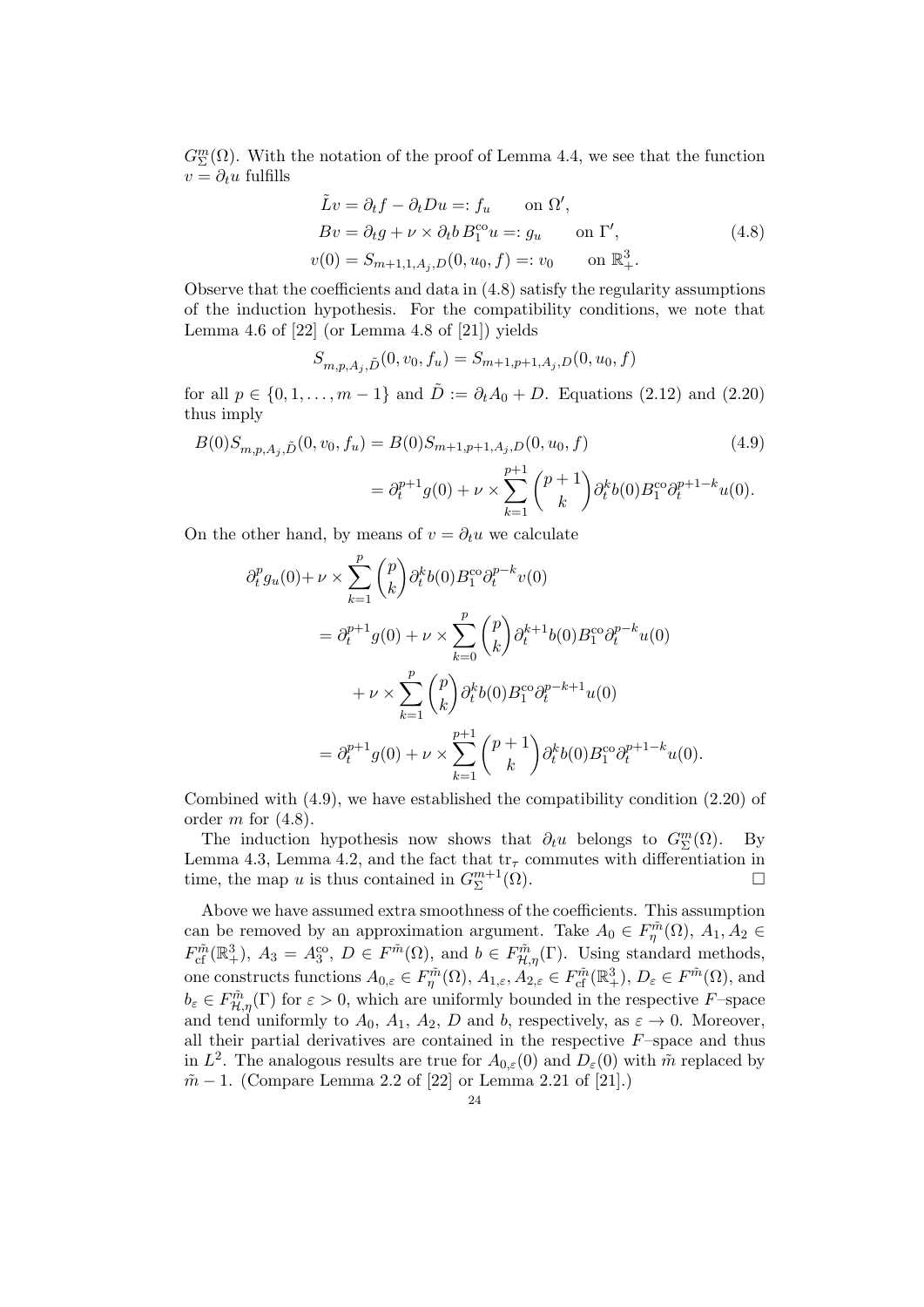We again choose data  $u_0 \in \mathcal{H}^m(\mathbb{R}^3_+), f \in \mathcal{H}^m(\Omega)$ , and  $g \in \mathcal{H}^m(\Gamma)$  with  $g \cdot \nu =$ 0 such that the tuple  $(0, A_0, A_1, A_2, A_3, D, b, u_0, f, g)$  fulfills the compatibility conditions  $(2.20)$  of order m. To use the approximating coefficients, one has to modify the initial value in such a way that (2.20) is still satisfied.

**Lemma 4.6.** Under the above assumptions, there is a number  $\varepsilon_0 > 0$  and functions  $u_{0,\varepsilon}$  in  $\mathcal{H}^m(\mathbb{R}^3_+)$  for  $\varepsilon \in (0,\varepsilon_0]$  such that the compatibility conditions  $(2.20)$ of order m are satisfied by the tuple  $(0, A_{0,\varepsilon}, A_{1,\varepsilon}, A_{2,\varepsilon}, A_3, D_{\varepsilon}, b_{\varepsilon}, u_{0,\varepsilon}, f, g)$ . Moreover, the new initial values  $u_{0,\varepsilon}$  tend to  $u_0$  in  $\mathcal{H}^m(\mathbb{R}^3_+)$  as  $\varepsilon \to 0$ .

*Proof.* Slightly modifiying the notation in  $(2.12)$ ,  $(2.13)$  and  $(2.20)$ , we set

$$
S_{m,p}^{\text{lin}}(u_0) = S_{m,p,A_j,D}(0, u_0, f) = \partial_t^p u(0)
$$

for  $p \in \{0, \ldots, m-1\}$  as  $t_0 = 0$  and f remain fixed. We further define

$$
\mathcal{B} := \begin{pmatrix} -I & B_0^{\text{co}}b(0) \end{pmatrix} \quad \text{and} \quad \mathcal{B}_{\varepsilon} := \begin{pmatrix} -I & B_0^{\text{co}}b_{\varepsilon}(0) \end{pmatrix}.
$$

The compatibility conditions (2.20) can be rewritten as

$$
\mathcal{B}A_3^{\text{co}}S_{m,p}^{\text{lin}}(u_0) = \partial_t^p g(0) + \nu \times \sum_{k=1}^p {p \choose k} \partial_t^k b(0) B_1^{\text{co}}S_{m,p-k}^{\text{lin}}(u_0), \qquad (4.10)
$$
  

$$
\mathcal{B}A_3^{\text{co}}\Big[S_{m,p}^{\text{lin}}(u_0) + \Big(0, \sum_{k=1}^p {p \choose k} \partial_t^k b(0) B_1^{\text{co}}S_{m,p-k}^{\text{lin}}(u_0) \Big)^T \Big] = \partial_t^p g(0)
$$

on  $\partial \mathbb{R}^3_+$ . Here and below, sums from 1 to 0 or from 0 to -1 are defined as zero. Here we understand  $B_1^{\text{co}}$  just as matrix and not as a trace operator. Since  $\partial_t^k b(0) \in \mathcal{H}^{\tilde{m}-k-1/2}(\mathbb{R}^2)$  for all  $k \in \{0, \ldots, \tilde{m}-1\}$ , the extension result Theorem 2.5.7 in [11] yields a function  $\tilde{b} \in \mathcal{H}^{\tilde{m}}(\mathbb{R}^3_+)$  such that  $\text{tr}_{\partial \mathbb{R}^3_+} \partial_3^k \tilde{b} =$  $\partial_t^k b(0)$  for all  $k \in \{0, \ldots, \tilde{m} - 1\}$ . In particular, we can extend  $\partial_t^k b(0)$  by  $\partial_3^k \tilde{b}$  to a function in  $\mathcal{H}^{\tilde{m}-\tilde{k}}(\mathbb{R}^3_+)$ . We write  $\tilde{S}^{\text{lin}}_{m,p}(u_0)$  for the term [...] in (4.10), where we extend it to a function on  $\mathbb{R}^3_+$  as described above. This term is expanded as

$$
\tilde{S}_{m,p}^{\text{lin}}(u_0) = \mathcal{A}^p \partial_3^p u_0 + \sum_{j=0}^{p-1} \tilde{C}_{p,p-j} \partial_3^j u_0 + \tilde{B}_p f,\tag{4.11}
$$

where  $\mathcal{A} := -A_0(0)^{-1}A_3$ , the tangential differential operators  $\tilde{C}_{p,p-j}$  belong to  $\mathcal{L}(\mathcal{H}^{m-j}(\mathbb{R}^3_+),\mathcal{H}^{m-p}(\mathbb{R}^3_+))$  and  $\tilde{B}_p$  is an element of  $\mathcal{L}(\mathcal{H}^m(\Omega),\tilde{\mathcal{H}}^{m-p}(\mathbb{R}^3_+)).$ These mapping properties can be shown using the product rules Lemma 2.1 of [22] (or Lemma 2.22 of [21]) and the regularity of  $\partial_3^k \tilde{b}$ .

By  $\mathcal{B}_{\varepsilon}$ ,  $\tilde{S}_{m,p,\varepsilon}^{\text{lin}}, \mathcal{A}_{\varepsilon}$  and  $\tilde{C}_{p,p-j,\varepsilon}$  we denote the variants of the above operators for  $A_{j,\varepsilon}$ ,  $D_{\varepsilon}$  and  $\tilde{b}_{\varepsilon}$ , where we obtain  $\tilde{b}_{\varepsilon}$  as  $\tilde{b}$  above. As in the previous paragraph, one sees that the functions  $\tilde{C}_{p,p-j,\varepsilon}$  are bounded in  $\mathcal{L}(\mathcal{H}^{m-j}(\mathbb{R}^3_+),\mathcal{H}^{m-p}(\mathbb{R}^3_+))$ uniformly in  $\varepsilon > 0$  by the properties of the coefficients. We further note that  $\partial_t^k b_\varepsilon(0)$  converges to  $\partial_t^k b(0)$  as  $\varepsilon \to 0$ , since  $b_\varepsilon$  tends to b in  $\mathcal{H}^{\tilde{m}}(\Gamma)$ . Since the extension map from Theorem 2.5.7 in [11] is continuous, we infer that  $\tilde{b}_{\varepsilon}$ converges to  $\tilde{b}$  in  $\mathcal{H}^{\tilde{m}}(\mathbb{R}^3_+)$  as  $\varepsilon \to 0$ . One can thus show that in  $\mathcal{H}^{m-p}(\mathbb{R}^3_+)$  the maps  $\tilde{S}_{m,p,\varepsilon}^{\text{lin}}(u_0)$  tend to  $\tilde{S}_{m,p}^{\text{lin}}(u_0)$  and  $(\tilde{b}-\tilde{b}_{\varepsilon})B_1\tilde{S}_{m,p}^{\text{lin}}(u_0)$  to 0 as  $\varepsilon \to 0$ .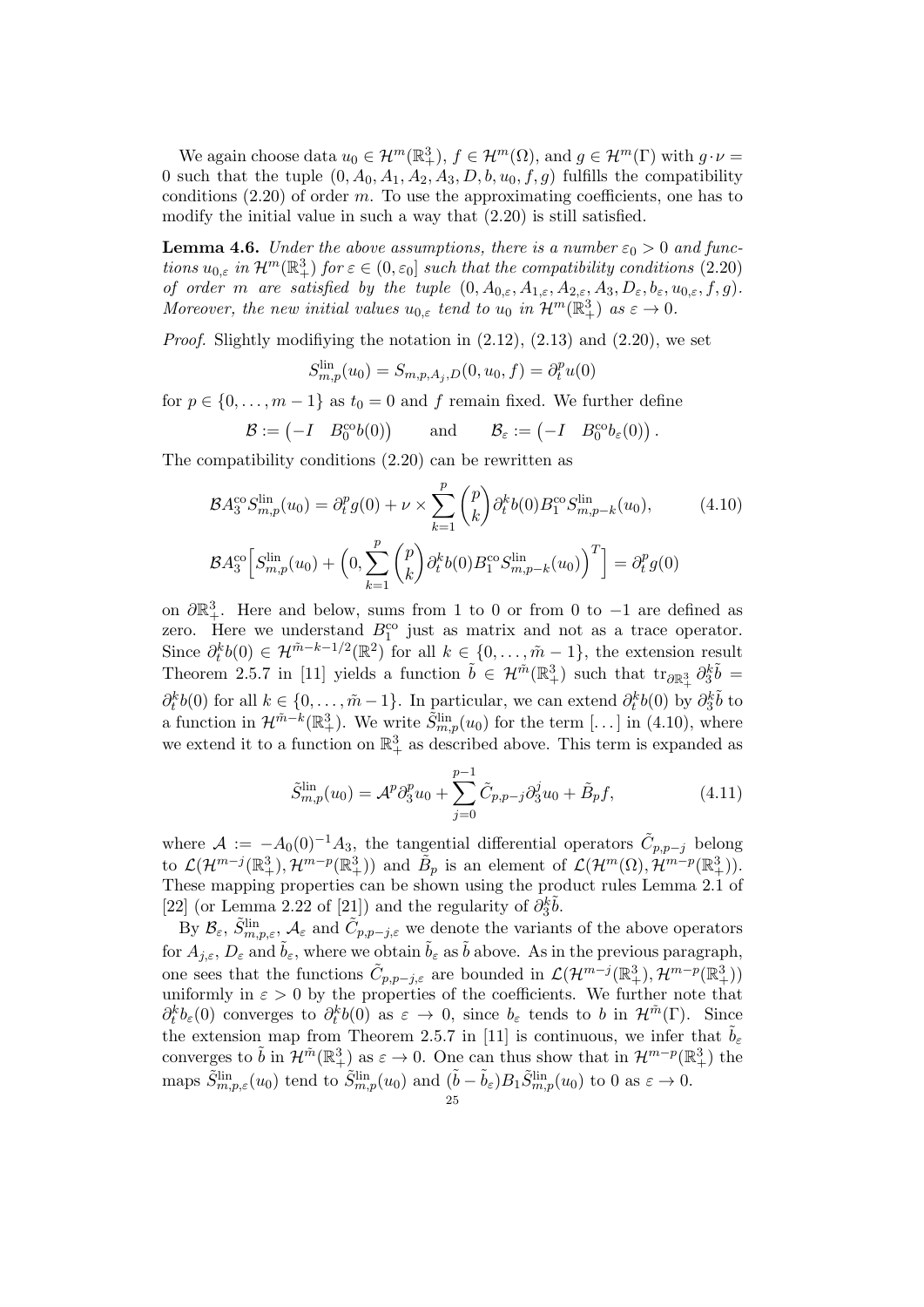We are looking for functions  $u_{0,\varepsilon} \in \mathcal{H}^m(\mathbb{R}^3_+)$  satisfying

$$
\mathcal{B}_{\varepsilon} A_3^{\rm co} \tilde{S}_{m,p,\varepsilon}^{\rm lin}(u_{0,\varepsilon}) = \partial_t^p g(0) = \mathcal{B} A_3^{\rm co} \tilde{S}_{m,p}^{\rm lin}(u_0) \quad \text{on } \partial \mathbb{R}^3_+.
$$

Let  $u_{0,\varepsilon} = u_0 + h$  for some  $h \in \mathcal{H}^m(\mathbb{R}^3_+)$ . The  $\varepsilon$ -variant of  $(4.11)$  yields

$$
\tilde{S}_{m,p,\varepsilon}^{\mathrm{lin}}(u_0+h) = \tilde{S}_{m,p,\varepsilon}^{\mathrm{lin}}(u_0) + \mathcal{A}_{\varepsilon}^p \partial_3^p h + \sum_{j=0}^{p-1} \tilde{C}_{p,p-j,\varepsilon} \partial_3^j h.
$$

We thus have to find a map  $h \in \mathcal{H}^m(\mathbb{R}^3_+)$  solving

$$
\mathcal{B}_{\varepsilon} A_3^{\rm co} \mathcal{A}_{\varepsilon}^p \partial_3^p h = \mathcal{B}_{\varepsilon} A_3^{\rm co} \Big[ \tilde{S}_{m,p}^{\rm lin}(u_0) - \tilde{S}_{m,p,\varepsilon}^{\rm lin}(u_0) - \sum_{j=0}^{p-1} \tilde{C}_{p,p-j,\varepsilon} \partial_3^j h \Big] + (\mathcal{B} - \mathcal{B}_{\varepsilon}) A_3^{\rm co} \tilde{S}_{m,p}^{\rm lin}(u_0) = \mathcal{B}_{\varepsilon} A_3^{\rm co} \Big[ \tilde{S}_{m,p}^{\rm lin}(u_0) - \tilde{S}_{m,p,\varepsilon}^{\rm lin}(u_0) - \sum_{j=0}^{p-1} \tilde{C}_{p,p-j,\varepsilon} \partial_3^j h \qquad (4.12) + \left( 0, (\tilde{b} - \tilde{b}_{\varepsilon}) B_1^{\rm co} \tilde{S}_{m,p}^{\rm lin}(u_0) \right)^T \Big].
$$

We first construct functions  $a_{\varepsilon}^p \in \mathcal{H}^{m-p}(\mathbb{R}^3_+)$  for  $p \in \{0,\ldots,m-1\}, \varepsilon \in$  $(0, \varepsilon_0)$  and some  $\varepsilon_0 > 0$ , which satisfy the variant of  $(4.12)$  where we drop  $\mathcal{B}_{\varepsilon}$ and replace  $\partial_3^j h$  by  $a_\varepsilon^j \in \mathcal{H}^{m-j}(\mathbb{R}^3_+)$ . Moreover, the functions  $a_\varepsilon^p$  tend to 0 in  $\mathcal{H}^{m-p}(\mathbb{R}^3_+)$  as  $\varepsilon \to 0$ .

This is done via induction over p. For  $p = 0$ , set  $a_{\varepsilon}^0 = (0, (\tilde{b} - \tilde{b}_{\varepsilon})B_1^{\text{co}}u_0)^T$  in  $\mathcal{H}^m(\mathbb{R}^3_+)$ . Let the functions  $a^k_\varepsilon$  be constructed for  $0 \leq k \leq p-1 < m-1$ . The right-hand side of (4.12) without  $B_{\varepsilon}$  is equal to  $A_3^{\text{co}}v_{\varepsilon}$  for maps  $v_{\varepsilon}$ , which tend to 0 in  $\mathcal{H}^{m-p}(\mathbb{R}^3_+)$  as  $\varepsilon \to 0$  by the above observations. We now use Lemma 4.9 of [22] (or Lemma 4.11 of [21]) which does not depend on boundary conditions. It yields functions  $a_{\varepsilon}^p$  for  $\varepsilon \in (0, \varepsilon_0]$  and some  $\varepsilon_0 > 0$  such that  $a_{\varepsilon}^p \to 0$  in  $\mathcal{H}^{m-p}(\mathbb{R}^3_+)$  as  $\varepsilon \to 0$  and  $A_3^{co}\mathcal{A}_{\varepsilon}^{p} = A_3^{co}\mathcal{v}_{\varepsilon}$ . So the maps  $a_{\varepsilon}^{p}$  exist.

Again by Theorem 2.5.7 in [11], we can find functions  $h_{\varepsilon} \in \mathcal{H}^m(\mathbb{R}^3_+)$  satisfying  $\text{tr}_{\partial \mathbb{R}^3_+} \partial_3^p h_{\varepsilon} = \text{tr}_{\partial \mathbb{R}^3_+} a_{\varepsilon}^p \text{ for } p \in \{0, \ldots, m-1\}.$  Moreover,  $h_{\varepsilon}$  converges to 0 in  $\mathcal{H}^m(\mathbb{R}^3_+)$  as  $\varepsilon \to 0$ . The maps  $h_{\varepsilon}$  thus satisfy  $(4.12)$  and  $u_{0,\varepsilon} = u_0 + h_{\varepsilon}$  fulfills the variant of (4.10) for the approximating coefficients.

Based on the results established so far, we can now derive the desired regularity result. Recall that we allow for  $G = \mathbb{R}^3_+$ .

**Theorem 4.7.** Let  $T \in (0,T')$ ,  $\rho, \eta > 0$ ,  $r \ge r_0 > 0$ , and  $m \in \mathbb{N}$ . Take coefficients  $A_0 \in F_{\eta}^{\tilde{m}}(J \times G), D \in F^{\tilde{m}}(J \times G), A_3 = A_3^{\text{co}}, \text{ and } b \in F_{\mathcal{H},\eta}^{\tilde{m}}(J \times \Sigma).$ If  $G = \mathbb{R}^3_+$ , pick  $A_1, A_2 \in F_{cf}^{\tilde{m}}(\mathbb{R}^3_+)$ . Otherwise, let  $A_1 = A_1^{co}$  and  $A_2 = A_2^{co}$ . Assume that the coefficients satisfy

$$
||A_i||_{F^{\tilde{m}}(J\times G)} \leq r, \quad ||D||_{F^{\tilde{m}}(J\times G)} \leq r, \quad ||b||_{F^{\tilde{m}-1}(J\times \Sigma)} \leq r, \quad [b]_{\mathcal{H}^{\tilde{m}}(J\times \Sigma)} \leq \rho,
$$
  

$$
\max\{||A_i(0)||_{F^{\tilde{m}-1,0}(J\times G)}, \max_{j\in\{1,\dots,m-1\}} ||\partial_t^j A_0(0)||_{\mathcal{H}^{\tilde{m}-1-j}(G)}\} \leq r_0,
$$
  

$$
\max\{||D(0)||_{F^{\tilde{m}-1,0}(J\times G)}, \max_{j\in\{1,\dots,m-1\}} ||\partial_t^j D(0)||_{\mathcal{H}^{\tilde{m}-1-j}(G)}\} \leq r_0,
$$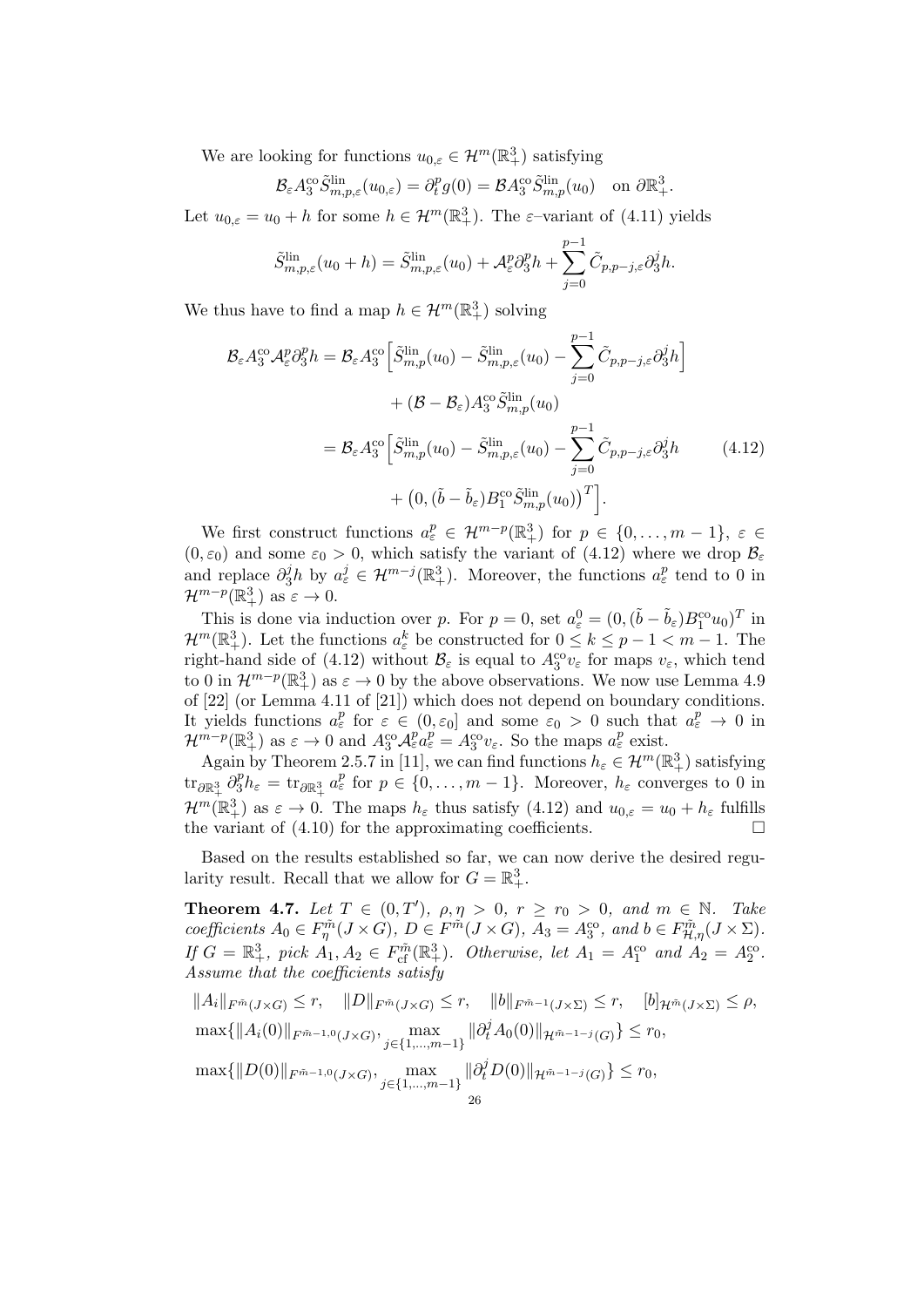for  $i \in \{0,1,2\}$ . Choose data  $u_0 \in \mathcal{H}^m(G)^6$ ,  $f \in \mathcal{H}^m(J \times G)^6$ , and  $g \in$  $\mathcal{H}^m(J \times \Sigma)^3$  with  $g \cdot \nu = 0$  such that the tuple  $(0, A_0, A_1, A_2, A_3, D, b, u_0, f, g)$ fulfills the compatibility conditions (2.20) of order m.

Then there is a unique solution  $u \in G_{\Sigma}^{m}(J \times G)$  of  $(2.5)$  and there is a number  $\gamma_m = \gamma_m(\eta, r, T') \geq 1$  such that

$$
||u||_{G_{\gamma}^{m}(J\times G)}^{2} + || \operatorname{tr}_{\tau} u||_{\mathcal{H}^{m}(J\times \Sigma)}^{2}
$$
\n
$$
\leq (C_{m,0} + TC_{m})e^{mC_{1}T} \Big(\sum_{j=0}^{m-1} ||\partial_{t}^{j} f(0)||_{\mathcal{H}^{m-1-j}(G)}^{2} + ||u_{0}||_{\mathcal{H}^{m}(G)}^{2} + ||g||_{\mathcal{H}_{\gamma}^{m}(J\times \Sigma)}^{2}
$$
\n
$$
+ \delta_{m>2}\rho^{2} ||B_{1}u||_{L_{\gamma}^{\infty}(J\times \Sigma)}^{2} + \frac{C_{m}}{\gamma} ||f||_{\mathcal{H}_{\gamma}^{m}(J\times G)}^{2}
$$
\n
$$
(4.13)
$$
\n
$$
(4.14)
$$

for all  $\gamma \geq \gamma_m$  and with constants  $C_i = C_i(\eta, r, T') \geq 1$  for  $i \in \{1, m\}$  and  $C_{m,0} = C_{m,0}(\eta,r_0, \|b\|_{\infty}) \geq 1$ . If b even belongs to  $F_{\eta,\tau}^{\tilde{m}}(J \times \Sigma)^{3 \times 3}$  with norm less or equal r, then one can set  $\rho = 0$  in the above inequality. For  $m \geq 3$  and  $r \geq \rho$  we further have the estimate

$$
||u||_{G_{\gamma}^{m}(J\times G)}^{2} + || \operatorname{tr}_{\tau} u||_{\mathcal{H}^{m}(J\times \Sigma)}^{2}
$$
\n
$$
\leq (C_{m,0} + TC_{m})e^{mC_{1}T} \Big( \sum_{j=0}^{m-1} ||\partial_{t}^{j} f(0)||_{\mathcal{H}^{m-1-j}(G)}^{2} + ||u_{0}||_{\mathcal{H}^{m}(G)}^{2} + ||g||_{\mathcal{H}_{\gamma}^{m}(J\times \Sigma)}^{2} \Big)
$$
\n
$$
+ C_{m}e^{(m+2)C_{1}T} (||u_{0}||_{\mathcal{H}^{2}(G)}^{2} + ||f(0)||_{\mathcal{H}^{1}(G)}^{2} + ||\partial_{t} f(0)||_{L^{2}(G)}^{2} + ||g||_{\mathcal{H}_{\gamma}^{2}(J\times \Sigma)}^{2})
$$
\n
$$
+ \frac{C_{m}}{\gamma} ||f||_{\mathcal{H}_{\gamma}^{m}(J\times G)}^{2}.
$$
\n
$$
(4.14)
$$
\n
$$
(4.14)
$$

Proof. We only sketch the proof since it is very similar to those of Theorems 4.10 and 1.1 of [22] (or Theorem 4.12 of [21]). We first treat the localized problem (2.10) on  $\mathbb{R}^3_+$ . We take approximating data as in Lemma 4.6 for  $\varepsilon = \frac{1}{n}$  $\frac{1}{n}$ . Proposition 4.5 then provides solutions  $u_n \in G^m_{\Sigma}(\Omega)$  which are uniformly bounded in this space due to (3.8) and (3.14). From Banach-Alaoglu we thus obtain a weak<sup>\*</sup> accumulation point u of  $(u_n)$  which belongs to  $\tilde{G}_{\Sigma}^m(\Omega)$ . We apply (3.1) with the given coefficients to the difference  $u_n - u$ . By means of the uniform convergence of the coefficients, it follows that the maps  $u_n$  tend to u in  $G_{\Sigma}^{0}(\Omega)$ . Using this fact, one sees that  $u$  satisfies  $(2.10)$ .

To show that  $u \in G_{\Sigma}^{m}(\Omega)$ , one first applies  $\partial_{t}^{m-1}$  to the system (2.10). The resulting data satisfy the compatibility conditions (2.20) of order 1 as the given data fulfill them up to order m. Since  $\partial_t^{m-1}u \in \tilde{G}_{\Sigma}^1(\Omega)$ , as in step 2) of the proof of Lemma 4.2 we can deduce that  $\partial_t^{m-1}u$  belongs to  $C(\overline{J}, \mathcal{H}^1_{\text{ta}}(\mathbb{R}^3_+))$ . By Lemma 4.3, the function  $\partial_t^{m-1}u$  is an element of  $G^1(J' \times \mathbb{R}^3_+)$  provided that  $\partial_t^{m-1} u \in C^1(\overline{J'}, L^2(\mathbb{R}^3_+))$  for any open interval  $J' \subseteq J$ . Lemma 4.4 then shows that  $\partial_t^{m-1}u$  is contained in  $G^1_{\Sigma}(\Omega)$ . As in the proof of Theorem 4.10 in [22], one now inductively infers that u belongs to  $G^m_{\Sigma}(\Omega)$ .

Finally, one passes to the domain  $G \neq \overline{\mathbb{R}}_+^3$  by a localization argument. See steps IV–VI of the proof of Theorem 5.6 in [21] or of Theorem 3.1 in [19].  $\square$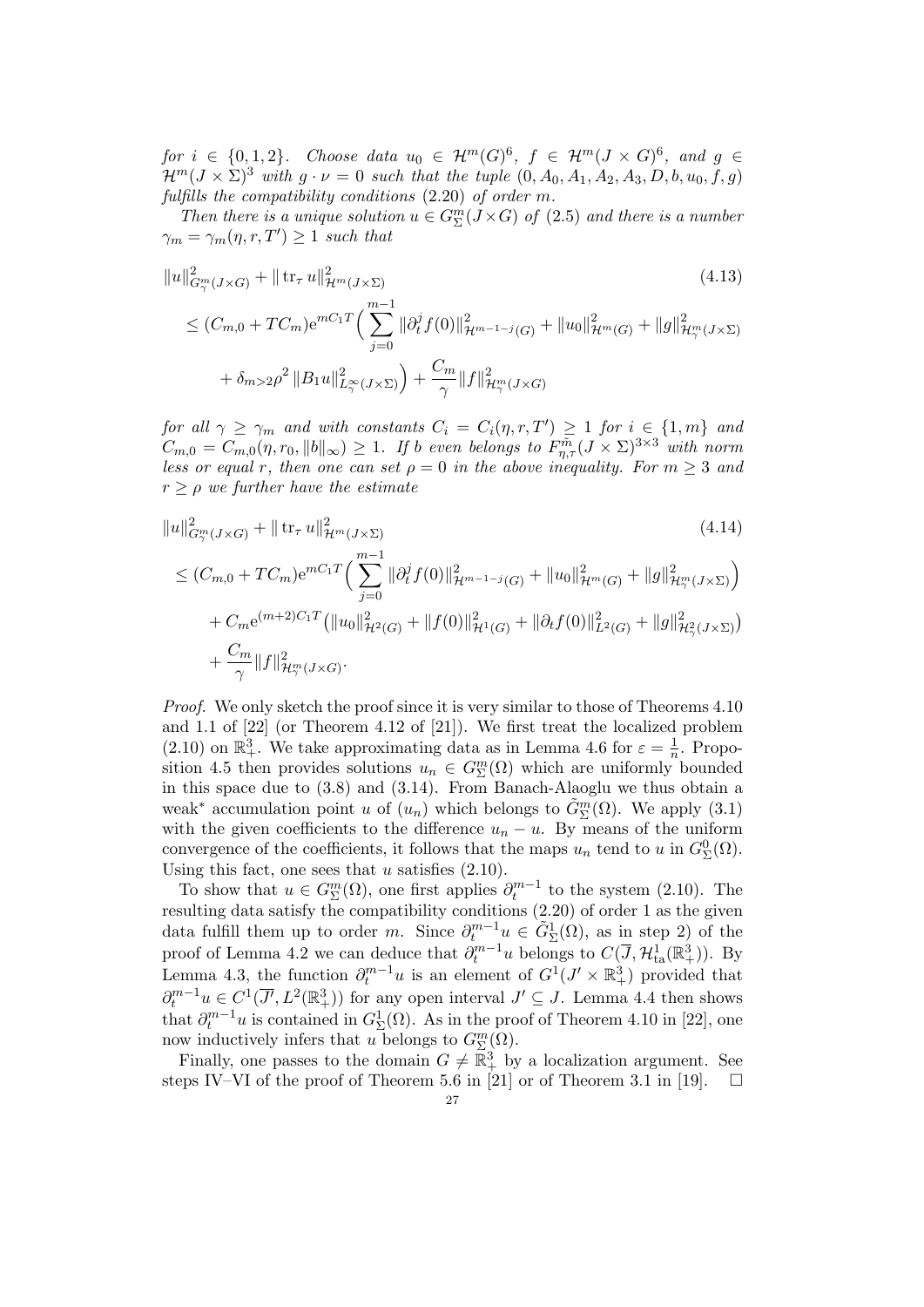If G is unbounded, the above result imposes decay of the derivatives of  $A_0$ and D as  $|x| \to \infty$ . Actually, if these derivatives are bounded one obtains the same results much easier. As in [22], we have thus focused on the case treated in the theorem and describe the easy extension in the next result.

**Remark 4.8.** Let G be unbounded. As in Remark 1.2 of  $[22]$  we can weaken the regularity assumptions in Theorem 4.7 to  $A_0$ ,  $D \in W^{1,\infty}(J \times G)$  and

$$
\forall \alpha \in \mathbb{N}_0^4 \text{ with } 1 \leq |\alpha| \leq m: \ \partial^{\alpha} A_0, \partial^{\alpha} D \in L^{\infty}(J, L^2(G)) + L^{\infty}(J \times G). \tag{4.15}
$$

One further has to assume that the corresponding norms of  $A_0$  and D are less or equal r, and  $\partial^{\alpha} A_0(0)$  and  $\partial^{\alpha} D(0)$  are bounded in  $L^2(G) + L^{\infty}(G)$  by  $r_0$  for all  $|\alpha| \leq m-1$ . Here one can also replace G by  $\mathbb{R}^3_+$ . The conditions on b remain unchanged. Throughout, in new terms involving bounded parts of  $\partial^{\alpha} A_0$  and  $\partial^{\alpha}D$  these derivatives can easily be estimated by their sup-norms.  $\diamond$ 

#### 5. Local existence and uniqueness

The apriori estimate of Theorem 4.7 does not allow us to treat the nonlinear absorbing boundary conditions as described in (2.2) and (2.3) in full generality. The problem arises in the terms with highest derivatives of  $b = \zeta(B_1\hat{u})$  for a function  $\hat{u} \in \tilde{G}_{\Sigma}^{m}(J \times G)$  with range in U. For simplicity we first look at the problem on  $\overline{\Gamma}$ , the case  $J \times \Sigma$  then follows by the localization procedure described in Section 2 and in [21]. We often use Lemma 2.1 and Corollary 2.2 in [23] which deal with mapping properties of substitution operators. This lemma yields the formula

$$
\partial^{\alpha}\zeta(B_{1}\hat{u}) = \sum_{\substack{\beta,\gamma \in \mathbb{N}_{0}^{3},\beta_{0}=0 \\ \beta+\gamma=\alpha}} \sum_{1 \leq j \leq |\gamma|} \sum_{\substack{\gamma_{1},...,\gamma_{j} \in \mathbb{N}_{0}^{3} \setminus \{0\} \\ \sum \gamma_{i}=\gamma}} \sum_{l_{1},...,l_{j}=1}^{2} C(\alpha,\gamma_{1},...,\gamma_{j}) \qquad (5.1)
$$

$$
\cdot (\partial_{y_{l_{j}}} \cdots \partial_{y_{l_{1}}} \partial_{x}^{(\beta_{1},\beta_{2})} \zeta) (B_{1}\hat{u}) \prod_{i=1}^{j} \partial^{\gamma_{i}} (B_{1}\hat{u})_{l_{i}},
$$

for  $\alpha \in \mathbb{N}_0^3$  with  $|\alpha| \leq m$ . We take  $m \geq 3$ . This expression can be written as a sum  $S_{\text{main}}$  of the terms with  $\alpha = \gamma$  and  $j = 1$  plus the sum  $S_{\text{rem}}$  of the other terms. The summands in  $S_{\text{rem}}$  can be estimated by the norm in  $\mathcal{H}^1(\mathbb{R}^3_+)$ of the product  $\prod_{i=1}^{j} \partial^{\gamma_i} (B_1 \hat{u})_{l_i}$  using the trace theorem. The product rules in Lemma 2.1 in [22] or Lemma 2.22 of [21] (and localization) lead to the inequality

$$
||S_{\text{rem}}||_{L^{2}(J\times\Sigma)}^{2} \leq T ||S_{\text{rem}}||_{L^{\infty}(J,L^{2}(\Sigma))}^{2} \leq cT (1 + ||\hat{u}||_{G^{m}(J\times G)}^{2m}) = \tilde{C}(R)T, (5.2)
$$

where  $\|\hat{u}\|_{G_{\Sigma}^m(J\times G)} \leq R$ . If  $|\alpha| < m$ , one can estimate the full function  $\partial^{\alpha}\zeta(B_1\hat{u})$ in this way.

To treat the term  $S_{\text{main}} = \partial_{\xi} \zeta(B_1 \hat{u}) \partial^{\alpha}(B_1 \hat{u})$  in the case  $|\alpha| = m$ , we define the quantities

$$
z_0(\overline{\kappa}) = \max_{x \in \Sigma, |\xi| \le \overline{\kappa}} |\partial_{\xi} \zeta(x, \xi)|, \qquad z(\overline{\kappa}) = z_0(\overline{\kappa}) \overline{\kappa}
$$
(5.3)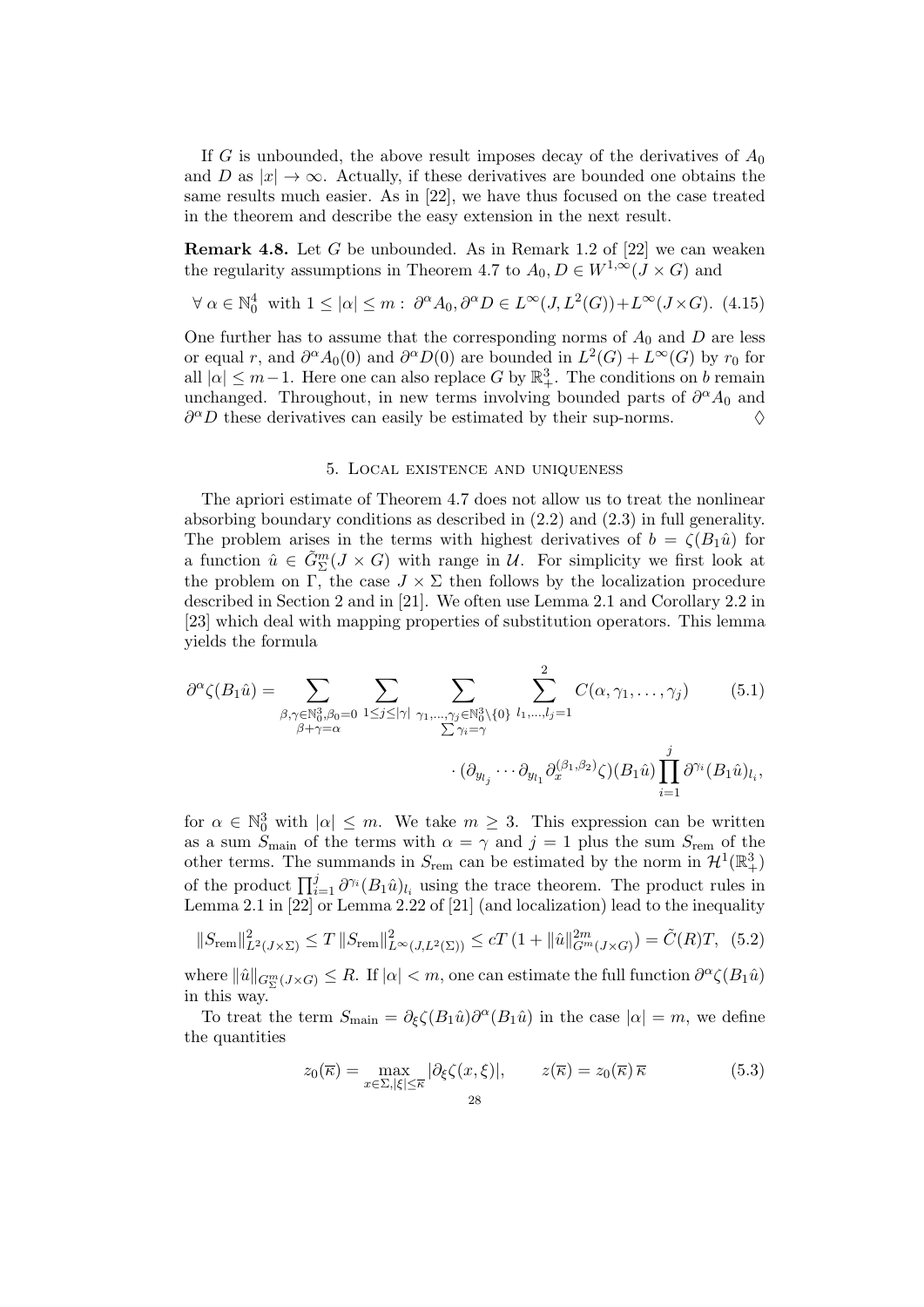for  $\overline{\kappa} \geq 0$ . Let  $||B_1\hat{u}(0)||_{L^{\infty}(J\times\Sigma)} \leq \overline{\kappa}$ . Assuming also that  $||\hat{u}||_{G^m_{\Sigma}(J\times G)} \leq R$ , we estimate

$$
\|\partial_{\xi}\zeta(B_1\hat{u})\|_{L^{\infty}(J\times\Sigma)} \le \|\partial_{\xi}\zeta(B_1\hat{u}(0))\|_{L^{\infty}(\Sigma)} + T\|\partial_{\xi}^2\zeta(B_1\hat{u})B_1\partial_t\hat{u}\|_{L^{\infty}(J\times\Sigma)}
$$
  

$$
\le z_0(\overline{\kappa}) + \tilde{C}(R)T\|\hat{u}\|_{G^3(J\times G)} \le z_0(\overline{\kappa}) + \tilde{C}(R)T.
$$

We derive

$$
||S_{\text{main}}||_{L^2(J\times \Sigma)}^2 \le c(z_0(\overline{\kappa})^2 + \tilde{C}(R)T^2) ||B_1\hat{u}||_{\mathcal{H}^m(J\times \Sigma)}^2.
$$

It thus follows

$$
\sum_{|\alpha|=m} \|\partial^{\alpha}\zeta(B_1\hat{u})\|_{L^2(J\times\Sigma)}^2 \le \overline{C}(T+z_0(\overline{\kappa})^2). \tag{5.4}
$$

We further take functions  $\hat{v}$  and v with ranges in  $\mathcal{U}, \|B_1\hat{v}(0)\|_{L^{\infty}(J\times \Sigma)} \leq \overline{\kappa},$  $\|\hat{v}\|_{G_{\Sigma}^m(J\times G)} \leq R$ , and analogously for v. In a similar way we estimate

$$
\|(\zeta(B_1\hat{u}) - \zeta(B_1\hat{v}))B_1v\|_{\mathcal{H}^{m-1}_{\gamma}(J\times \Sigma)}^2 \le \overline{C}(T + z(\overline{\kappa})^2) \|\hat{u} - \hat{v}\|_{G^{m-1}_{\Sigma,\gamma}}^2. \tag{5.5}
$$

The constant  $\overline{C}$  depends on R,  $\zeta$ , and a time  $T' > T$ . In the fixed point argument, one part of the resulting right-hand sides can be made small choosing a small time interval  $(0, T)$  depending on the radius R. For the other one we will have to assume that  $z(\overline{\kappa})$  is small, which either means that we are close to a linear boundary condition or that we deal with electric fields having uniformly small tangential traces initially. In the linear case, where  $\zeta$  does not depend on the state u, the number  $z(\overline{\kappa})$  is even 0. Here we actually allow for time depending coefficients  $b = \zeta$  in  $F_{\eta,\tau}^{\tilde{m}}(J \times \Sigma)$ , see (2.4). This case is much easier to treat since for linear boundary conditions with such coefficients we can use our main linear estimate (4.13) with  $\rho = 0$ , i.e., without an additional boundary term involving  $u$  on the right-hand side. Inequalities like  $(5.4)$  and  $(5.5)$  are used several times below.

Exactly as in Remark 2.5 of [23], for unbounded G in our proofs we will make a simplifying assumption on the coefficients  $\chi$  and  $\sigma$  in order to avoid certain easier terms in the calculations.

**Remark 5.1.** Let G be unbounded,  $m \geq 3$ ,  $\hat{u} \in \tilde{G}^m(J \times G)$ , and  $\chi$  and  $\sigma$  be given by (2.3) or (2.4). As noted in Remark 4.8, for our linear results we can admit coefficients  $A_0 = \chi(\hat{u})$  and  $D = \sigma(\hat{u})$  belonging to the space described in (4.15). The additional bounded terms can easily be estimated in each computation. Without loss of generality, in the proofs we will therefore exclude such terms by imposing extra decay on the space derivatives of  $\chi$  and  $\sigma$ as  $|x| \to \infty$ . More precisely, for all multiindices  $\alpha \in \mathbb{N}_0^9$  with  $\alpha_4 = \ldots = \alpha_9 = 0$ and  $1 \leq |\alpha| \leq m$ ,  $R > 0$ ,  $V \in \mathcal{U}$ , and  $v \in L^{\infty}(J, L^2(\tilde{G}))$  with range in V and  $||v||_{L^{\infty}(J,L^2(G))} \leq R$  we require that

$$
(\partial^{\alpha} \chi)(v), (\partial^{\alpha} \sigma)(v) \in L^{\infty}(J, L^{2}(G)),
$$
  
 
$$
\|(\partial^{\alpha} \chi)(v)\|_{L^{\infty}(J, L^{2}(G))} + \|(\partial^{\alpha} \sigma)(v)\|_{L^{\infty}(J, L^{2})(G))} \leq C,
$$
 (5.6)

where  $C = C(\chi, \sigma, m, R, V)$ . With this assumption, Lemma 2.1 of [23] yields that  $\chi(\hat{u})$  and  $\sigma(\hat{u})$  are contained in  $F^m(J \times G)$ .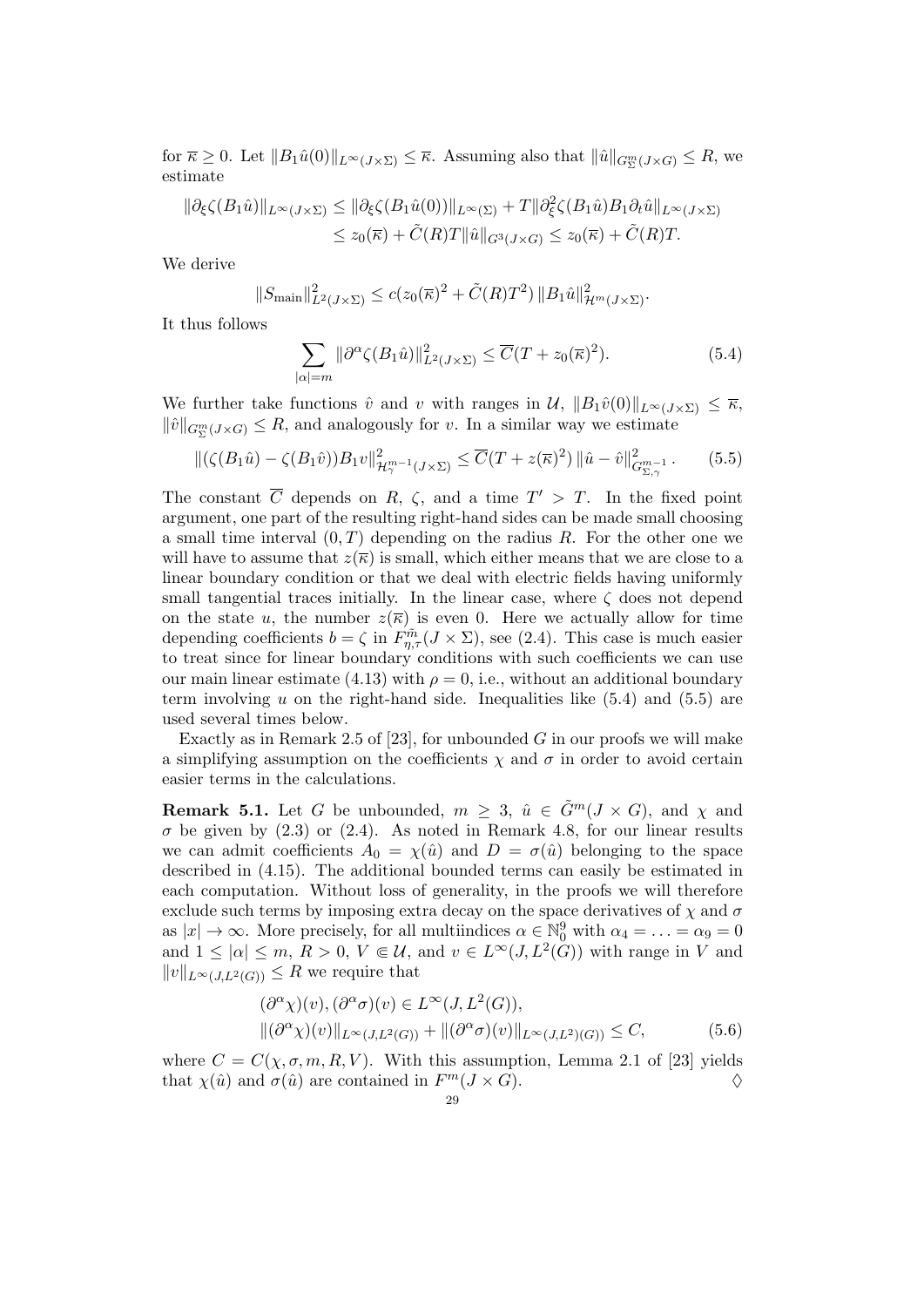We start with the uniqueness of solutions to  $(2.2)$ .

**Lemma 5.2.** Let  $t_1 > t_0$  in  $\mathbb R$  and  $J = (t_0, t_1)$ . Assume that either (2.3) or (2.4) is valid. Let  $u_1, u_2 \in G^3_{\Sigma}(J \times G)$  solve (2.2) with inhomogeneity f, boundary value g, and initial value  $u_0$  at initial time  $t_0$ . If assumption (2.3) is satisfied, we require that  $z_0(\overline{\kappa}_1)^2\overline{\kappa}_2^2 \leq (2C_0)^{-1}$  where  $\overline{\kappa}_1 \geq$  $\max_{j\in\{1,2\}} \|B_1u_j\|_{L^\infty(J\times\Sigma)}, \ \overline{\kappa}_2 \ge \min_{j\in\{1,2\}} \|B_1u_j\|_{L^\infty(J\times\Sigma)}, \text{ and } C_0 \text{ is taken}$ from (5.7) and depends on the norm of  $u_1$  and  $u_2$  in  $W^{1,\infty}(J\times G)$  and on the lower bound  $\eta$  of  $\chi$  and  $\zeta$ . Then  $u_1 = u_2$ .

Proof. We focus on the assumption  $(2.3)$  of a nonlinear boundary condition, and indicate the necessary changes for the linear one from (2.4) at the end of the proof. Let  $T_0 \in \overline{J}$  be the supremum of all  $t \in \overline{J}$  such that  $u_1 = u_2$  on  $[t_0, t]$ . The two functions coincide on  $[t_0, T_0]$  by their continuity.

We suppose that  $T_0 < t_1$ . We take a time  $T' \in (T_0, t_1)$  and set  $J' = (T_0, T')$ . We fix a compact set  $V \subset \mathcal{U}$  containing the ranges of  $u_1$  and  $u_2$  on  $J'$ . The maps  $u_1$  and  $u_2$  in  $G^3_{\Sigma}(J' \times G)$  both solve  $(2.2)$  on  $\overline{J'}$  with the same initial value  $u_1(T_0)$ , inhomogeneities f and g, and the operators  $L_j = L(\chi(u_j), A_1^{\text{co}}, A_2^{\text{co}}, A_3^{\text{co}}, \sigma(u_j))$ and  $B^j = B(u_j)$  for  $j = 1$ , respectively  $j = 2$ . Without loss of generality we assume that  $||B_1u_2||_{L^{\infty}(J\times\Sigma)} = \min_{j\in\{1,2\}} ||B_1u_j||_{L^{\infty}(J\times\Sigma)}$ . The difference  $u_1 - u_2$  fulfills

$$
L_1(u_1 - u_2) = (\chi(u_2) - \chi(u_1))\partial_t u_2 + (\sigma(u_2) - \sigma(u_1))u_2 =: f_1 \quad \text{on } J' \times G,
$$
  
\n
$$
B_1(u_1 - u_2) = ((\zeta(B_1 u_2) - \zeta(B_1 u_1))B_1 u_2) \times \nu =: g_1 \quad \text{on } J' \times \Sigma,
$$
  
\n
$$
(u_1 - u_2)(T_0) = 0 \quad \text{on } G.
$$

Lemma 2.1 of [23] and Sobolev's embedding theorem yield that  $\chi(u_i)$  and  $\sigma(u_i)$ are elements of  $F^3(J\times G)$ , and  $\zeta(u_j)$  of  $F^3_{\mathcal{H}}(J\times \Sigma)$ . Moreover,  $\chi(u_1)$  and  $\zeta(u_1)$ are symmetric and bounded from below by  $\eta > 0$ . Let r (resp. R) be the maximum of the norms of  $u_1$  and  $u_2$  in  $W^{1,\infty}(J\times G)$  (resp. in  $G^3_{\Sigma}(J\times G)$ ). Then the Lipschitz norms of  $\chi(u_1)$  and  $\sigma(u_1)$  and the sup-norm of  $\zeta(u_1)$  are bounded by a constant depending on  $r$ . Proposition 3.1 now provides constants  $C_0 = C_0(\eta, r)$  and  $\gamma = \gamma(\eta, r)$  such that

$$
||u_1 - u_2||_{G_{\Sigma,\gamma}^0(J' \times G)}^2 \le C_0 (||f_1||_{L_\gamma^2(J' \times G)}^2 + ||g_1||_{L_\gamma^2(J' \times \Sigma)}^2). \tag{5.7}
$$

The Lipschitz estimates on  $\chi$  and  $\sigma$  from Corollary 2.22 in [23] imply

$$
||f_1||^2_{L^2_\gamma(J'\times G)} \le c(\eta, R)(T'-T_0) ||u_1 - u_2||^2_{G^0_\gamma(J'\times G)}.
$$
\n(5.8)

Recalling the definition of  $\overline{\kappa}_j$  in the statement and of z in (5.3), we next derive

$$
||g_1||_{L^2(\mathcal{J}' \times \Sigma)}^2 \leq z_0(\overline{\kappa}_1)^2 \overline{\kappa}_2^2 || \operatorname{tr}_{\tau}(u_1 - u_2)||_{L^2(\mathcal{J}' \times G)}^2.
$$
 (5.9)

By the assumption on  $\overline{\kappa}_j$ , we can choose  $T' > T_0$  so small that (5.7), (5.8), and (5.9) imply that  $u_1 = u_2$  on  $[T_0, T']$  and thus on  $[t_0, T']$ . This result contradicts the definition of  $T_0$ , and hence  $u_1 = u_2$  on J.

Under assumption (2.4) we have the boundary conditions

$$
Bu_j = (B_2 - \nu \times bB_1)u_j = g
$$

and hence  $B(u_1 - u_2) = 0$ . So the above argument can be used with  $g_1 := 0$ and thus without any assumption on  $\overline{\kappa}_i$ .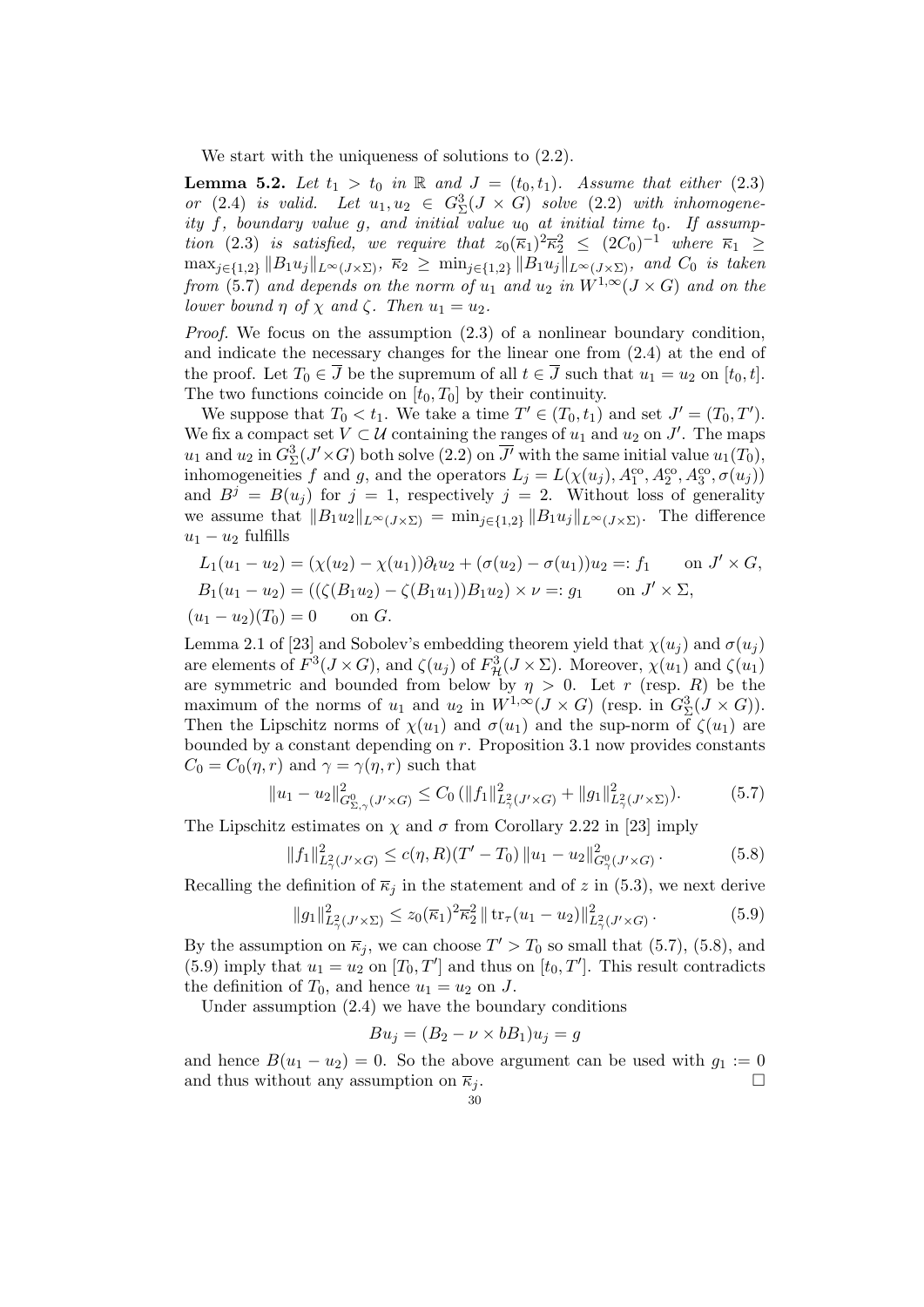We next construct local in time solutions of  $(2.2)$  using Banach's fixed point theorem and our linear result Theorem 4.7. Special care in the treatment of the constants is required to close the argument, and we need the structure of the estimate (3.8) here. For the data we define the quantity

$$
d_k(J) := \|u_0\|_{\mathcal{H}^k(G)}^2 + \sum_{j=0}^{k-1} \|\partial_t^j f(t_0)\|_{\mathcal{H}^{k-1-j}(G)}^2 + \|f\|_{\mathcal{H}^k(J \times G)}^2 + \|g\|_{\mathcal{H}^k(J \times \Sigma)}^2. \tag{5.10}
$$

Moreover,  $C_S$  is the norm of the Sobolev embedding  $\mathcal{H}^2(G) \hookrightarrow C_b(\overline{G})$ . We note that below the number  $C_0$  only depends on a radius  $r_3 \geq d_3(J)^{1/2}$  instead of r, as an inspection of the proof shows.

**Theorem 5.3.** Let  $t_0 \in \mathbb{R}$ ,  $T > 0$ ,  $J = (t_0, t_0 + T)$ , and  $m \in \mathbb{N}$  with  $m \geq$ 3. Assume that either (2.3) or (2.4) is valid. Choose data  $u_0 \in \mathcal{H}^m(G)^6$ ,  $f \in \mathcal{H}^m(J \times G)^6$ , and  $g \in \mathcal{H}^m(J \times \Sigma)^3$  with  $g \cdot \nu = 0$  such that the tuple  $(t_0, \chi, \sigma, \zeta, u_0, f, g)$  fulfills the compatibility conditions (2.21) of order m. Pick a radius  $r > 0$  satisfying

$$
d_m(J) \le r^2.
$$

Take a number  $\kappa > 0$  with

$$
dist(\{u_0(x) \mid x \in G\}, \partial \mathcal{U}) > \kappa.
$$

If (2.3) is valid, we take  $\widetilde{\kappa} > 0$  with

$$
z(\widetilde{\kappa}) \le \min\left\{ \frac{1}{8} (C_{m,0}\overline{C})^{-1/2}, (2C_0)^{-1/2} \right\}. \tag{5.11}
$$

and assume that  $||B_1u_0||_{L^{\infty}(\Sigma)} < \tilde{\kappa}$ . The constants  $C_0$ ,  $C_{m,0}$ , and  $\overline{C}$  depending on  $\chi$ ,  $\sigma$ ,  $\zeta$ ,  $m$ ,  $r$ ,  $\kappa$ , and  $T$  are given by Lemma 5.2, (5.17), (5.4), and (5.5).

Then there is a time  $\tau = \tau(\chi, \sigma, \zeta, m, T, r, \kappa, \tilde{\kappa}) > 0$  such that the nonlinear initial boundary value problem  $(2.2)$  with data f, g, and  $u_0$  has a solution u on  $[t_0, t_0 + \tau]$  which belongs to  $G^m_{\Sigma}((t_0, t_0 + \tau) \times G)$ . It is unique among those solutions with  $||B_1u||_{L^{\infty}((t_0,t_0+\tau)\times\Sigma)} < \widetilde{\kappa}.$ 

*Proof.* 1) We focus on the assumption  $(2.3)$  of a nonlinear boundary condition, and indicate the necessary changes for the linear one under hypothesis (2.4) at the appropriate points. Without loss of generality we assume  $t_0 = 0$  and, if G is unbounded, that  $\chi$  and  $\sigma$  satisfy (5.6), cf. Remark 5.1. Moreover, the quantities  $d_k(J)$  can be chosen to be positive since  $u = 0$  is the unique solution of  $(2.2)$  for  $(u_0, f, g) = 0$  by Lemma 5.2.

Let  $\tau \in (0, T]$  and  $R > 0$ . We introduce  $J_{\tau} = (0, \tau)$  and

$$
V_{\kappa} = \{ y \in \mathcal{U} \mid \text{dist}(y, \partial \mathcal{U}) \geq \kappa \} \cap \overline{B}(0, C_{S}r).
$$

Note that  $ran(u_0)$  is contained in the compact set  $V_{\kappa}$ . Our fixed point space is

$$
E(R,\tau) = \{v \in \tilde{G}_{\Sigma}^{m}(J_{\tau} \times G) \mid ||v||_{G_{\Sigma}^{m}(J_{\tau} \times G)} \leq R, ||v - u_{0}||_{L^{\infty}(J_{\tau} \times \overline{G})} \leq \kappa/2, \partial_{t}^{j}v(0) = S_{m,j,\chi,\sigma}(0,u_{0},f) \text{ for } 0 \leq j \leq m-1 \}
$$

endowed with the metric induced by the norm of  $\tilde{G}_{\Sigma}^{m-1}(J_{\tau} \times G)$ . We have

$$
\operatorname{ran}(v) \subseteq \tilde{V}_{\kappa} := V_{\kappa} + \overline{B}(0, \kappa/2) \subseteq \mathcal{U}
$$
\n(5.12)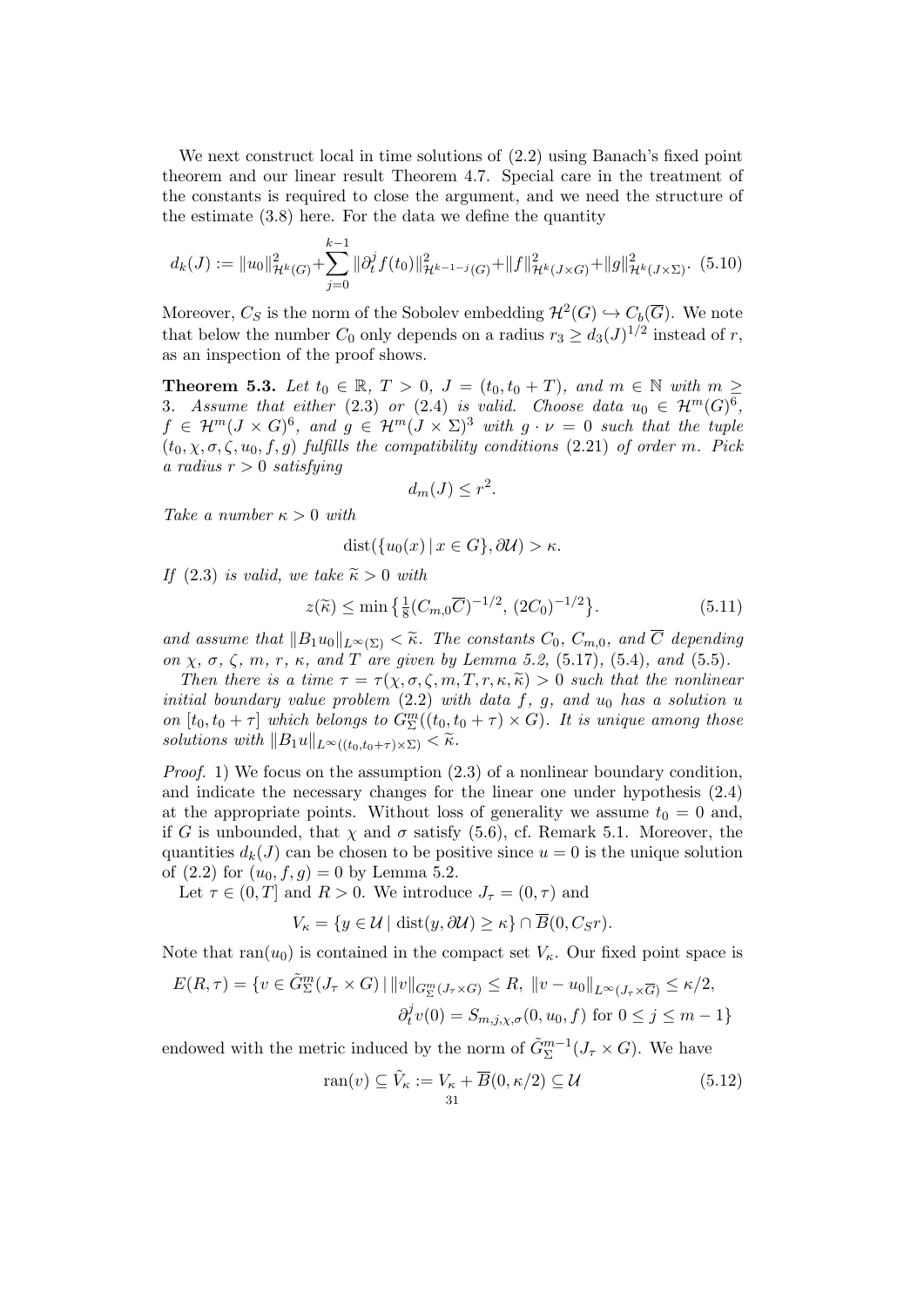for  $v \in E(R, \tau)$ . Lemma 5.4 and a localization provide a function  $w \in$  $\tilde{G}_{\Sigma}^{m}(J_{\tau} \times G)$  satisfying the initial conditions in  $E(R, \tau)$ . Using Lemma 5.4 and the estimates on  $S_{m,j,\chi,\sigma}$  from Lemma 2.4 in [23], one obtains a constant  $C_{5.4} = C_{5.4}(\chi, \sigma, m, T, r, \kappa)$  such that  $||w||_{\tilde{G}_{\Sigma}^{m}} \leq C_{5.4}r$ . Take  $R > C_{5.4}r$ . Since

$$
w(t) - u_0 = \int_0^t \partial_s w(s) \, \mathrm{d} s,
$$

we can bound  $||w - u_0||_{L^{\infty}(J_\tau \times \overline{G})} \leq C_S R \tau$ . As a result,  $E(R, \tau)$  is non-empty, if we choose  $R > C_{5,4}r$  and  $\tau \in (0, \kappa/(2C_S R))$ . To show completeness of  $E(R, \tau)$ , we take a Cauchy sequence  $(u_n)$  in  $E(R, \tau)$ . It then has a limit u in  $\tilde{G}_{\Sigma}^{m-1}(J_{\tau}\times G)\hookrightarrow L^{\infty}(J_{\tau}\times G)$ , which satisfies the initial condition and the  $L^{\infty}$ bound of  $E(R, \tau)$ . Moreover, the m-th order derivatives of  $u_n$  have weak\* limits in  $L^{\infty}(J_{\tau}, L^2(G))$ , respectively weak limits in  $L^2(J_{\tau}, L^2(\partial G))$ . These limits are the corresponding derivatives of u which thus belongs to  $\tilde{G}_{\Sigma}^{m}(J_{\tau}\times G)$  with norm less or equal R.

2) Let  $\hat{u} \in E(R, \tau)$ . Take  $\eta > 0$  from (2.3). Then  $A_0 := \chi(\hat{u})$  is contained in  $F_{\eta}^{m}(J_{\tau} \times G), b := \zeta(B_1\hat{u})$  in  $F_{\mathcal{H},\eta}^{m}(J_{\tau} \times \Sigma)$ , and  $D := \sigma(\hat{u})$  in  $F^m(J_{\tau} \times G)$  by Lemma 2.1 of [23], Remark 5.1, Sobolev's embedding, and the remarks before (5.4). The tuple  $(0, \chi(\hat{u}), A_1^{\text{co}}, A_2^{\text{co}}, A_3^{\text{co}}, \sigma(\hat{u}), \zeta(\hat{u}), u_0, f, g)$  satisfies the linear compatibility conditions (2.20) due to the formula

$$
S_{m,p,\chi(\hat{u}),A_j^{co},\sigma(\hat{u})}(0,u_0,f) = S_{m,p,\chi,\sigma}(0,u_0,f)
$$
\n(5.13)

from Lemma 2.6 of [23], the initial conditions in  $E(R, \tau)$ , and formula (5.1). Theorem 4.7 yields a solution  $u \in G_{\Sigma}^{m}(J_{\tau} \times G)$  of the system (2.5) with the coefficients  $A_0$ , D, b and the data  $u_0$ , f, g. In this way one defines a mapping  $\Phi: \hat{u} \mapsto u$  from  $E(R, \tau)$  to  $G_{\Sigma}^{m}(J_{\tau} \times G)$ . We want to prove that  $\Phi$  is a strict contraction on  $E(R, \tau)$  for a suitable radius R and a sufficiently small time step τ .

To this aim, take numbers  $\tau \in (0, T]$  with  $\tau \leq \kappa/(2C_S R)$  and  $R > C_{5.4}r$ which will be fixed below. Let  $\hat{u} \in E(R, \tau)$ . Because of (5.12), the map  $\zeta(\hat{u})$ is bounded by a constant  $c(\tilde{V}_\kappa)$ . Using Lemma 2.1 of [23], one finds radii  $r_0 = r_0(\chi, \sigma, \zeta, m, r, \kappa)$  and  $R_1 = R_1(\chi, \sigma, \zeta, m, R, \kappa, T)$  such that

$$
\max\{\|\chi(\hat{u})(0)\|_{F^{m-1,0}(G)}, \max_{1 \le l \le m-1} \|\partial_t^l \chi(\hat{u})(0)\|_{\mathcal{H}^{m-l-1}(G)}\} \le r_0,
$$
  

$$
\max\{\|\sigma(\hat{u})(0)\|_{F^{m-1,0}(G)}, \max_{1 \le l \le m-1} \|\partial_t^l \sigma(\hat{u})(0)\|_{\mathcal{H}^{m-l-1}(G)}\} \le r_0,
$$
 (5.14)

$$
\|\chi(\hat{u})\|_{F^m(J\times G)}, \ \|\sigma(\hat{u})\|_{F^m(J\times G)}, \ \|\zeta(\hat{u})\|_{F^{m-1}(J\times G)} \le R_1. \tag{5.15}
$$

(See step II) of the proof of Theorem 3.3 in [23].) Moreover, the relations  $(5.4)$ and (5.12) imply the bound

$$
\sum_{|\alpha|=m} \|\partial^{\alpha}\zeta(B_1\hat{u})\|_{L^2(J\times\Sigma)}^2 \le \overline{C}(\zeta,R,T,\kappa)(\tau+z_0(\tilde{\kappa})^2). \tag{5.16}
$$

Let the constant

$$
C_{m,0} = C_{m,0}(\chi,\sigma,\zeta,r,\kappa) = C_{m,0}(\eta(\chi,\zeta),r_0(\chi,\sigma,\zeta,m,r,\kappa),c(\tilde{V}_{\kappa})) \qquad (5.17)
$$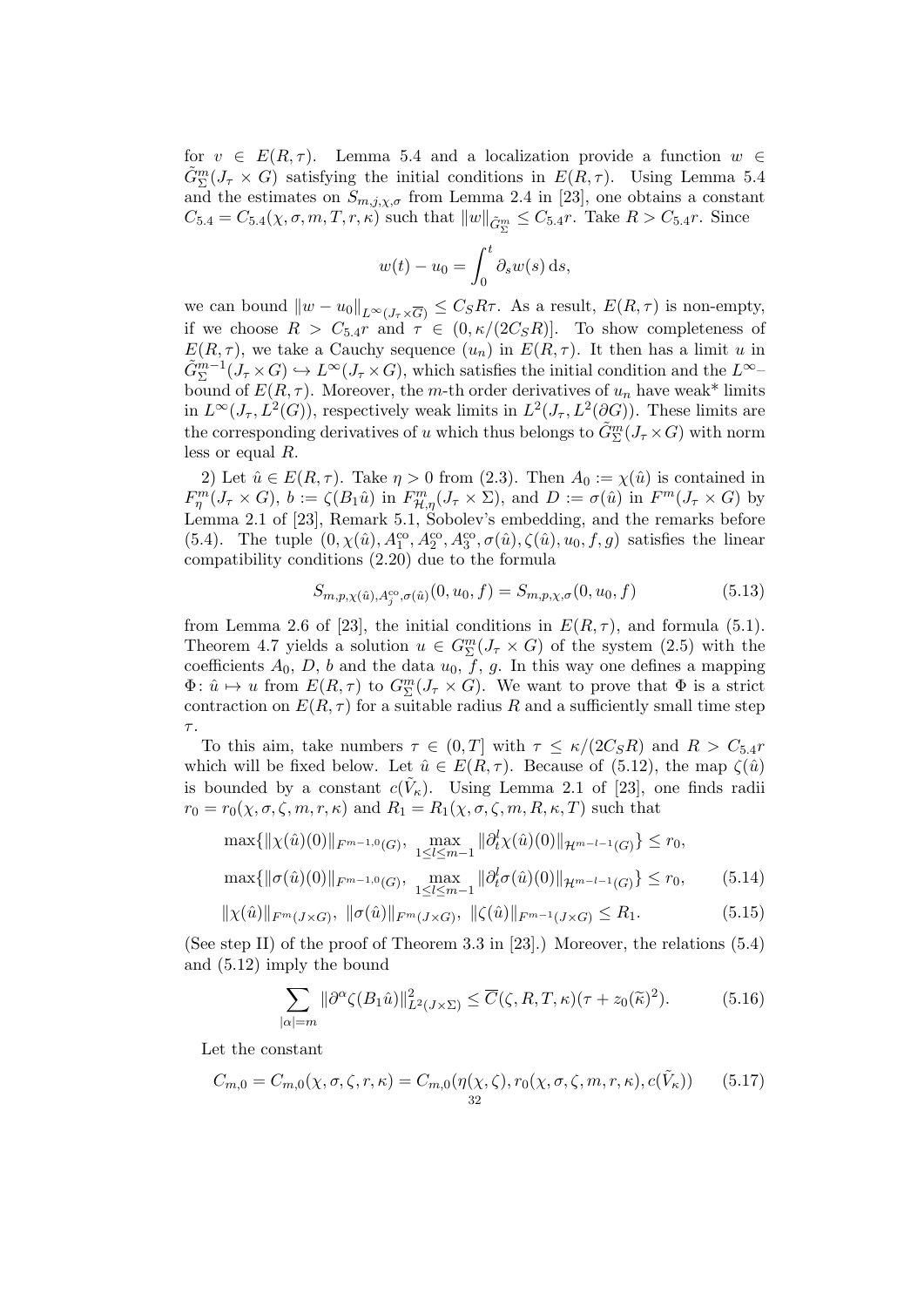be given by Theorem 4.7. The radius  $R = R(\chi, \sigma, \zeta, m, r, \kappa, T)$  for  $E(R, \tau)$  is now defined as

$$
R := \max\left\{\sqrt{32C_{m,0}}\,r,\,C_{5.4}r + 1\right\}.\tag{5.18}
$$

Let  $\gamma_m = \gamma_m(\chi, \sigma, \zeta, T, r, \kappa)$  and  $C_m = C_m(\chi, \sigma, \zeta, T, r, \kappa)$  be the constants from Theorem 4.7 with  $\eta(\chi,\zeta)$  and  $R_1(\chi,\sigma,\zeta,m,R,\kappa,T)$ . Lemma 2.1 in [22] (or Lemma 2.22 in [21]) yields product rules and Corollary 2.2 in [23] Lipschitz bounds of composition operators. We write  $C_{2.1,[22]}$  for the maximum of the constants in Lemma 2.1 in [22] and  $C_{2.2,[23]}$  for that of Corollary 2.2 in [23] applied to our material laws and with the numbers m and R and the set  $\tilde{V}_{\kappa}$ . We finally introduce the parameter  $\gamma = \gamma(\chi, \sigma, \zeta, m, T, r, \kappa)$  and the time step  $\tau = \tau(\chi, \sigma, \zeta, m, T, r, \kappa, \tilde{\kappa})$  by

$$
\gamma := \max\left\{\gamma_m, C_{m,0}^{-1}C_m\right\},\tag{5.19}
$$

$$
\tau := \min\left\{T, \frac{\kappa}{2C_{S}R}, \frac{\ln 2}{2\gamma + mC_{1}}, \frac{C_{m,0}}{C_{m}}, [16C_{m,0}\overline{C}(4\tilde{\kappa}^{2} + C_{S}^{2}T(T + z_{0}(\tilde{\kappa})^{2}))]^{-1}, \frac{(16C_{m,0}\overline{C})^{-1}, [32R^{2}C_{m,0}C_{2.1,[22]}^{2}C_{2.2,[23]}^{2}]^{-1}\right\}.
$$
\n(5.20)

3) With the definitions and notations of step 2), Theorem 4.7, (5.16), and Sobolev's embedding yield

$$
\|\Phi(\hat{u})\|_{G_{\Sigma}^{m}(J_{\tau}\times G)}^{2} \leq e^{2\gamma\tau} \|\Phi(\hat{u})\|_{G_{\Sigma,\gamma}^{m}(J_{\tau}\times G)}^{2} \n\leq (C_{m,0} + \tau C_{m})e^{(mC_{1}+2\gamma)\tau} \Big(\sum_{j=0}^{m-1} \|\partial_{t}^{j}f(0)\|_{\mathcal{H}^{m-1-j}(G)}^{2} + \|u_{0}\|_{\mathcal{H}^{m}(G)}^{2} \n+ \|g\|_{\mathcal{H}_{\gamma}^{m}(J_{\tau}\times\Sigma)}^{2} + \overline{C}(\tau + z_{0}(\tilde{\kappa}^{2}))\|B_{1}\Phi(\hat{u})\|_{L_{\gamma}^{\infty}(J_{\tau}\times\Sigma)}^{2} + \frac{C_{m}}{\gamma}e^{2\gamma\tau} \|f\|_{\mathcal{H}_{\gamma}^{m}(J_{\tau}\times G)}^{2} \n\leq 2C_{m,0} \cdot 2\Big(r^{2} + \overline{C}(\tau + z_{0}(\tilde{\kappa})^{2})(2\|B_{1}u_{0}\|_{L^{\infty}(\Sigma)}^{2} + 2\tau^{2} \|\partial_{t}(B_{1}\Phi(\hat{u}))\|_{L^{\infty}(J_{\tau}\times\Sigma)}^{2}\Big)\Big) \n\leq 8C_{m,0}\Big(r^{2} + \overline{C}(\tau + z_{0}(\tilde{\kappa})^{2})(\tilde{\kappa}^{2} + \tau^{2}C_{S}^{2}\|\Phi(\hat{u})\|_{G_{\Sigma}^{m}(J_{\tau}\times G)}^{2}\Big).
$$
\n(5.21)

Employing (5.11) and  $R \geq 1$ , we thus obtain

$$
\begin{split} \|\Phi(\hat{u})\|_{G_{\Sigma}^m(J_{\tau}\times G)}^2 &\leq 16C_{m,0}\Big(r^2+\overline{C}(\tau+z_0(\widetilde{\kappa})^2)\widetilde{\kappa}^2\Big) \\ &\leq \frac{R^2}{2}+16C_{m,0}\overline{C}\,\widetilde{\kappa}^2\tau+16C_{m,0}\overline{C}z(\widetilde{\kappa})^2\leq R^2. \end{split}
$$

Step III) of the proof of Theorem 3.3 in [23] shows that the map  $\Phi(\hat{u})$  satisfies the initial and sup-norm conditions in  $E(R, \tau)$  which are the same as in the fixed-point space used in [23]. Hence,  $\Phi$  maps  $E(R, \tau)$  into itself.

In the case (2.4) with linear boundary conditions, we can apply Theorem 4.7 with  $\rho = 0$ , so that in the third line of (5.21) the term with pre-factor  $\overline{C}$ disappears. Hence, (5.21) is even true with the smaller right-hand side  $8C_{m,0}r^2$ and the invariance is valid without a condition on  $\tilde{\kappa}$ .

Take  $\hat{u}, \hat{v} \in E(R, \tau)$ . Set  $u = \Phi(\hat{u})$  and  $v = \Phi(\hat{v})$ . As above, we look at the linear system (2.5) with coefficients  $A_0 = \chi(\hat{u})$ ,  $D = \sigma(\hat{u})$ , and  $b = \zeta(B_1\hat{u})$ .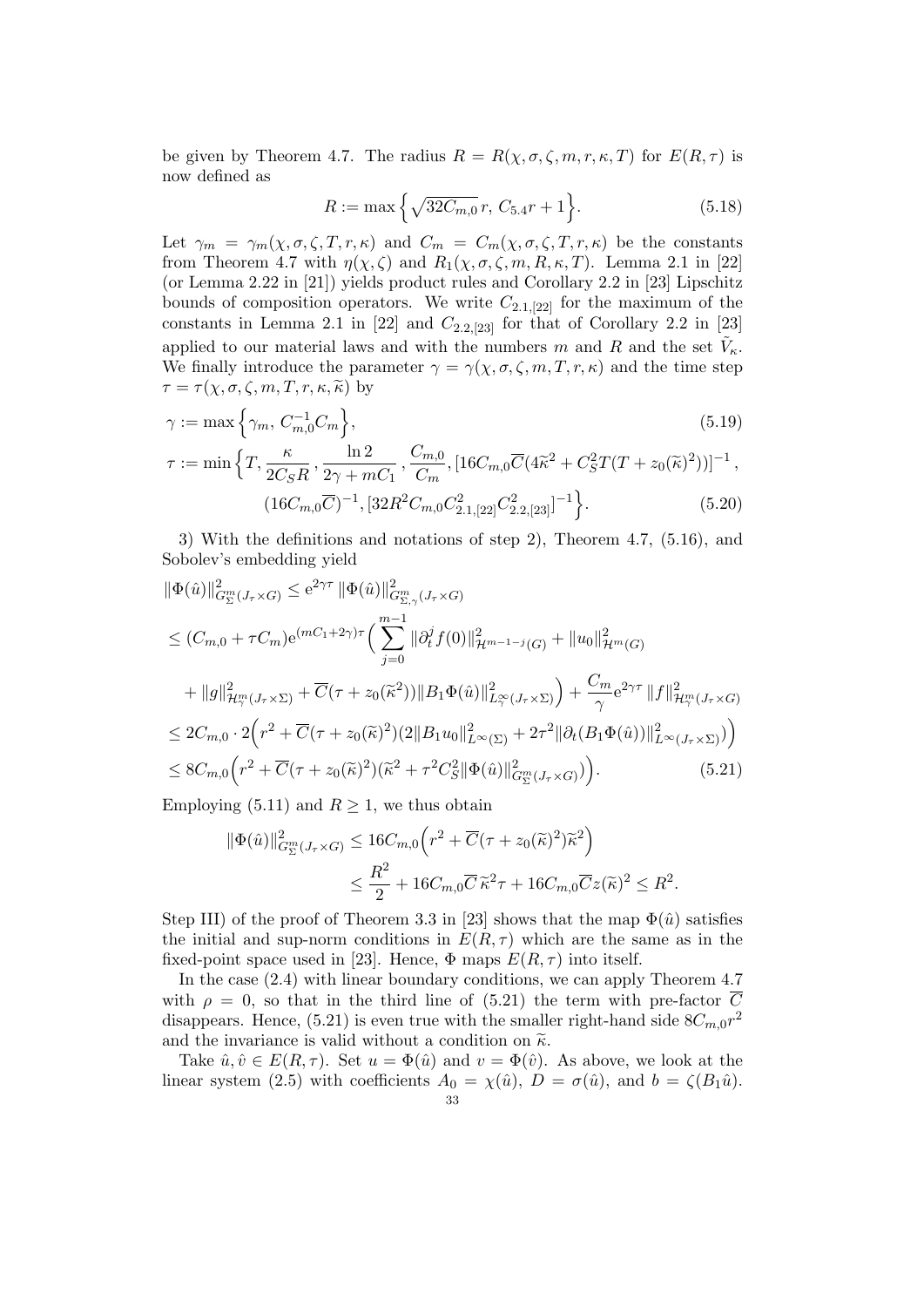The difference  $v - u$  solves this system with initial value 0 and inhomogeneities

$$
\tilde{f} = (\chi(\hat{u}) - \chi(\hat{v}))\partial_t v + (\sigma(\hat{u}) - \sigma(\hat{v}))v, \qquad \tilde{g} = B_0(\zeta(B_1\hat{u}) - \zeta(B_1\hat{v}))B_1v.
$$

We can thus use Theorem 4.7 as in (5.21) with  $(0, \tilde{f}, \tilde{g})$  instead of  $(u_0, f, g)$ . Lemma 2.1 in [22] (or Lemma 2.22 in [21]), Corollary 2.2 in [23], (5.5), and (5.20) then yield

$$
\begin{split} \|\Phi(\hat{v}) - \Phi(\hat{u})\|_{G_{\Sigma}^{m-1}(J_{\tau} \times G)}^2 &\leq e^{2\gamma \tau} \|\Phi(\hat{v}) - \Phi(\hat{u})\|_{G_{\Sigma,\gamma}^{m-1}(J_{\tau} \times G)}^2 \\ &\leq \frac{1}{4} \|\hat{v} - \hat{u}\|_{G_{\Sigma}^{m-1}(J_{\tau} \times G)}^2 + 4C_{m,0} \overline{C}(\tau + z(\widetilde{\kappa})^2) \|\hat{u} - \hat{v}\|_{G_{\Sigma}^{m-1}(J_{\tau} \times G)}^2 \\ &\leq \frac{3}{4} \|\hat{v} - \hat{u}\|_{G_{\Sigma}^{m-1}(J_{\tau} \times G)}^2. \end{split} \tag{5.22}
$$

(Compare step IV) of the proof of Theorem 3.3 in [23].) Together with Lemma 5.2, the result is proven under assumption (2.3).

In the case (2.4) with linear boundary conditions, we simply have  $\tilde{q} = 0$  and we can use Theorem 4.7 with  $\rho = 0$ . As a result, estimate (5.22) holds with factor  $\frac{1}{4}$  instead of  $\frac{3}{4}$  without a condition on  $\tilde{\kappa}$ .

We add a lemma used in the proof of Theorem 5.3.

**Lemma 5.4.** Let  $m \in \mathbb{N}$  and  $k \in \{0, ..., m-1\}$ . Take maps  $h_k$  in  $\mathcal{H}^{m-k}(\mathbb{R}^3_+)$ . Then there is a function  $u \in G^m(\mathbb{R} \times \mathbb{R}^3_+)$  such that  $\partial_t^k u(0) = h_k$  for all k, the trace of u on  $\partial \mathbb{R}^3_+$  belongs to  $\mathcal{H}^m(\mathbb{R} \times \partial \mathbb{R}^3_+)$ , and

$$
||u||_{G^{m}(\mathbb{R}\times\mathbb{R}^{3}_{+})} + ||\partial_{t}^{j}u||_{L^{2}(\mathbb{R},\mathcal{H}^{m+1/2-j}(\mathbb{R}^{3}_{+}))} + ||\operatorname{tr}_{\partial\mathbb{R}^{3}_{+}} u||_{\mathcal{H}^{m}(\mathbb{R}\times\partial\mathbb{R}^{3}_{+})}
$$
  
\n
$$
\leq c \sum_{k=0}^{m-1} ||h_{k}||_{\mathcal{H}^{m-k}(\mathbb{R}^{3}_{+})},
$$
\n(5.23)

for all  $j \in \{0, \ldots, m\}$  and a constant  $c = c(m)$ .

*Proof.* Let  $k \in \{0, ..., m-1\}$ . Take  $g_k \in \mathcal{S}(\mathbb{R}^3)$ . Fix a map  $\psi \in C_c^{\infty}(\mathbb{R})$  which equals 1 in  $\left(-\frac{1}{2}\right)$  $\frac{1}{2}, \frac{1}{2}$  $\frac{1}{2}$ ) and vanishes on  $\mathbb{R} \setminus (-2, 2)$ . We define the function v by

$$
v(t,x) = \mathcal{F}^{-1}\Big(\psi((1+|\cdot|^2)^{1/2}t)\sum_{k=0}^{m-1}\hat{g}_k\frac{t^k}{k!}\Big)(x), \qquad (t,x) \in \mathbb{R}^4,
$$

where  $\mathcal F$  and the hat denote the spatial Fourier transform. Observe that we apply  $\mathcal{F}^{-1}$  to a function in  $\mathcal{S}(\mathbb{R}^4)$ . The dominated convergence theorem yields

$$
\partial_t^k v(0) = g_k
$$

for all k. To show (5.23) for v and  $g_k$ , we take  $j \in \{0, \ldots, m\}$  and compute

$$
\|\partial_t^j v\|_{L^\infty(\mathbb{R}, \mathcal{H}^{m-j}(\mathbb{R}^3))}^2 = \sup_{t \in \mathbb{R}} \int_{\mathbb{R}^3} (1 + |\xi|^2)^{m-j} |\mathcal{F}(\partial_t^j v)(t, \xi)|^2 d\xi
$$
  
\n
$$
\leq C \sup_{t \in \mathbb{R}} \int_{\mathbb{R}^3} (1 + |\xi|^2)^{m-j} \sum_{k=0}^{m-1} |\partial_t^j \left( \psi((1 + |\xi|^2)^{1/2} t) \hat{g}_k(\xi) \frac{t^k}{k!} \right)|^2 d\xi
$$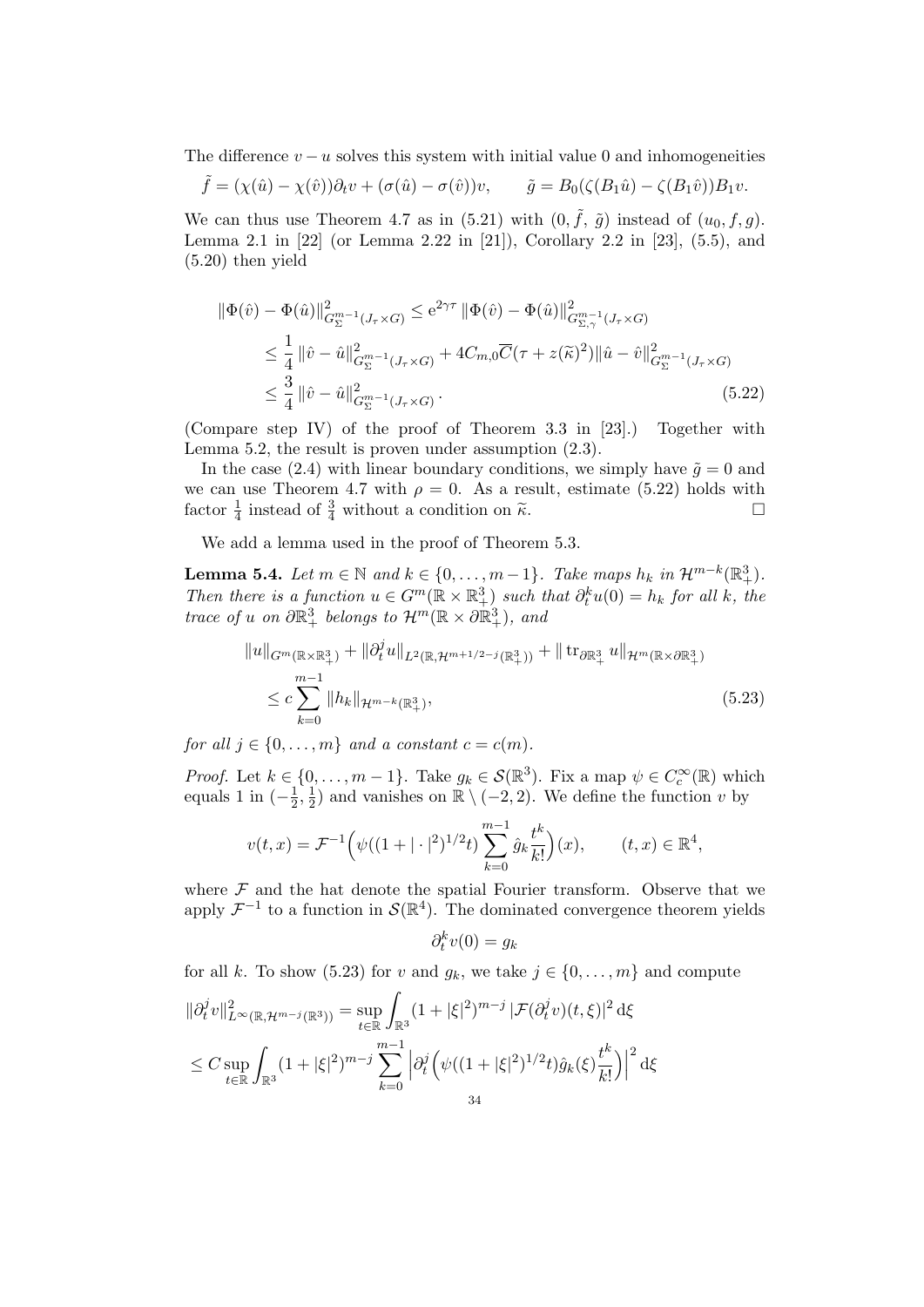$$
\leq C \sum_{k=0}^{m-1} \sup_{t \in \mathbb{R}} \int_{\mathbb{R}^3} (1+|\xi|^2)^{m-j-k} |\hat{g}_k(\xi)|^2 |\partial_t^j [\psi((1+|\xi|^2)^{\frac{1}{2}}t)((1+|\xi|^2)^{\frac{1}{2}}t)^k] |^2 d\xi
$$
  
\n
$$
\leq C \sum_{k=0}^{m-1} \int_{\mathbb{R}^3} (1+|\xi|^2)^{m-k} |\hat{g}_k(\xi)|^2 \sup_{s \in \mathbb{R}} |\partial_s^j (\psi(s)s^k)|^2 d\xi
$$
  
\n
$$
= C \sum_{k=0}^{m-1} \int_{\mathbb{R}^3} (1+|\xi|^2)^{m-k} |\hat{g}_k(\xi)|^2 d\xi = C \sum_{k=0}^{m-1} \|g_k\|_{\mathcal{H}^{m-k}(\mathbb{R}^3)}^2.
$$

So the first estimate in (5.23) has been shown.

For the second one we proceed similarly, now abbreviating  $\psi_{l,k} := (s \mapsto$  $\psi(s) s^k$ <sup>(l)</sup> for each  $l \in \{0, \ldots, m\}$ . We then derive

$$
\begin{split}\n\|\partial_t^j v\|_{L^2(\mathbb{R}, \mathcal{H}^{m+1/2-j}(\mathbb{R}^3))}^2 &= \int_{\mathbb{R}} \int_{\mathbb{R}^3} (1 + |\xi|^2)^{m+1/2-j} \, |\mathcal{F}(\partial_t^j v)(t, \xi)|^2 \, \mathrm{d}\xi \, \mathrm{d}t \\
&\leq C \sum_{k=0}^{m-1} \int_{\mathbb{R}^3} (1 + |\xi|^2)^{m-k} \, |\hat{g}_k(\xi)|^2 \int_{\mathbb{R}} |\psi_{j,k}((1 + |\xi|^2)^{1/2} t)|^2 \, (1 + |\xi|^2)^{1/2} \, \mathrm{d}t \, \mathrm{d}\xi \\
&= C \sum_{k=0}^{m-1} \int_{\mathbb{R}} |\psi_{j,k}(s)|^2 \, \mathrm{d}s \int_{\mathbb{R}^3} (1 + |\xi|^2)^{m-k} \, |\hat{g}_k(\xi)|^2 \, \mathrm{d}\xi \leq C \sum_{k=0}^{m-1} \|g_k\|_{\mathcal{H}^{m-k}(\mathbb{R}^3)}^2.\n\end{split}
$$

Denoting  $(x_1, x_2)$  by  $x'$  and  $(\xi_1, \xi_2)$  by  $\xi'$ , we finally compute

$$
\partial_t^m v(t, x', 0) = \partial_t^m \mathcal{F}^{-1} \Big( \psi((1 + |\cdot|^2)^{1/2} t) \sum_{k=0}^{m-1} \hat{g}_k \frac{t^k}{k!} \Big) (x', 0)
$$
  
= 
$$
\frac{1}{2\pi} \int_{\mathbb{R}^2} e^{ix' \cdot \xi'} \frac{1}{\sqrt{2\pi}} \int_{\mathbb{R}} \partial_t^m \Big( \psi((1 + |\xi|^2)^{1/2} t) \sum_{k=0}^{m-1} \hat{g}_k(\xi) \frac{t^k}{k!} \Big) d\xi_3 d\xi'.
$$

The spatial Fourier transform on  $\mathbb{R}^2$  of  $\partial_t^m v(t, x', 0)$  is thus given by

$$
\mathcal{F}(\partial_t^m v(t,\cdot,0))(\xi') = \frac{1}{\sqrt{2\pi}} \int_{\mathbb{R}} \partial_t^m \left( \psi((1+|\xi|^2)^{1/2}t) \sum_{k=0}^{m-1} \hat{g}_k(\xi) \frac{t^k}{k!} \right) d\xi_3.
$$

We next fix a time  $t \in \mathbb{R} \setminus \{0\}$ . Since  $\psi$  vanishes on the complement of  $(-2, 2)$ , the integrand above vanishes if  $|\xi_3| > 2/|t|$ . This fact yields the estimate

$$
|\mathcal{F}(\partial_t^m v(t,\cdot,0))(\xi')|^2 \leq C \sum_{k=0}^{m-1} \left[ \int_{\mathbb{R}} (1+|\xi|^2)^{\frac{m-k}{2}} |\hat{g}_k(\xi)| \psi_{m,k}((1+|\xi|^2)^{1/2}t) d\xi_3 \right]^2
$$
  

$$
\leq C \sum_{k=0}^{m-1} \int_{-2/|t|}^{2/|t|} 1 \, d\xi_3 \int_{\mathbb{R}} (1+|\xi|^2)^{m-k} |\hat{g}_k(\xi)|^2 |\psi_{m,k}((1+|\xi|^2)^{1/2}t)|^2 d\xi_3
$$
  

$$
= C \sum_{k=0}^{m-1} \int_{\mathbb{R}} (1+|\xi|^2)^{m-k} |\hat{g}_k(\xi)|^2 \frac{|\psi_{m,k}((1+|\xi|^2)^{1/2}t)|^2}{|(1+|\xi|^2)^{1/2}t|} (1+|\xi|^2)^{1/2} d\xi_3.
$$

Since  $k < m$ , at least one derivative falls onto  $\psi$  in  $\psi_{m,k} = \partial_t^m(t \mapsto \psi(t)t^k)$ . As  $\psi$  is constant on  $(-1/2, 1/2)$ , the function  $\psi_{m,k}$  vanishes on this interval, and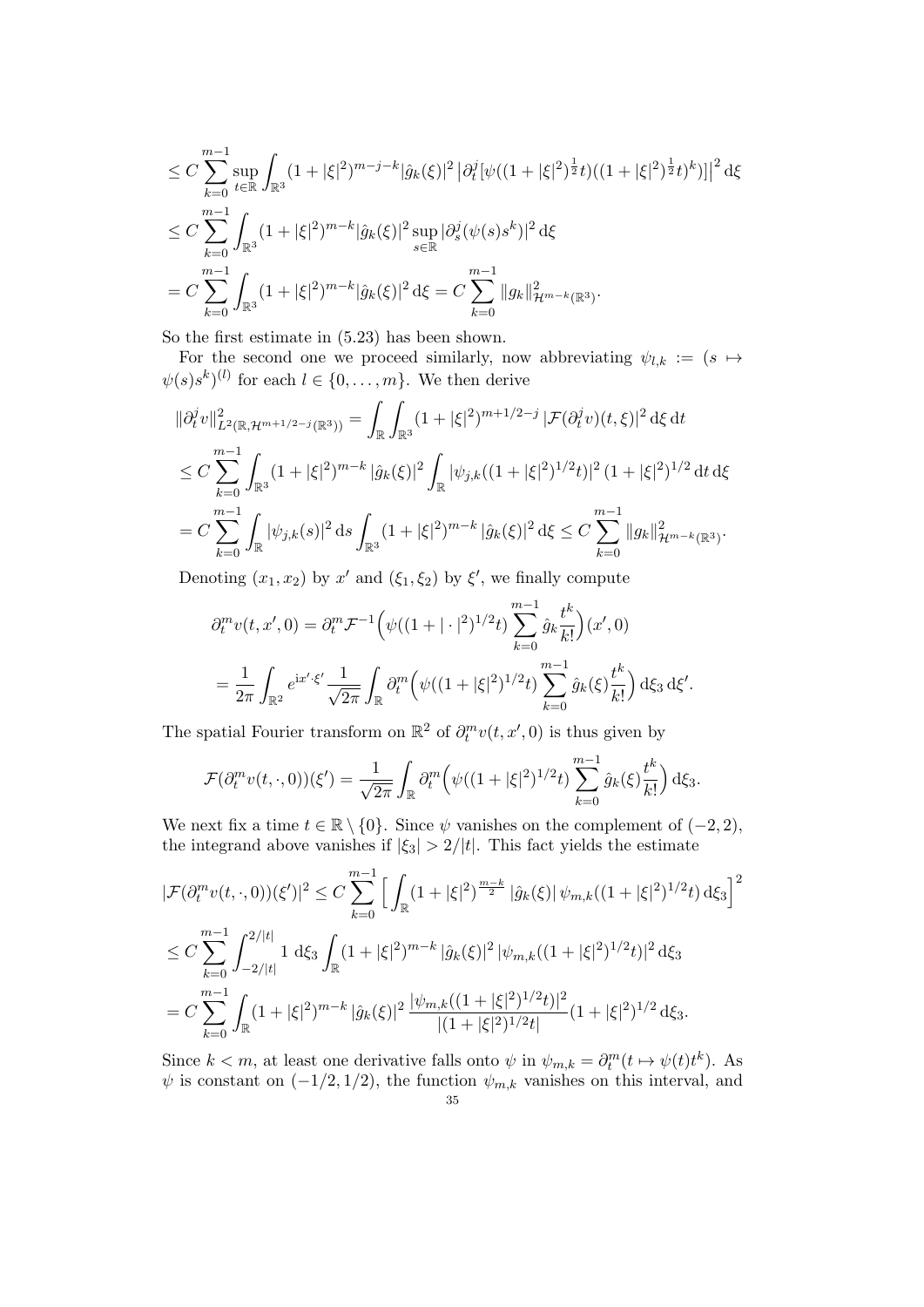hence the map  $s \mapsto \frac{|\psi_{m,k}(s)|^2}{|s|}$  $\frac{d}{s}$  belongs to  $C_c^{\infty}(\mathbb{R})$ . We infer

$$
\begin{aligned} &\|\partial_t^m v(\cdot,0)\|_{L^2(\mathbb{R}\times\mathbb{R}^2)}^2 = \int_{\mathbb{R}} \int_{\mathbb{R}^2} |\mathcal{F}(\partial_t^m v(t,\cdot,0))(\xi')|^2 \,d\xi' \,dt \\ &\leq C \sum_{k=0}^{m-1} \int_{\mathbb{R}} \frac{|\psi_{m,k}(s)|^2}{|s|} \,ds \int_{\mathbb{R}^3} (1+|\xi|^2)^{m-k} |\hat{g}_k(\xi)|^2 \,d\xi \leq C \sum_{k=0}^{m-1} \|g_k\|_{\mathcal{H}^{m-k}(\mathbb{R}^3)}^2. \end{aligned}
$$

Also employing the trace theorem, we obtain (5.23) for the functions v and  $g_k$ . The assertion now follows by approximation.  $\Box$ 

We assume that the conditions of Theorem 5.3 concerning the data are valid and that the inhomogeneities f and g belong to the spaces  $\mathcal{H}^m((t_0, T) \times G)$ respectively  $\mathcal{H}^m((t_0,T)\times\Sigma)$ , for all  $T>0$ . For the assumption (5.11) we take the quantity  $d_m((t_0, t_0 + 1))$  unless something else is specified. We then define the maximal existence time by

$$
T_{+} = T_{+}(m, t_{0}, u_{0}, f, g)
$$
  
 := sup{ $\tau \ge t_{0} | \exists$  unique  $\mathcal{G}_{\Sigma}^{m}$ -solution  $u_{\tau}$  of (2.2) on  $[t_{0}, \tau]$ }. (5.24)

The interval  $(t_0, T_+) =: J_{\text{max}}$  is called the *maximal interval of existence*. These notions are modified in a straightforward way if the inhomogeneities are given only on a bounded interval  $(t_0, T_1)$ . Theorem 5.3 shows that  $T_+ > t_0$ . (If there were two solutions, one can shrink  $\tau$  to use the uniqueness assertion in Theorem 5.3.) Since we have included uniqueness in  $(5.24)$ , we can define a *maximal solution u* of (2.2) on  $J_{\text{max}}$  by setting  $u(t) = u_{\tau}(t)$  for  $t \in J_{\text{max}}$  and any  $\tau \in (t, T_+)$ . The function u thus belongs to  $G^m_{\Sigma}((t_0, T) \times G)$  for all  $T < T_+$ . In the next result we also state the basic blow-up condition. To show it, assume that  $T_{+} < \infty$  and conditions (a)–(c) were wrong. Theorem 5.3 would thus allow us to extend u beyond  $T_+$  using Theorem 5.3, which is impossible.

**Proposition 5.5.** Let  $t_0 \in \mathbb{R}$  and  $m \in \mathbb{N}$  with  $m \geq 3$ . Assume that either (2.3) or (2.4) is valid. Choose data  $(u_0, f, g)$  such that  $u_0 \in \mathcal{H}^m(G)^6$ ,  $f \in$  $\mathcal{H}^m((t_0,T)\times G)^6$ ,  $g\in\mathcal{H}^m((t_0,T)\times\Sigma)^3$  for all  $T>t_0$ ,  $g\cdot\nu=0$ , and the tuple  $(t_0, \chi, \sigma, \zeta, u_0, f, g)$  fulfills the compatibility conditions (2.21) of order m. If assumption (2.3) is valid, we require condition (5.11) and that  $||B_1u_0||_{L^{\infty}(\Sigma)}$  $\widetilde{\kappa}$ . Let u be the maximal solution of (2.2) on  $J_{\text{max}}$  introduced above. If  $T_+ < \infty$ , then one of the following blow-up properties

- (a)  $\liminf_{t \nearrow T_+} \text{dist}(\{u(t,x) \mid x \in G\}, \partial \mathcal{U}) = 0,$
- (b)  $\lim_{t \nearrow T_+} ||u(t)||_{\mathcal{H}^m(G)} = \infty$ ,
- (c)  $\limsup_{t \nearrow T_+} ||B_1u(t)||_{L^{\infty}(\Sigma)} \geq \tilde{\kappa}$  for any  $\tilde{\kappa}$  satisfying (5.11),

occurs, where the last item is removed if  $(2.4)$  is satisfied. In  $(c)$ , we assume that (a) and (b) do not occur and define the constants in  $(5.11)$  for the quantities  $\kappa := \text{dist}(\{u(t,x) \mid x \in G, t \in (t_0, T_+) \}, \partial \mathcal{U}) > 0 \text{ and } r^2 = d_m(T_+ - \delta, T_+ + \delta) \text{ for }$ some  $\delta \in (0, T_+ - t_0)$  and with  $||u_0||_{\mathcal{H}^m(G)}$  replaced by  $\liminf_{t \nearrow T_+} ||u(t)||_{\mathcal{H}^m(G)}$ .

## 6. Local wellposedness

In this section we improve the blow-up criterion of Proposition 5.5 and show the continuous dependence on the data. For various quasilinear hyperbolic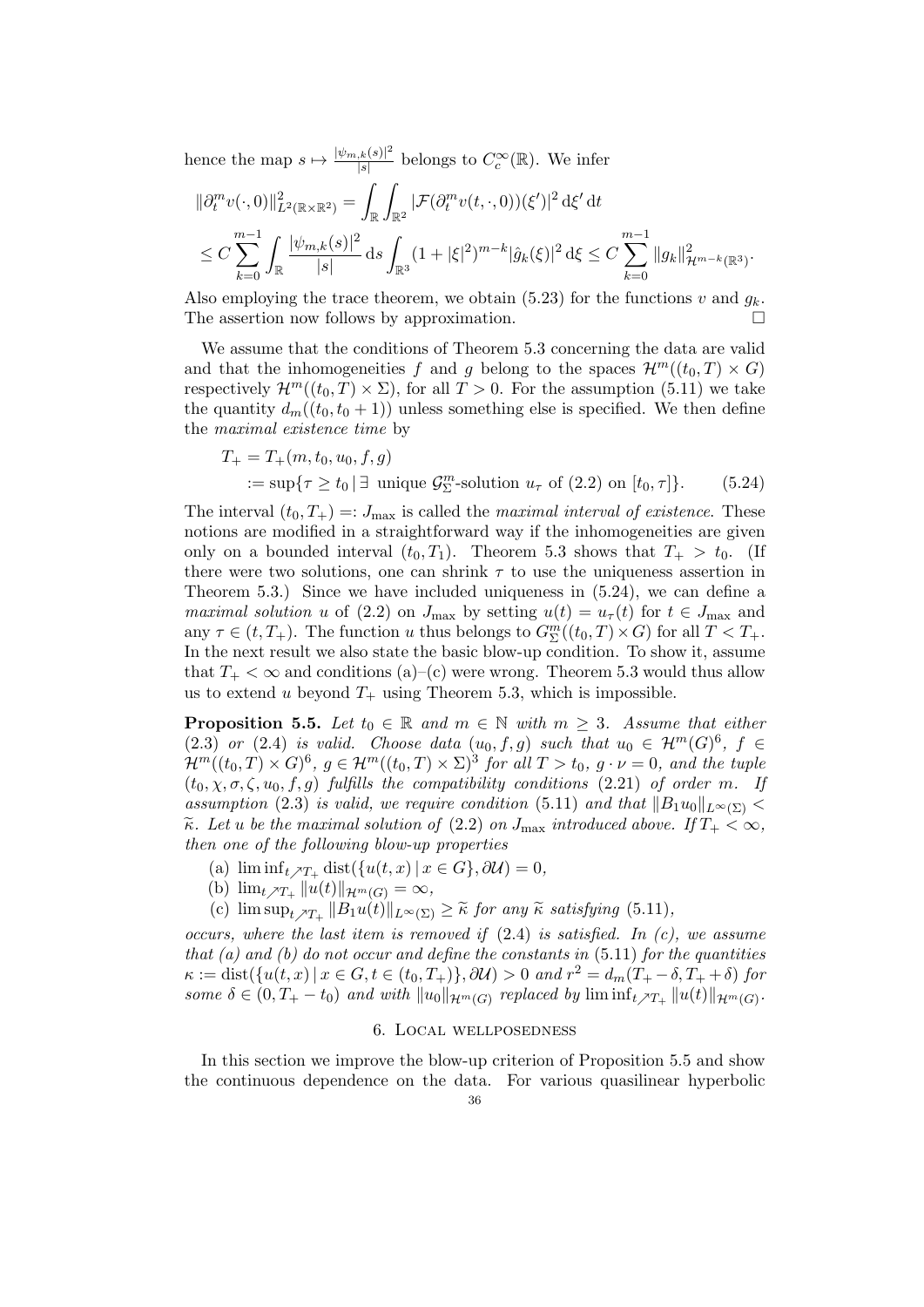systems, one has established such criteria in terms of Lipschitz norms. (See Section 4 of [23] for references.) These results rely on Moser-type estimates as stated in Lemma 4.2 of [23]. They will imply in particular that the maximal existence time is independent of  $m > 3$  in the case of linear boundary conditions. The next proposition is the key step in this direction, where we recall the definition of  $d_k(J)$  in (5.10). Since we have to localize again, we recall the abbreviations  $\Omega = J \times \mathbb{R}^3_+$  and  $\Gamma = J \times \partial \mathbb{R}^3_+$ .

**Proposition 6.1.** Let  $m \in \mathbb{N}$  with  $m \geq 3$  and  $t_0 \in \mathbb{R}$ . Assume that either (2.3) or (2.4) is valid. Choose data  $u_0 \in \mathcal{H}^m(G)^6$ ,  $f \in \mathcal{H}^m((t_0, T) \times G))^6$ , and  $g \in$  $\mathcal{H}^m((t_0,T)\times\Sigma)^3$  with  $g\cdot\nu=0$  for  $T>t_0$  such that the tuple  $(t_0,\chi,\sigma,\zeta,u_0,f,g)$ fulfills the compatibility conditions  $(2.21)$  of order m. Let u be the maximal solution of (2.2) provided by Proposition 5.5 on  $J_{\text{max}} = (t_0, T_+)$ . We introduce the quantity

$$
\omega(T) = \sup_{t \in (t_0, T)} ||u(t)||_{W^{1,\infty}(G)}
$$

for every  $T \in (t_0, T_+)$ . We further take  $r > 0$  with  $d_m(J_{\text{max}}) \leq r^2$ . We set  $T^* = T_+$  if  $T_+ < \infty$  and pick any  $T^* > t_0$  if  $T_+ = \infty$ . Take  $\omega_0 > 0$  and a compact subset  $U_1$  of U such that  $\omega(T) \leq \omega_0$  and ran  $u(t) \subseteq U_1$  for all  $t \in [t_0, T]$ and some  $T \in (t_0, T^*)$ . If (2.3) is true, we also assume that (5.11) is valid for  $\overline{\kappa}$  and that

$$
z(\overline{\kappa})^2 \le 1/(2\tilde{C}_m),\tag{6.1}
$$

where  $\overline{\kappa} = ||B_1u||_{L^{\infty}((t_0,T)\times\Sigma)}$  and  $\tilde{C}_m = \tilde{C}_m(\chi,\sigma,\zeta,m,r,\omega_0,\mathcal{U}_1,T^*-t_0)$  is defined as  $\max_{1 \leq k \leq m} \sum_{|\alpha|=k} C_{k,\alpha}$  with  $C_{k,\alpha}$  appearing in (6.5).

Then there exists a constant  $C = C(\chi, \sigma, \zeta, m, r, \omega_0, \mathcal{U}_1, T^* - t_0)$  such that

$$
||u||_{G_{\Sigma}^{m}((t_{0},T)\times G)}^{2} \leq C d_{m}((t_{0},T)).
$$

*Proof.* 1) We focus on the assumption  $(2.3)$  of a nonlinear boundary condition, and indicate the necessary changes for the linear one under hypothesis (2.4) at the appropriate point. Without loss of generality we assume  $t_0 = 0$  and that, if G is unbounded, the nonlinearities  $\chi$  and  $\sigma$  satisfy (5.6), cf. Remark 5.1. We fix a number  $T' \in (0, T^*)$  such that  $\omega(T') \leq \omega_0$  and ran  $u(t) \subseteq \mathcal{U}_1$  for all  $t \in [0,T']$ . Let  $T \in (0,T']$  and set  $J = (0,T)$ . We have to work with the localized nonlinear problem on  $G = \mathbb{R}^3_+$  and coefficents  $A_1, A_2 \in F_{cf}^{\tilde{m}}(\mathbb{R}^3_+)$  and  $A_3 = A_3^{\text{co}}$ . The full space case has already been treated in Proposition 7.20 in [21]. We do not repeat the localization procedure itself, cf. Section 2. Using

$$
\partial_t u = \chi(u)^{-1} \Big( f - \sigma(u)u - \sum_{j=1}^3 A_j \partial_j u \Big),
$$

we obtain a constant  $c = c(\chi, \sigma, r, \omega_0, \mathcal{U}_1, T^*)$  such that

$$
||u||_{W^{1,\infty}(\Omega)} \le ||\partial_t u||_{L^{\infty}(\Omega)} + \omega(T) \le c.
$$

We put  $L(u) = L(\chi(u), A_1, A_2, A_3, \sigma(u))$ . Let  $\alpha \in \mathbb{N}_0^4$  with  $|\alpha| \leq m$ . In view of differentiated versions of (2.2), we define

$$
f_{\alpha} = \partial^{\alpha} f - \sum_{0 < \beta \leq \alpha} \binom{\alpha}{\beta} \partial^{\beta} \chi(u) \partial_t \partial^{\alpha - \beta} u - \sum_{j=1}^{2} \sum_{0 < \beta \leq \alpha} \binom{\alpha}{\beta} \partial^{\beta} A_j \partial_j \partial^{\alpha - \beta} u
$$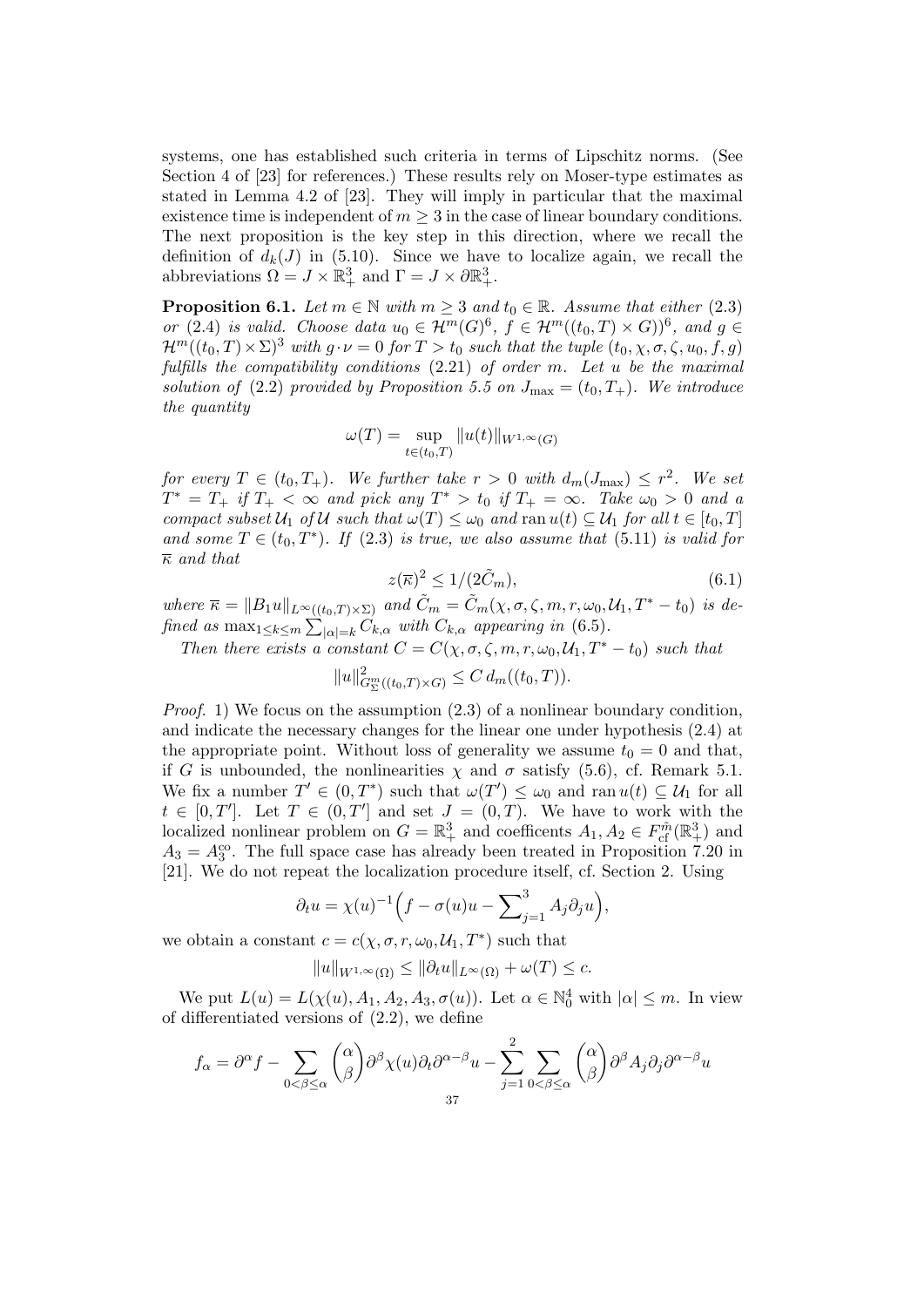$$
- \sum_{0 < \beta \le \alpha} \binom{\alpha}{\beta} \partial^{\beta} \sigma(u) \partial^{\alpha - \beta} u,
$$
\n
$$
g_{\alpha} = \partial^{\alpha} g + \nu \times \sum_{0 < \beta \le \alpha} \binom{\alpha}{\beta} \partial^{\beta} \zeta(B_1^{\text{co}} u) \partial^{\alpha - \beta} B_1^{\text{co}} u
$$

As u solves (2.2), the function  $v = \partial^{\alpha} u$  satisfies the system

$$
L(u)v = f_{\alpha}, \qquad x \in \mathbb{R}^{3}_{+}, \qquad t \in (0, T),
$$
  

$$
v(0) = \partial^{(0, \alpha_1, \alpha_2, \alpha_3)} S_{m, \alpha_0, \chi, \sigma}(0, u_0, f), \quad x \in \mathbb{R}^{3}_{+}.
$$
 (6.2)

If additionally  $\alpha_3 = 0$ , it is a solution of the boundary value problem

$$
L(u)v = f_{\alpha}, \t x \in \mathbb{R}^{3}_{+}, t \in (0, T),
$$
  
\n
$$
B(u)v = g_{\alpha}, \t x \in \partial \mathbb{R}^{3}_{+}, t \in (0, T),
$$
  
\n
$$
v(0) = \partial^{(0,\alpha_{1},\alpha_{2},\alpha_{3})} S_{m,\alpha_{0},\chi,\sigma}(0, u_{0}, f), x \in \mathbb{R}^{3}_{+}.
$$
  
\n(6.3)

Here we used that  $\partial_t^j u(0) = S_{m,j,\chi,\sigma}(0, u_0, f)$  for all  $j \in \{0, \ldots, m\}$  by (2.14). Let  $|\alpha'| \leq m-1$ . Step I) of the proof of Proposition 4.4 of [23] shows that

$$
||f_{\alpha}||_{L^{2}(\Omega)} \leq ||f||_{\mathcal{H}^{|\alpha|}(\Omega)} + c ||u||_{\mathcal{H}^{|\alpha|}(\Omega)},
$$
  

$$
||f_{\alpha'}||_{\mathcal{H}^{1}(\Omega)} + ||f_{\alpha'}(0)||_{L^{2}(\mathbb{R}^{3}_{+})} \leq cd_{|\alpha'|+1}(J) + c ||u||_{\mathcal{H}^{|\alpha'|+1}(\Omega)}
$$

with a constant  $c = c(\chi, \sigma, m, r, \omega_0, \mathcal{U}_1)$ . These estimates follow from the Mosertype Lemma 4.2 of [23] which is actually true for  $u \in \mathcal{H}^m(\Omega)$ , cf. Lemma 7.19 of [21].

As in (5.4), we reduce most terms in  $g_{\alpha}$  to those appearing in  $f_{\alpha}$  by means of the trace theorem. The main ones then lead to a summand involving  $z(\overline{\kappa})$ . So we arrive at

$$
||g_{\alpha}||_{L^{2}(\Gamma)} \leq ||g||_{\mathcal{H}^{|\alpha|}(\Gamma)} + c (||u||_{\mathcal{H}^{|\alpha|}(\Omega)} + z(\overline{\kappa}) ||B_{1}^{\text{co}} \partial^{\alpha} u||_{L^{2}(\Gamma)}),
$$
  

$$
||g_{\alpha'}||_{\mathcal{H}^{1}(\Gamma)} \leq ||g||_{\mathcal{H}^{|\alpha'|+1}(\Gamma)} + c (||u||_{\mathcal{H}^{|\alpha|}(\Omega)} + z(\overline{\kappa}) \sum_{|\beta|=|\alpha'|+1} ||B_{1}^{\text{co}} \partial^{\beta} u||_{L^{2}(\Gamma)}),
$$

where  $c = c(\chi, \sigma, \zeta, m, r, \omega_0, \mathcal{U}_1)$ . Under assumption (2.4), for linear boundary conditions  $g_{\alpha}$  is defined with b instead of  $\zeta(B_1^{co}u)$  so that  $g_{\alpha}$  does not contain highest order derivatives of u. The above estimates are thus true without the summands involving  $z(\overline{\kappa})$ , which then also do not appear below. Hence, the result is valid without conditions on  $\bar{\kappa}$  in this case.

2) We next show that there are constants  $C_k = C_k(\chi, \sigma, \zeta, m, r, \omega_0, \mathcal{U}_1, T^*)$  with

$$
\|\partial^{\alpha}u\|_{G^{0}(\Omega)}^{2} + \delta_{\alpha}^{0}\|\partial^{(\alpha_{0},\alpha_{1},\alpha_{2})}\operatorname{tr}_{\tau}u\|_{L^{2}(\Gamma)}^{2} \leq C_{k}d_{k}(J) \tag{6.4}
$$

for all  $\alpha \in \mathbb{N}_0^4$  with  $|\alpha| = k$  and  $k \in \{0, ..., m\}$ . Proposition 3.1 yields the case  $k = 0$  as in the proof of Proposition 4.4 of [23]. So let (6.4) be true for all  $j \in \{0, \ldots, k-1\}$  and some  $k \in \{1, \ldots, m\}$ . Take  $\alpha \in \mathbb{N}_0^4$  with  $|\alpha| = k$ . We first show that there is a constant  $C_{k,\alpha} = C_{k,\alpha}(\chi,\sigma,\zeta,m,r,\omega_0,\mathcal{U}_1,T^*)$  with

$$
\|\partial^{\alpha}u\|_{G^{0}(\Omega)}^{2} + \delta_{\alpha_{3}0} \|\partial^{(\alpha_{0}, \alpha_{1}, \alpha_{2})} \operatorname{tr}_{\tau} u\|_{L^{2}(\Gamma)}^{2} \tag{6.5}
$$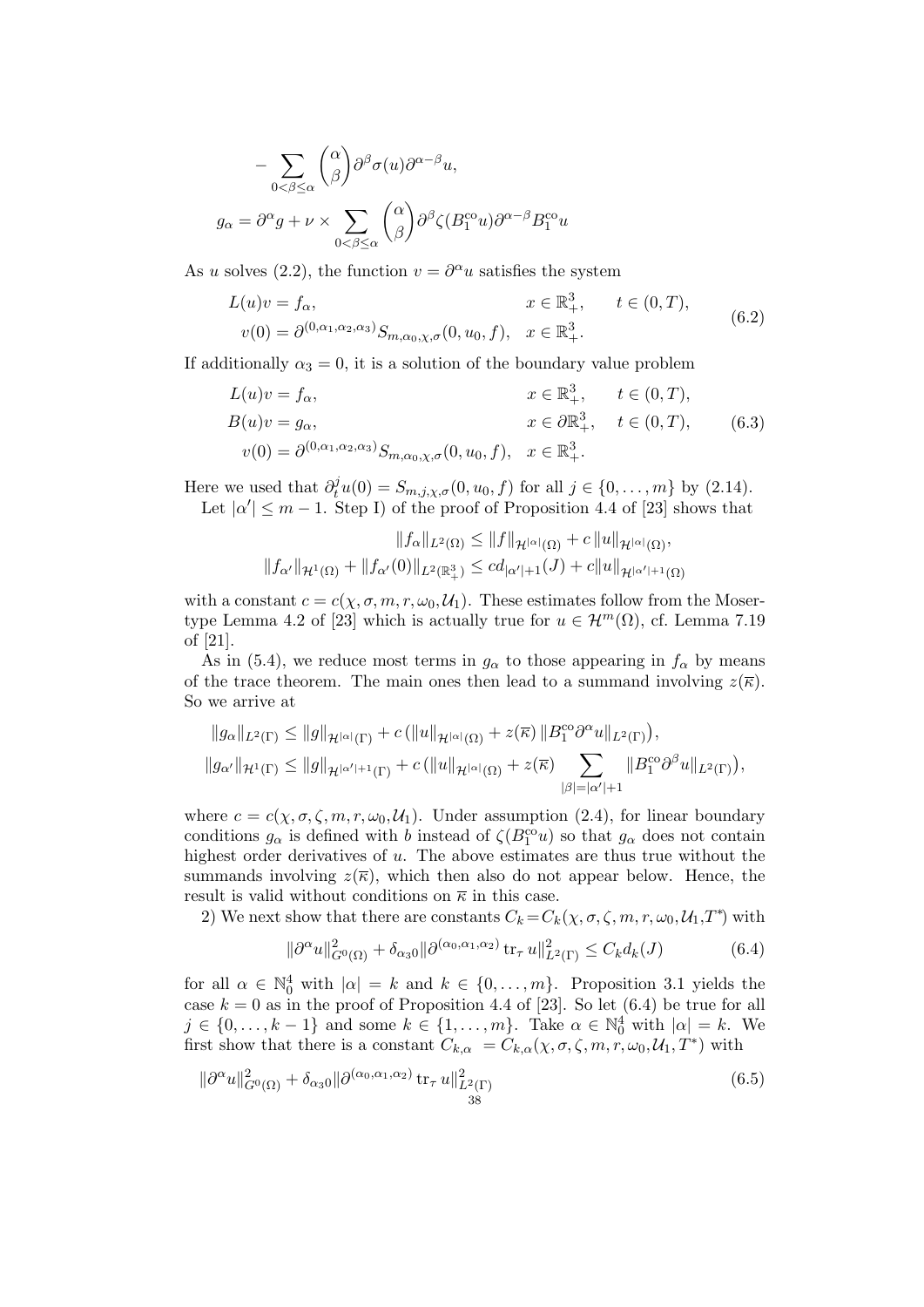$$
\leq C_{k,\alpha}\Big[d_{k}(J)+\sum_{|\beta|=k}\int_{0}^{T}[\|\partial^{\beta}u(s)\|_{L^{2}(\mathbb{R}^{3}_{+})}^{2}+\delta_{\beta_{3}0}z(\overline{\kappa})^{2}\|B_{1}^{\cos}\partial^{\beta}u(s)\|_{L^{2}(\partial\mathbb{R}^{3}_{+})}^{2}\Big]ds\Big]
$$

for each  $\alpha \in \mathbb{N}_0^4$  with  $|\alpha| = k$ . This claim is shown via induction over  $\alpha_3$ .

So let  $\alpha_3 = 0$ . Since  $\partial^{\alpha} u$  solves (6.3), Proposition 3.1, the bounds on  $f_{\alpha}$  and  $g_{\alpha}$ , and estimate (2.17) yield a constant  $c = c(\chi, \sigma, \zeta, k, r, \omega_0, \mathcal{U}_1, T^*)$  such that

$$
\|\partial^{\alpha}u\|_{G_{\Sigma}^{0}(\Omega)}^{2} \leq c\left(d_{k}(J) + \|u\|_{\mathcal{H}^{|\alpha|}(\Omega)}^{2} + z(\overline{\kappa})^{2} \sum_{|\beta|=k} \|B_{1}^{\cos}\partial^{\beta}u\|_{L^{2}(\Gamma)}^{2}\right).
$$

The derivatives of u of order up to  $k - 1$  can be bounded by the induction hypothesis (6.4). So we have shown (6.5) for k and  $\alpha_3 = 0$ .

In another induction assume that (6.5) is true for k and all  $\alpha_3 \in \{0, \ldots, l-1\}$ and some  $l \in \{1, ..., k\}$ . Set  $\alpha' = \alpha - e_3$ . The function  $\partial^{\alpha'} u$  then satisfies the initial value problem (6.2) without a boundary condition, where  $\alpha$  is replaced by  $\alpha'$ . Estimate (3.7) applied with  $\gamma = 1$  thus yields

$$
\|\partial^{\alpha}u\|_{G^{0}(\Omega)}^{2} \leq e^{2T}\|\nabla\partial^{\alpha'}u\|_{G_{1}^{0}(\Omega)}^{2} \leq c\left(\sum_{j=0}^{2}\|\partial_{j}\partial^{\alpha'}u\|_{G^{0}(\Omega)}^{2} + \|f_{\alpha'}(0)\|_{L^{2}(\mathbb{R}^{3}_{+})}^{2}\right) + \|\partial^{(0,\alpha_{1},\alpha_{2},\alpha_{3}-1)}S_{m,\alpha_{0},\chi,\sigma}(0,f,u_{0})\|_{\mathcal{H}^{1}(\mathbb{R}^{3}_{+})}^{2} + \|f_{\alpha'}\|_{\mathcal{H}^{1}(\Omega)}^{2}\right),
$$

where  $c = c(\chi, \sigma, \zeta, k, r, \omega_0, \mathcal{U}_1, T^*)$ . We then employ the induction hypothesis (6.5) for  $\alpha_3 = l - 1$  to the terms  $\|\partial_j \partial^{\alpha'} u\|_{G^0(\Omega)}^2$ , the bounds for  $f_{\alpha'}$ , and estimate (2.17) to infer that

$$
\|\partial^{\alpha}u\|_{G^{0}(\Omega)}^{2} \leq c\big(d_{k}(J) + \|u\|_{\mathcal{H}^{|\alpha|}(\Omega)}^{2}\big) + c\Big(\sum_{j=0}^{2} C_{k,\alpha'+e_{j}}\Big) \Big[d_{k}(J) + \sum_{|\beta|=k} \int_{0}^{T} \big[ \|\partial^{\beta}u(s)\|_{L^{2}(\mathbb{R}^{3}_{+})}^{2} + \delta_{\beta_{3}0}z(\overline{\kappa})^{2} \|B_{1}^{\cos}\partial^{\beta}u(s)\|_{L^{2}(\partial\mathbb{R}^{3}_{+})}^{2}\big]ds\Big].
$$

Using the induction hypothesis (6.4) for  $k-1$  once again, we conclude that (6.5) is true for all  $\alpha_3 = l$ , and thus for all  $\alpha_3 \leq k$ .

We now sum in (6.5) over all  $\alpha \in \mathbb{N}_0^4$  with  $|\alpha| = k$ . Assumption (6.1) then allows to absorb the boundary terms in the left-hand side. Afterwards, we use Gronwall's inequality to obtain a constant  $C_k = C_k(\chi, \sigma, \zeta, m, r, \omega_0, \mathcal{U}_1, T^*)$  such that

$$
\sum_{|\alpha|=k} \left( \|\partial^{\alpha} u\|_{G^0(\Omega)}^2 + \delta_{\alpha_3 0} \|\partial^{(\alpha_0, \alpha_1, \alpha_2)} \operatorname{tr}_{\tau} u\|_{L^2(\Gamma)}^2 \right) \le C_k d_k(J). \tag{6.6}
$$

We have thus shown (6.4). The assertion now follows by induction.  $\Box$ 

The blow-up criterion for (2.2) will be established in the local wellposedness Theorem 6.4 below. Before, we provide auxiliary results needed to show the continuous dependence on data, starting with an approximation lemma in lowest order. Its proof is omitted since it is a minor modification of that of Lemma 5.1 in [23].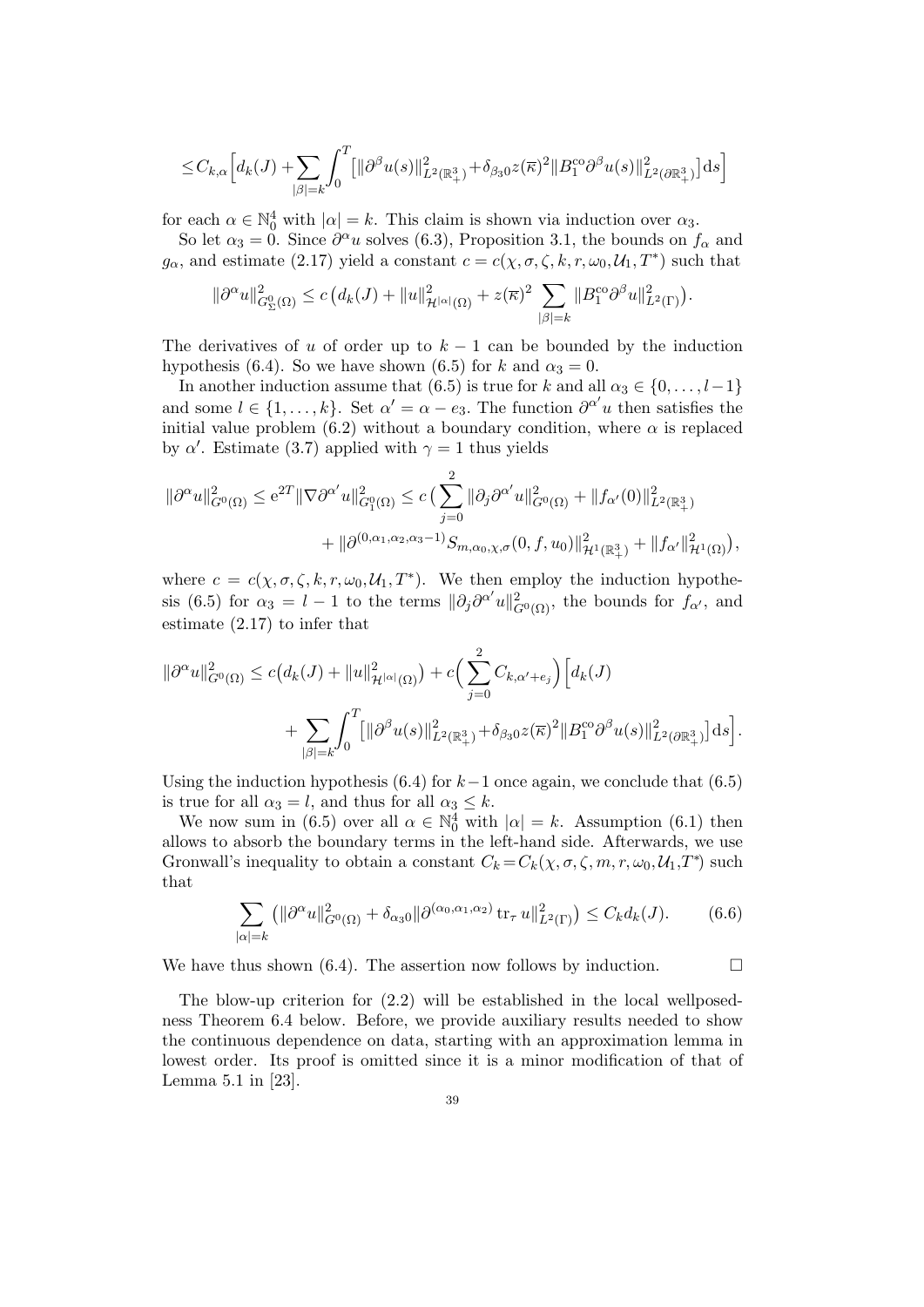**Lemma 6.2.** Let  $J \subset \mathbb{R}$  be an open interval and  $t_0 \in \overline{J}$ . Take coefficients  $A_{0,n}, A_0 \in F_\eta^3(\Omega)$ ,  $A_1, A_2 \in F_{cf}^3(\mathbb{R}^3_+)$ ,  $A_3 = A_3^{\text{co}}, D_n, D \in F^3(\Omega)$ , and  $b_n, b \in$  $F^3_{\mathcal{H},\eta}(\Gamma)$  for all  $n \in \mathbb{N}$  such that  $(A_{0,n})_n$ ,  $(D_n)_n$  respectively  $(b_n)_n$  are bounded in  $W^{1,\infty}(\Omega)$  respectively  $W^{1,\infty}(\Gamma)$  and converge to  $A_0$ , D respectively b uniformly. Let  $B_j = B_j^{\rm co}$  for  $j \in \{1,2\}$  and  $G = \mathbb{R}^3_+$ . Choose  $u_0 \in L^2(\mathbb{R}^3_+)$ ,  $f \in L^2(\Omega)$ , and  $g \in L^2(\Gamma)$  with  $g \cdot \nu = 0$ . Let  $u_n, u \in G^0_{\Sigma}(\Omega)$  solve the linear Maxwell system (2.5) with the above coefficients and data. Then  $(u_n)_n$  tends to u in  $G_{\Sigma}^{0}(\Omega)$ .

The next result is the core of the proof of continuous dependence. It improves the norm in which solutions converge by one regularity level, provided one has appropriate apriori information.

**Lemma 6.3.** Let  $J \subseteq \mathbb{R}$  be an open bounded interval,  $t_0 \in \overline{J}$ , and  $m \in \mathbb{N}$ with  $m \geq 3$ . Assume that either (2.3) or (2.4) is valid. Choose data  $u_0, u_{0,n} \in$  $\mathcal{H}^m(G)$ ,  $f, f_n \in \mathcal{H}^m(J \times G)$ , and  $g, g_n \in \mathcal{H}^m(J \times \Sigma)$  with  $g \cdot \nu = 0$  and  $g_n \cdot \nu = 0$ for all  $n \in \mathbb{N}$  such that

 $\|u_{0,n} - u_0\|_{\mathcal{H}^m(G)} \longrightarrow 0, \quad \|f_n - f\|_{\mathcal{H}^m(J \times G)} \longrightarrow 0, \quad \|g_n - g\|_{\mathcal{H}^m(J \times \partial G)} \longrightarrow 0,$ 

as  $n \to \infty$ . We further assume that (2.2) with data  $(t_0, u_{0,n}, f_n, g_n)$  and  $(t_0, u_0, f, g)$  have  $G^m_{\Sigma}(J \times G)$ -solutions  $u_n$  and  $u$  for all  $n \in \mathbb{N}$ , that there is a compact subset  $\mathcal{U}_1$  of  $\mathcal{U}$  with ran  $u(t) \subseteq \mathcal{U}_1$  for all  $t \in J$ , that  $(u_n)_n$  is bounded  $in G_{\Sigma}^{m}(J\times G)$ , and that  $(u_{n})_{n}$  converges to u in  $G_{\Sigma}^{m-1}$  $\mathbb{Z}^{m-1}(J\times G)$ . If  $(2.3)$  is valid, we require that

$$
z(\overline{\kappa})^2 \le 1/(2\hat{C}_m) \tag{6.7}
$$

for a fixed number  $\overline{\kappa} > ||B_1u||_{L^{\infty}(\Gamma)}$ , where  $\hat{C}_m = \hat{C}_m(\chi, \sigma, \zeta, r, \mathcal{U}_1, T')$  appears in (6.17),  $|J| \leq T'$ , and r only depends on  $d_m(J)$ ,  $||u||_{G_{\Sigma}^m(J \times G)}$  and  $\Omega$ . Then the solutions  $u_n$  converge to u in  $G^m_{\Sigma}(J \times G)$ .

*Proof.* 1) We focus on the assumption  $(2.3)$  of a nonlinear boundary condition, and indicate the necessary changes for the linear one under hypothesis (2.4) at the appropriate point. Without loss of generality we take  $t_0 = 0, J = (0, T)$  and that, if G is unbounded, the nonlinearities  $\chi$  and  $\sigma$  satisfy (5.6), cf. Remark 5.1. Moreover, T is less or equal than a fixed time  $T' < \infty$ . As in Proposition 6.1 we have to work with the localized nonlinear problem on  $G = \mathbb{R}^3_+$  and coefficients  $A_1, A_2 \in F_{\text{cf}}^{\tilde{m}}(\mathbb{R}^3_+)$  and  $A_3 = A_3^{\text{co}}$ . We do not repeat the localization procedure itself, cf. Section 2.

Throughout, we let  $\alpha \in \mathbb{N}_0^4$  with  $|\alpha| \leq m$  and  $n \in \mathbb{N} \cup \{\infty\}$ , where we put  $u_{\infty} = u$  etc. Due to our assumptions, we can fix a number  $r > 0$  that only depends on  $d_m(J)$ ,  $\|u\|_{G^m_\Sigma(J\times G)}$ , and  $\Omega$  and that dominates the quantities  $d_m^n(J)$ for the data  $(u_{0,n}, f_n, g_n)$  and the norms of  $u_n$  in  $G^m_{\Sigma}(\Omega)$  and  $L^{\infty}(\Omega)$  as well as  $A_1$  and  $A_2$  in  $F^m(\Omega)$ . Here and in the next statement we may omit  $n \leq n_0$ for some  $n_0 \in \mathbb{N}$ . Let  $\kappa = \text{dist}(\mathcal{U}_1, \partial \mathcal{U}) > 0$  and  $\mathcal{U}_1' = \mathcal{U}_1 + \overline{B}(0, \kappa/2)$ . Then we obtain  $\bar{\kappa} > ||B_1 u_n||_{L^{\infty}(\Gamma)}$  and ran  $u_n(t) \subseteq \mathcal{U}'_1$  for all  $t \in \bar{J}$  and  $n \in \mathbb{N}$ . There is another radius  $R = R(\chi, \sigma, \zeta, m, r, \mathcal{U}_1)$  dominating the functions  $\chi(u_n)$  and  $\sigma(u_n)$  in  $F^m(\Omega)$  and  $\zeta(B_1^{\text{co}}u_n)$  in  $F^m_{\mathcal{H}}(\Gamma)$ .

Let  $L_n$  and  $B_n$  be the differential and boundary operator from (2.5) with coefficients  $A_0 = \chi(u_n)$  and  $D = \sigma(u_n)$  respectively  $b = \zeta(B_1^{\text{co}}u_n)$ . We use the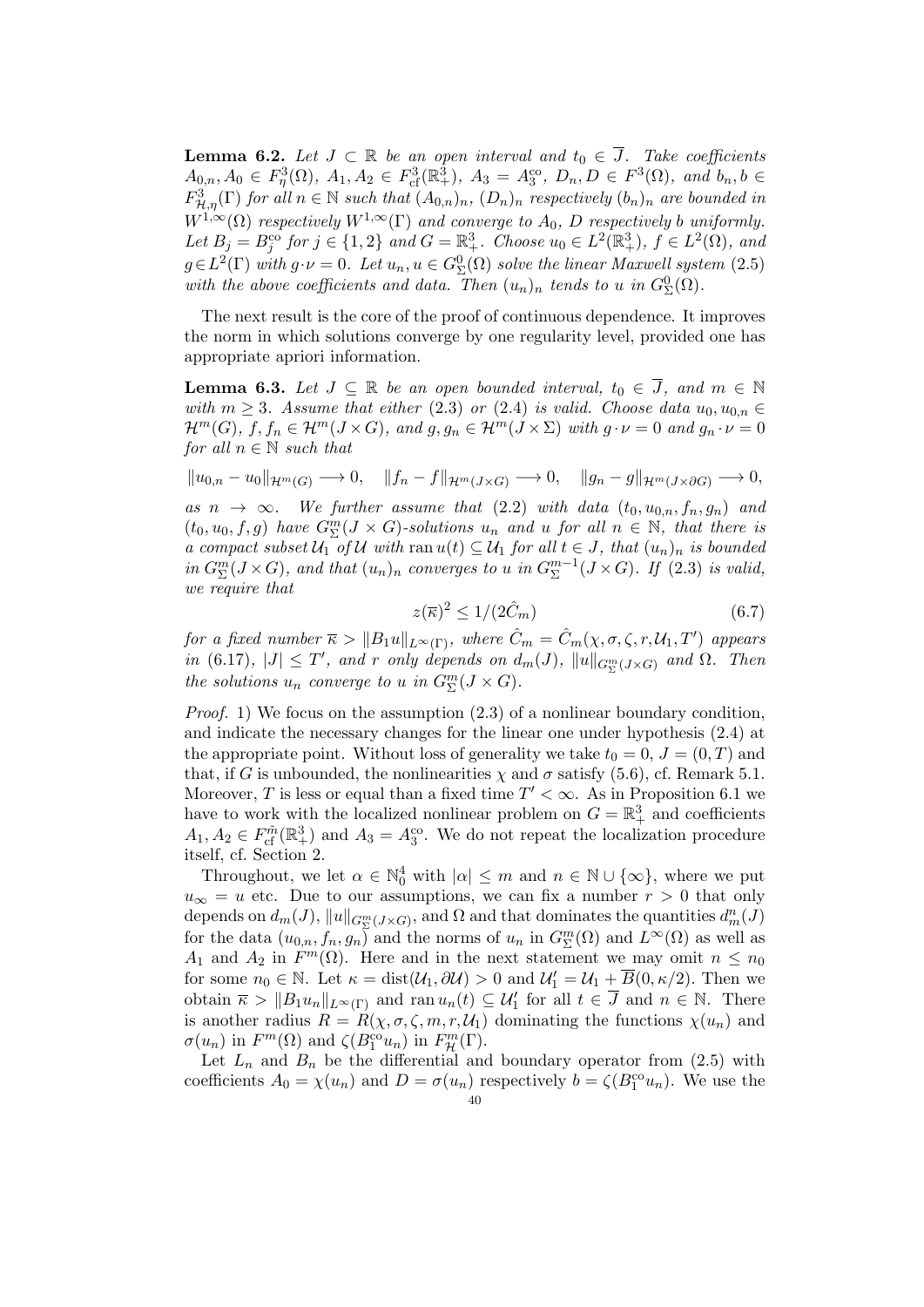modified inhomogeneities

$$
f_{\alpha,n} = \partial^{\alpha} f - \sum_{0 < \beta \leq \alpha} \binom{\alpha}{\beta} \partial^{\beta} \chi(u_n) \partial_t \partial^{\alpha-\beta} u_n - \sum_{j=1}^2 \sum_{0 < \beta \leq \alpha} \binom{\alpha}{\beta} \partial^{\beta} A_j \partial_j \partial^{\alpha-\beta} u_n
$$
\n
$$
- \sum_{0 < \beta \leq \alpha} \binom{\alpha}{\beta} \partial^{\beta} \sigma(u_n) \partial^{\alpha-\beta} u_n,
$$
\n
$$
g_{\alpha,n} = \partial^{\alpha} g + \nu \times \sum_{0 < \beta \leq \alpha} \binom{\alpha}{\beta} \partial^{\beta} \zeta(B_1^{\text{co}} u_n) \partial^{\alpha-\beta} B_1^{\text{co}} u_n,
$$

where we assume that  $\alpha_3 = 0$  when considering  $g_{\alpha,n}$  here and below. Exploiting that  $A_3$  and  $B_j^{co}$  are constant, we see that the function  $v = \partial^{\alpha} u_n$  solves the linear initial boundary value problem

$$
L_n v = f_{\alpha,n}, \t x \in \mathbb{R}^3_+, \t t \in J,
$$
  
\n
$$
B_n v = g_{\alpha,n}, \t x \in \partial \mathbb{R}^3_+, \t t \in J, \t (6.8)
$$
  
\n
$$
v(0) = \partial^{(0,\alpha_1,\alpha_2,\alpha_3)} S_{m,\alpha_0,\chi,\sigma}(0,u_{0,n},f_n), \t x \in \mathbb{R}^3_+,
$$

if  $\alpha_3 = 0$ . We further introduce the auxiliary map

$$
h_n(t) = \sum_{i=1}^3 \sum_{0 \le j \le m} \sum_{\substack{0 \le \gamma \le \alpha, \gamma_0 = 0 \\ |\gamma| = m - j}} \sum_{\substack{l_1, \ldots, l_j = 1 \\ l_j = m - j}}^6 \|( \partial_{y_{l_j}} \ldots \partial_{y_{l_1}} \partial_x^{(\gamma_1, \gamma_2, \gamma_3)} \theta_i)(u_n(t))
$$
  

$$
+ \sum_{0 \le j \le m} \sum_{\substack{0 \le \gamma \le \alpha', \gamma_0 = 0 \\ |\gamma| = m - j}} \sum_{\substack{l_1, \ldots, l_j = 1 \\ l_j = m - j}}^3 \|( \partial_{y_{l_j}} \ldots \partial_{y_{l_1}} \partial_x^{(\gamma_1, \gamma_2, \gamma_3)} \zeta)(B_1^{\text{co}} u_n(t))\|_{L^{\infty}(\mathbb{R}^3_+)},
$$

where  $t \in \overline{J}$ ,  $n \in \mathbb{N}$ ,  $\theta_1 = \chi$ ,  $\theta_2 = \sigma$ ,  $\theta_3 = \chi^{-1}$ , and  $\alpha' \in \mathbb{N}_0^3$  with  $|\alpha'| = m$ . Observe that the functions  $h_n$  tend to 0 uniformly as  $n \to \infty$ .

Using the calculus results Lemma 2.1 of [22] (or Lemma 2.22 of [21]) and Corollary 2.2 of [23], one can show that all maps  $f_{\alpha,n}$  and  $g_{\alpha,n}$  are bounded in  $L^2(\Omega)$  respectively  $L^2(\Gamma)$  by a constant  $c = c(\chi, \sigma, \zeta, m, r, \mathcal{U}_1, T')$ . If  $|\alpha| \leq$  $m-1$ , then we have analogous bounds in  $\mathcal{H}^1(\Omega)$ ,  $G^0(\Omega)$  respectively,  $\mathcal{H}^1(\Gamma)$ . We further derive the inequalities

$$
||f_{\alpha,n} - f_{\alpha,\infty}||_{\mathcal{H}^k(\Omega)}^2 \le c \Big[ ||f_n - f||_{\mathcal{H}^m(\Omega)}^2 + ||u_n - u||_{G^{m-1}(\Omega)}^2 + \delta_{|\alpha|(m-k)}||h_n||_{\infty}^2 + \int_0^T \sum_{\tilde{\alpha} \in \mathbb{N}_0^4, |\tilde{\alpha}| = m} ||\partial^{\tilde{\alpha}}(u_n(s) - u(s))||_{L^2(\mathbb{R}_+^3)}^2 ds \Big],
$$
  

$$
||f_{\alpha,n} - f_{\alpha,\infty}||_{G^0(\Omega)}^2 \le c \left( ||f_n - f||_{G^{m-1}(\Omega)}^2 + ||u_n - u||_{G^{m-1}(\Omega)}^2 \right),
$$
  

$$
||g_{\alpha,n} - g_{\alpha,\infty}||_{\mathcal{H}^k(\Omega)}^2 \le c \Big[ ||g_n - g||_{\mathcal{H}^m(\Gamma)}^2 + ||u_n - u||_{G^{m-1}(\Omega)}^2 + \delta_{|\alpha|(m-k)}||h_n||_{\infty}^2 + \delta_{|\alpha|(m-k)}||h_n||_{\infty}^2 \Big]
$$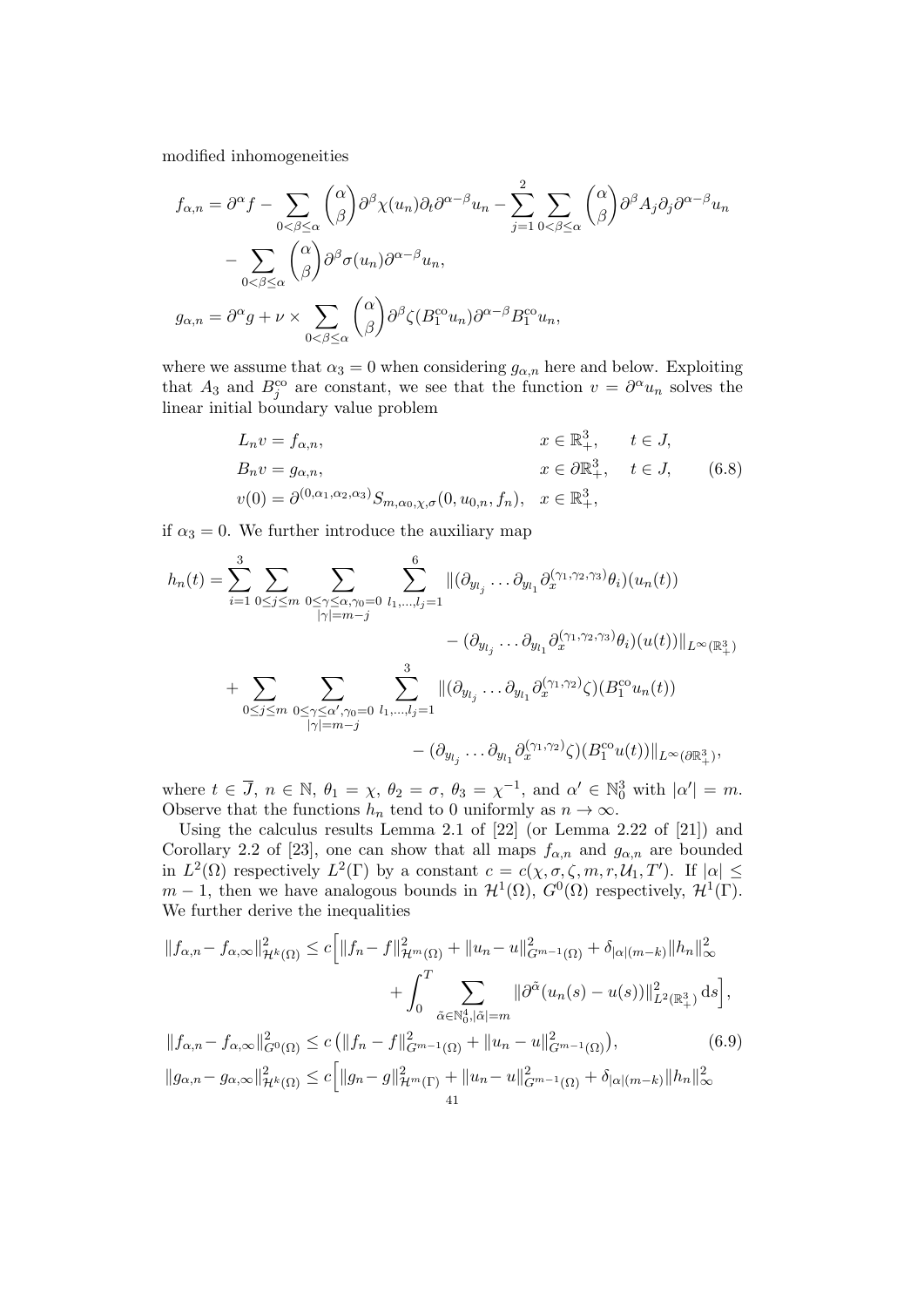+ 
$$
\int_0^T \sum_{\tilde{\alpha} \in \mathbb{N}_0^4, |\tilde{\alpha}| = m} ||\partial^{\tilde{\alpha}}(u_n(s) - u(s))||_{L^2(\mathbb{R}^3_+)}^2 ds
$$
  
+ 
$$
z(\overline{\kappa})^2 \int_0^T \sum_{\tilde{\alpha} \in \mathbb{N}_0^3, |\tilde{\alpha}| = m} ||B_1^{\text{co}} \partial^{\tilde{\alpha}}(u_n(s) - u(s))||_{L^2(\partial \mathbb{R}^3_+)}^2 ds
$$

for  $k \in \{0,1\}$  and  $|\alpha| \leq m-1$ , using also (5.4) and (5.5). Here the first and the last estimate are also true for  $|\alpha| = m$  in the case  $k = 0$ . For linear boundary conditions under assumption (2.4), in  $g_{\alpha,n}$  we replace  $\partial^{\beta} \zeta (B_1^{\text{co}} u_n)$  by b, so that highest order derivatives of u do not appear in  $g_{\alpha,n}$ . For this reason, the last summand and hence  $z(\overline{\kappa})$  disappear in the above estimate and the calculations below. So the conclusions will be true without restriction on  $\bar{\kappa}$ .

2) We first treat tangential derivatives with  $\alpha_3 = 0$ . We set  $w_{0,n} =$  $\partial^{(0,\alpha_1,\alpha_2,0)} S_{m,\alpha_0,\chi,\sigma}(0,u_{0,n},f_n)$ . To decompose  $\partial^{\alpha} u_n = w_n + z_n$ , we use the solution  $w_n \in G^0_{\Sigma}(\Omega)$  of the linear system

$$
L_n v = f_{\alpha,\infty}, \qquad x \in \mathbb{R}^3_+, \qquad t \in J,
$$
  
\n
$$
B_n v = g_{\alpha,\infty}, \qquad x \in \partial \mathbb{R}^3_+, \qquad t \in J,
$$
  
\n
$$
v(0) = w_{0,\infty}, \qquad x \in \mathbb{R}^3_+, \qquad (6.10)
$$

with fixed data, and  $z_n \in G_{\Sigma}^0(\Omega)$  of the linear problem

$$
L_n v = f_{\alpha,n} - f_{\alpha,\infty}, \qquad x \in \mathbb{R}^3_+, \qquad t \in J,
$$
  
\n
$$
B_n v = g_{\alpha,n} - g_{\alpha,\infty}, \qquad x \in \partial \mathbb{R}^3_+, \qquad t \in J,
$$
  
\n
$$
v(0) = w_{0,n} - w_{0,\infty}, \qquad x \in \mathbb{R}^3_+, \qquad (6.11)
$$

with data tending to 0 as we show below. These solutions exist due to Proposition 3.1, and we have  $w_{\infty} = \partial^{\alpha} u$  by uniqueness and (6.8). By our assumptions, the coefficients  $\chi(u_n)$ ,  $\sigma(u_n)$  and  $\zeta(B_1^{\text{co}} u_n)$  converge uniformly to  $\chi(u)$ ,  $\sigma(u)$ respectively  $\zeta(B_1^{\text{co}}u)$ . In view of the estimates in step 1), Lemma 6.2 shows

$$
||w_n - \partial^{\alpha}u||_{G_{\Sigma}^{0}(\Omega)} = ||w_n - w_{\infty}||_{G_{\Sigma}^{0}(\Omega)} \longrightarrow 0, \qquad n \to \infty.
$$
 (6.12)

Let  $\gamma = \gamma(\chi, \sigma, \zeta, m, r, \mathcal{U}_1, T') \geq 1$  be the parameter  $\gamma_0(\eta, R)$  from Proposition 3.1. We now apply this result to  $(6.11)$ . By means of  $(6.9)$ , we thus obtain

$$
||z_{n}||_{G_{\Sigma}^{0}(\Omega)}^{2} \leq c \Big[\tilde{d}_{m}^{n}(J) + ||u_{n} - u||_{G^{m-1}(\Omega)}^{2} + ||h_{n}||_{\infty}^{2} \qquad (6.13)
$$
  
+ 
$$
\sum_{\tilde{\alpha},\alpha'} \int_{0}^{T} (||\partial^{\tilde{\alpha}}(u_{n}(s) - u(s))||_{L^{2}(\mathbb{R}_{+}^{3})}^{2} + z(\overline{\kappa})^{2} ||\partial^{\alpha'}B_{1}^{\text{co}}(u_{n}(s) - u(s))||_{L^{2}(\partial\mathbb{R}_{+}^{3})}^{2} ds \Big]
$$

for a constant  $c = c(\chi, \sigma, \zeta, m, r, \mathcal{U}_1, T')$ , where we sum over all multi-indices  $\tilde{\alpha} \in \mathbb{N}_0^4$  and  $\alpha' \in \mathbb{N}_0^3$  with  $|\tilde{\alpha}|, |\alpha'| = m$  and  $\tilde{\alpha}_3 = 0$ , and the quantity  $\tilde{d}_m^n(J)$  is defined as in (5.10) for  $u_{0,n} - u_0$ ,  $f_n - f$  and  $g_n - g$ . We write  $I_n(T)$  for the above sum of integrals. Since  $\partial^{\alpha}(u_n - u) = w_n - \partial^{\alpha}u + z_n$  by uniqueness again, estimates (6.12) and (6.13) imply the bound

$$
\|\partial^{\alpha}(u_n(t) - u(t))\|_{L^2(\mathbb{R}^3_+)}^2 + \|\partial^{\alpha} \operatorname{tr}_{\tau}(u_n - u)\|_{L^2(\Gamma)}^2 \le a_{\alpha,n} + cI_n(T) \qquad (6.14)
$$

for all  $t \in \overline{J}$  and numbers  $a_{\alpha,n}$  tending to 0 as  $n \to \infty$ .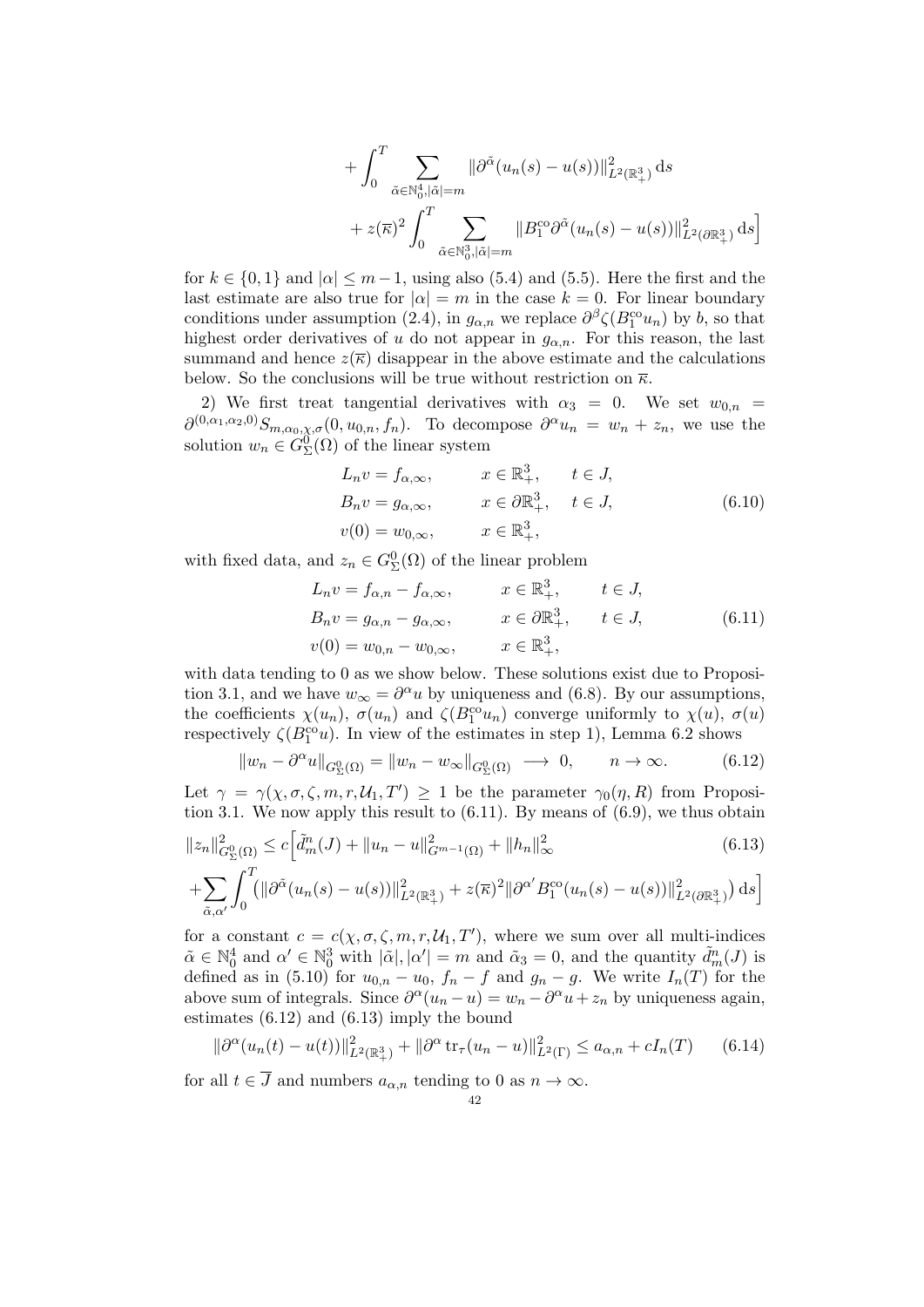We want to extend the above estimate to the general case  $\alpha_3 \leq m$ ; i.e., we have to show the claim

$$
\|\partial^{\alpha}(u_{n}(t) - u(t))\|_{L^{2}(\mathbb{R}^{3}_{+})}^{2} \leq a_{\alpha,n} + \hat{C}_{m,\alpha} \sum_{\substack{\alpha' \in \mathbb{N}_{0}^{4} \\ |\alpha'| = m}} \int_{0}^{t} \|\partial^{\alpha'}(u_{n}(s) - u(s))\|_{L^{2}(\mathbb{R}^{3}_{+})}^{2} ds
$$

$$
+ z(\overline{\kappa})^{2} \hat{C}_{m,\alpha} \sum_{\substack{\beta' \in \mathbb{N}_{0}^{3} \\ |\beta'| = m}} \|\partial^{\beta'}B_{1}^{\text{co}}(u_{n} - u)\|_{L^{2}(\Gamma)}^{2} \qquad (6.15)
$$

for null sequences  $(a_{\alpha,n})_n$ , a constant  $\hat{C}_{m,\alpha} = \hat{C}_{m,\alpha}(\chi,\sigma,\zeta,r,\mathcal{U}_1,T')$ , and all  $t \in \overline{J}$  and  $\alpha \in \mathbb{N}_0^4$  with  $|\alpha| = m$ .

We show this claim by an induction over  $l = \alpha_3 \in \{0, 1, \ldots, m\}$ . Let the inequality

$$
\|\partial^{\alpha}(u_n(t) - u(t))\|_{L^2(\mathbb{R}^3_+)}^2 \le a'_{\alpha,n} + \hat{C}_{m,\alpha} \sum_{|\alpha'|=m} \int_0^t \|\partial^{\alpha'}(u_n(s) - u(s))\|_{L^2(\mathbb{R}^3_+)}^2 ds
$$
  
+  $z(\overline{\kappa})^2 \hat{C}_{m,\alpha} \sum_{|\beta'|=m} \|\partial^{\beta'} B_1^{\text{co}}(u_n - u)\|_{L^2(\Gamma)}^2$  (6.16)

be true for null sequences  $(a'_{\alpha,n})_n$  and all  $t \in \overline{J}$  and  $\alpha \in \mathbb{N}_0^4$  with  $\alpha_3 = l - 1$  for some  $l \in \{1, \ldots, m\}$ , where we sum over  $\alpha' \in \mathbb{N}_0^4$  and  $\beta' \in \mathbb{N}_0^3$ .

The case  $l = 0$  was settled in (6.14). To show the claim for  $\alpha_3 = l$ , one needs a version of Proposition 3.3 in [22] (i.e., our estimate (3.7)) which can be applied to the differences  $u - u_n$ . Unfortunately, this result does not apply directly since it only involves a fixed operator. However, the arguments in its proof can be extended to the case of data and coefficients that converge as in our situation. This has been carried out in steps III)–V) of the proof of Lemma 7.22 in [21], see also step III) of Lemma 5.2 in [23]. In this reasoning the boundary conditions do not enter. The boundary terms in the right-hand side of (6.15) only appear since they are needed for the pure tangential case  $l = 0$ . They are then carried on when invoking the induction hypothesis. So (6.16) follows from estimate  $(7.150)$  of  $[21]$ . We have thus shown  $(6.15)$ .

Next, we sum in (6.15) over all  $\alpha \in \mathbb{N}_0^4$  with  $|\alpha| = m$  and  $\alpha_3 \ge 1$  and in (6.14) over all  $\alpha \in \mathbb{N}_0^4$  with  $|\alpha| = m$  and  $\alpha_3 = 0$ . Combining the resulting inequalities, we arrive at

$$
\sum_{\alpha \in \mathbb{N}_0^4, |\alpha| = m} \|\partial^{\alpha}(u_n(t) - u(t))\|_{L^2(\mathbb{R}^3_+)}^2 + \sum_{\beta \in \mathbb{N}_0^3, |\beta| = m} \|\partial^{\beta} \text{tr}_{\tau}(u_n - u)\|_{L^2(\Gamma)}^2
$$
\n
$$
\le a_n + \hat{C}_m \sum_{\alpha' \in \mathbb{N}_0^4, |\alpha'| = m} \int_0^t \|\partial^{\alpha'}(u_n(s) - u(s))\|_{L^2(\mathbb{R}^3_+)}^2 ds \quad (6.17)
$$
\n
$$
+ z(\overline{\kappa})^2 \hat{C}_m \sum_{\beta' \in \mathbb{N}_0^3, |\beta'| = m} \|\partial^{\beta'} B_1^{\text{co}}(u_n - u)\|_{L^2(\Gamma)}^2,
$$

where  $a_n = \sum_{\alpha \in \mathbb{N}_0^4, |\alpha| = m} a_{\alpha,n}$  and  $\hat{C}_m = \hat{C}_m(\chi, \sigma, \zeta, r, \mathcal{U}_1, T')$  is given by  $\hat{C}_m =$  $\sum_{\alpha \in \mathbb{N}_0^4, |\alpha| = m} \hat{C}_{m,\alpha}.$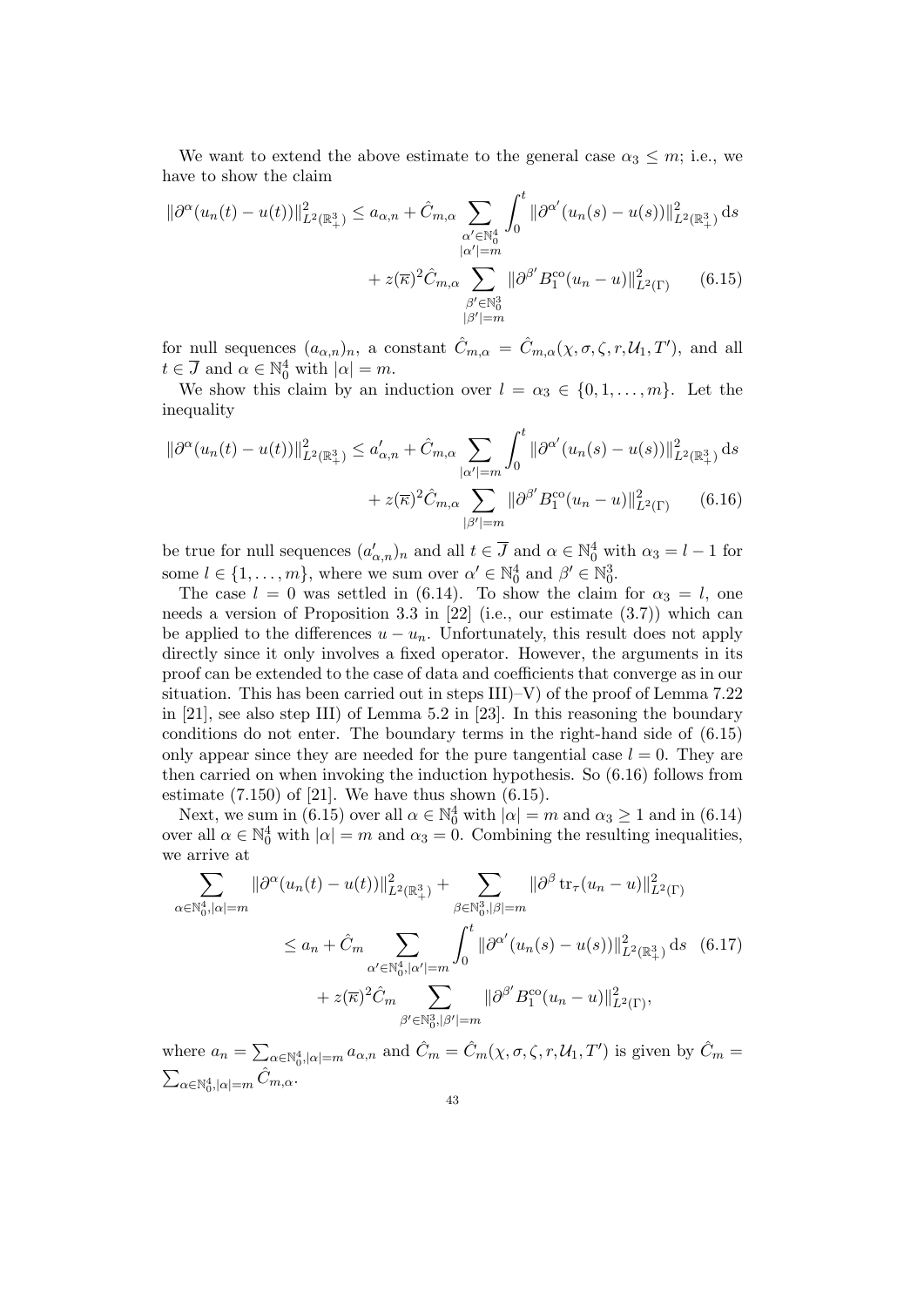One can then use the smallness assumption (6.7) on  $z(\overline{\kappa})$  to absorb the boundary terms on the right-hand side by the left-hand side. Finally, Gronwall's inequality implies that  $\partial^{\alpha}(u_n - u)$  and  $\partial^{\beta} \text{tr}_{\tau}(u_n - u)$  tend to 0 in  $G^0(\Omega)$  respectively  $L^2(\Gamma)$  as  $n \to \infty$ , where  $|\alpha| = |\beta| = m$ . The lower order derivatives converge by assumption.  $\Box$ 

We finally establish the full local wellposedness theorem. For times  $t_0 < T$ we introduce the data space

$$
M_{\chi,\sigma,\zeta,m}(t_0,T) = \{ (\tilde{u}_0,\tilde{f},\tilde{g}) \in \mathcal{H}^m(G) \times \mathcal{H}^m((t_0,T) \times G) \times \mathcal{H}^m((t_0,T) \times \Sigma) |
$$
  

$$
(\chi,\sigma,\zeta,t_0,\tilde{f},\tilde{g},\tilde{u}_0) \text{ is compatible of order } m, \tilde{g} \cdot \nu = 0 \}
$$

and endow it with its natural norm.

**Theorem 6.4.** Let  $m \in \mathbb{N}$  with  $m \geq 3$  and  $t_0 \in \mathbb{R}$ . Assume that either (2.3) or (2.4) is valid. Choose data  $u_0 \in \mathcal{H}^m(G)$ ,  $f \in \mathcal{H}^m((t_0,T) \times G)$ , and  $g \in$  $\mathcal{H}^m((t_0,T)\times\Sigma)$  with  $q\cdot\nu=0$  for all  $T>t_0$  such that  $\overline{\text{ran}(u_0)}\subseteq\mathcal{U}$  and the tuple  $(\chi, \sigma, \zeta, t_0, u_0, f, g)$  fulfills the compatibility conditions (2.21) of order m. If assumption (2.3) is true, we pick  $\widetilde{\kappa} > 0$  satisfying (5.11) and we require  $||B_1u_0||_{L^{\infty}(\Sigma)} < \widetilde{\kappa}/4.$ 

Then the maximal existence times  $T_+(k, t_0, u_0, f, g)$  from (5.24) do not depend on  $k \in \{3, \ldots, m\}$  if (2.4) is true. Moreover, the following assertions hold.

(1) There exists a unique maximal solution u of (2.2) which belongs to the function space  $G^m_{\Sigma}((t_0,T) \times G)$  for all  $T < T_+$ .

- (2) If  $T_+ < \infty$ , then
- (a) the solution u leaves every compact subset of  $U$ , or
- (b)  $\limsup_{t \nearrow T_+} ||\nabla u(t)||_{L^{\infty}(G)} = \infty$ , or
- (c) condition (c) from Proposition 5.5 occurs or (6.1) fails as  $T \to T_{+}$ .

If (2.4) is valid, the last condition can be dropped.

(3) Let  $T \in (t_0, T_+)$ . Fix  $T' \in (T, T_+)$ . If assumption (2.3) is true, let (6.7) hold on  $(t_0, T')$  and assume that  $||B_1u||_{L^{\infty}((t_0, T') \times \Sigma)} < \tilde{\kappa}/4$  and that  $(6.21)$ is valid for  $\tilde{\kappa}$ . (The constants in these conditions depend on r from (6.19),  $(T'-t_0)$ , and  $\kappa = \frac{1}{2}$  $\frac{1}{2}$  dist( $\mathcal{U}_1$ ,  $\partial \mathcal{U}$ ) for a compact subset  $\mathcal{U}_1 \subseteq \mathcal{U}$  with  $\text{ran}(u(t)) \subseteq$  $\mathcal{U}_1$  for all  $t \in [t_0, \tilde{T}']$ .) Then there is a number  $\delta > 0$  such that for all data  $(\tilde{u}_0, \tilde{f}, \tilde{g}) \in M_{\chi, \sigma, \zeta, m}(t_0, T)$  fulfilling

$$
\|\tilde{u}_0 - u_0\|_{\mathcal{H}^m(G)} < \delta, \quad \|\tilde{f} - f\|_{\mathcal{H}^m((t_0, T') \times G)} < \delta, \quad \|\tilde{g} - g\|_{\mathcal{H}^m((t_0, T') \times \Sigma)} < \delta
$$

the maximal existence time satisfies  $T_+(m, t_0, \tilde{f}, \tilde{g}, \tilde{u}_0) > T$ . Let  $u(\cdot; \tilde{u}_0, \tilde{f}, \tilde{g})$  be the corresponding maximal solution of (2.2). The flow map

 $\Psi: B_{M_{\chi,\sigma,\zeta,m}(t_0,T')}((u_0,f,g),\delta) \to G^m_{\Sigma}((t_0,T)\times G), \quad (\tilde{u}_0,\tilde{f},\tilde{g})\mapsto u(\cdot;\tilde{u}_0,\tilde{f},\tilde{g}),$ is continuous. Moreover, there is a constant  $C = C(\chi, \sigma, \zeta, m, r, T'-t_0, \kappa)$  with

$$
\|\Psi(\tilde{u}_{0,1}, \tilde{f}_1, \tilde{g}_1) - \Psi(\tilde{u}_{0,2}, \tilde{f}_2, \tilde{g}_2)\|_{G_{\Sigma}^{m-1}((t_0, T) \times G)}
$$
(6.18)  

$$
\leq C \|\tilde{u}_{0,1} - \tilde{u}_{0,2}\|_{\mathcal{H}^m(G)} + C \sum_{j=0}^{m-1} \|\partial_t^j \tilde{f}_1(t_0) - \partial_t^j \tilde{f}_2(t_0)\|_{\mathcal{H}^{m-j-1}(G)}
$$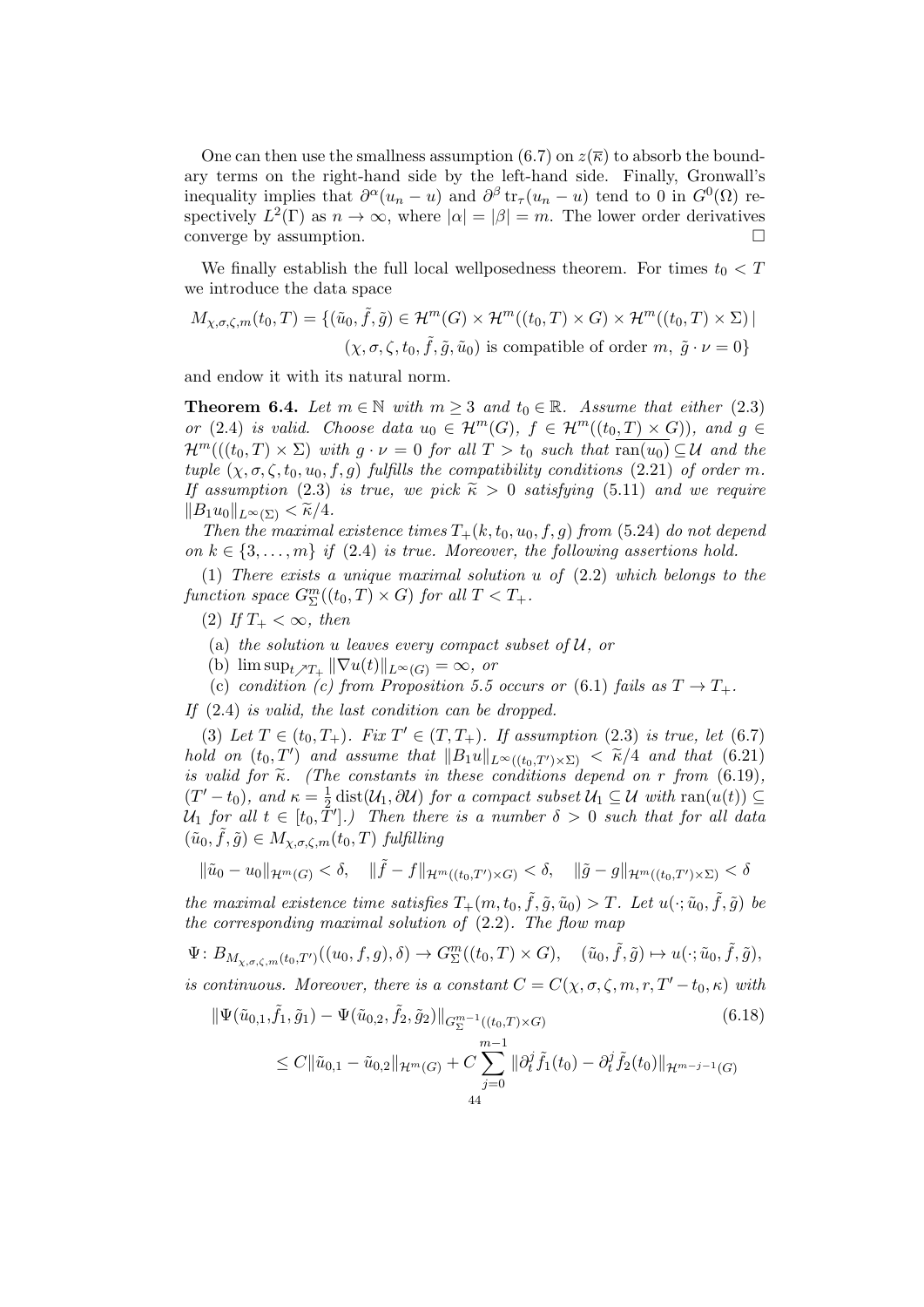$$
+ C \|\tilde{f}_1 - \tilde{f}_2\|_{H^{m-1}((t_0,T) \times G)} + C \|\tilde{g}_1 - \tilde{g}_2\|_{\mathcal{H}^{m-1}((t_0,T) \times \Sigma)}
$$

for all  $(\tilde{u}_{0,j}, \tilde{f}_j, \tilde{g}_j) \in B_{M_{\chi,\sigma,\zeta,m}(t_0,T')}((u_0, f, g), \delta).$ 

Proof. Assertions (1) and (2) follow from Propositions 5.5 and 6.1.

1) To show (3), let  $t_0 < T < T' < T_+$  be as in the statement and  $J' = (t_0, T')$ . Again, we focus on assumptions (2.3) concerning nonlinear boundary conditions, and indicate the necessary changes for the linear one under hypothesis (2.4) at the appropriate point. Let  $C'_{S}$  be the norm of the embedding of  $\mathcal{H}^m(J' \times G)$  in  $G^{m-1}(J' \times G)$  and  $C_S$  of  $\mathcal{H}^2(G)$  into  $C_b(\overline{G})$ . We take a radius  $r > 0$  such that

$$
||u_0||_{\mathcal{H}^m(G)} + ||f||_{G^{m-1}(J' \times G)} + ||f||_{\mathcal{H}^m(J' \times G)} + ||g||_{\mathcal{H}^m(J' \times \Sigma)} < r/(mC'_S),
$$
  
\n
$$
||u||_{G^m_{\Sigma}(J' \times G)} < r,
$$
\n(6.19)

Let  $\mathcal{U}_1 \subseteq \mathcal{U}$  and  $\widetilde{\kappa} > 4||B_1u||_{L^{\infty}((t_0,T')\times \Sigma)}$  be given as in the statement. Using Lemma 2.1 of [23] and (5.4), one finds a radius  $\tilde{r} = \tilde{r}(\chi, \sigma, \zeta, m, r, \tilde{\kappa}, \mathcal{U}_1)$  larger than the norms of  $\theta(u)$  in  $F^m((t_0, T') \times G)$ , of  $\zeta(B_1u)$  in  $F^m_{\mathcal{H}}((t_0, T') \times \Sigma)$ , of  $\theta(u(t_0))$  in  $F^{m-1,0}(G)$  and that of  $\partial_t^j$  $t^j_t \theta(u)(t_0)$  in  $\mathcal{H}^{m-1-j}(G)$  for  $j \in \{1, \ldots, m-1\}$ 1} and  $\theta \in \{\chi, \sigma\}$ . We fix a number  $\kappa < \frac{1}{2}$  dist $(\mathcal{U}_1, \partial \mathcal{U})$  and set

$$
V_{\kappa} = \{ y \in \mathcal{U} \mid \text{dist}(y, \partial \mathcal{U}) \ge \kappa \} \cap \overline{B}(0, 2C_{S}r) \quad \text{and} \quad \tilde{V}_{\kappa} = V_{\kappa} + \overline{B}(0, \kappa/2) \subseteq \mathcal{U}.
$$

We take  $R = R(\chi, \sigma, \zeta, m, 4r, \kappa, T') > 4r$  of (5.18) in the proof of Theorem 5.3.

Choose a number  $\hat{T} \in (t_0, T')$  and data  $(\hat{u}_0, \hat{f}, \hat{g}) \in M_{\chi,\sigma,\zeta,m}(J')$  such that  $\hat{u}_0$  maps into  $V_\kappa$  and the data satisfy the bounds (6.19) with 2r instead of r. Let  $\hat{J} = (t_0, \hat{T})$ . We assume that a solution  $\hat{u} \in G_{\Sigma}^{m}(\hat{J} \times G)$  of (2.2) exists for these data with norm less or equal R in this space and taking values in  $\tilde{V}_{\kappa}$ . Let  $k \geq \overline{\kappa}$  bound the supnorm of  $B_1\hat{u}$  on  $(t_0, \hat{T}) \times \Sigma$ . Then there exists a constant  $\hat{C} = \hat{C}(\chi, \sigma, \zeta, m, 2r, R, \tilde{V}_{\kappa}, T')$  and a time step  $\hat{\tau} = \hat{\tau}(\chi, \sigma, \zeta, m, 2r, R, \tilde{V}_{\kappa}, \hat{\kappa}, T')$ such that the difference of  $u$  and  $\hat{u}$  is controlled by

$$
\|\hat{u} - u\|_{G_{\Sigma}^{m-1}(\hat{J}\times G)}^2 \leq \hat{C} \Big[ \|\hat{u}_0 - u_0\|_{\mathcal{H}^{m-1}(G)}^2 + \sum_{j=0}^{m-1} \|\partial_t^j \hat{f}(t_0) - \partial_t^j f(t_0)\|_{\mathcal{H}^{m-j-1}(G)}^2 + \|\hat{f} - f\|_{H^{m-1}(\hat{J}\times G)}^2 + \|\hat{g} - g\|_{\mathcal{H}^{m-1}(\hat{J}\times \Sigma)}^2 \Big], \quad (6.20)
$$

where  $\hat{J} = (t_0, t_0 + \hat{\tau})$  and we assume that

$$
\hat{\tau}, z(\hat{\kappa})^2 \le (6C\overline{C}(R))^{-1} \tag{6.21}
$$

with  $\overline{C} = \overline{C}(R)$  from (5.4) and (5.5) and C introduced below. To show this claim, we note that  $\hat{u} - u$  solves the linear problem (2.5) with coefficients  $A_0 =$  $\chi(u)$ ,  $D = \sigma(u)$  and  $b = \zeta(B_1u)$ , as well as data  $\hat{u}_0 - u_0$ ,

$$
\varphi = \hat{f} - f + (\chi(u) - \chi(\hat{u}))\partial_t \hat{u} + (\sigma(u) - \sigma(\hat{u}))\hat{u},
$$
  

$$
\psi = \hat{g} - g + B_0(\zeta(B_1u) - \zeta(B_1\hat{u}))B_1\hat{u}.
$$

We now apply the apriori estimate (4.13) in Theorem 4.7 to this problem, using  $(5.4)$  and the bounds on the coefficients stated after  $(6.19)$ . Inequality  $(4.13)$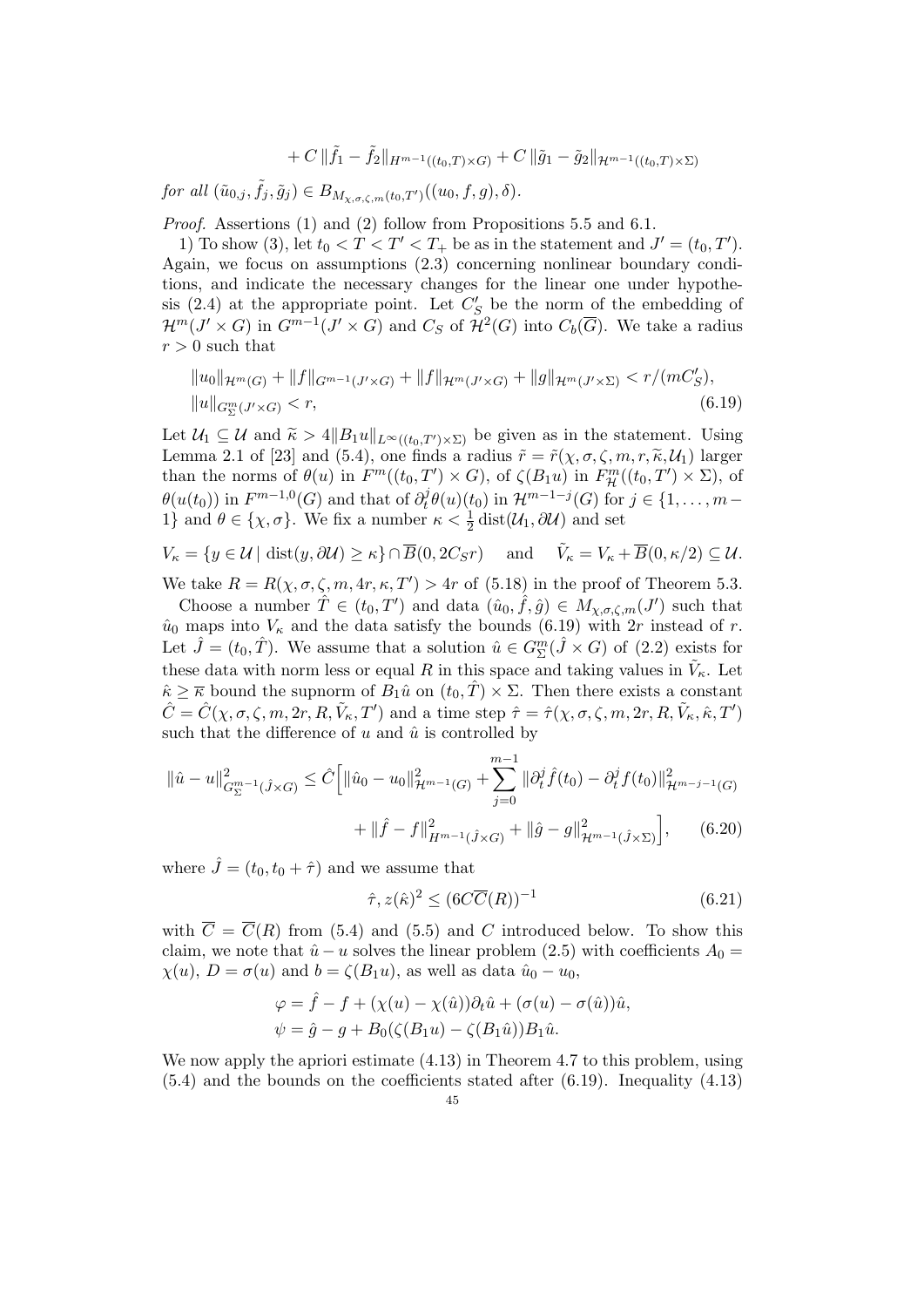yields constants  $c = c(m, \eta, r, \tilde{r}, T')$  and  $\gamma_0 = \gamma_0(m, \eta, r, \tilde{r}, T')$  such that

$$
\begin{split} \|\hat{u}-u\|_{G_{\Sigma,\gamma}^{m-1}(\hat{G})}^2 &\leq c\Big[\|\hat{u}_0-u_0\|_{\mathcal{H}^{m-1}(G)}^2+\sum_{j=0}^{m-1}\|\partial_t^j\varphi(t_0)\|_{\mathcal{H}^{m-j-1}(G)}^2+\|\psi\|_{\mathcal{H}^{m-1}_{\gamma}(\hat{J}\times \Sigma)}^2\\ &\quad+\delta_{m>3}\overline{C}(R)(\hat{\tau}+z_0(\tilde{\kappa})^2)\|B_1(\hat{u}-u)\|_{L_{\gamma}^{\infty}(\hat{J}\times \Sigma)}^2+\frac{1}{\gamma}\|\varphi\|_{\mathcal{H}^{m-1}_{\gamma}(\hat{G})}^2\Big], \end{split}
$$

where  $\hat{G} := \hat{J} \times G$  and  $\gamma \geq \gamma_0$ . To treat the extra term in the case  $m \geq 4$ , we first note that  $z_0(\tilde{\kappa})^2 \leq c(r)$  because of (6.19). As in (5.21) we additionally use<br>Sobolar's embedding to estimate Sobolev's embedding to estimate

$$
||B_1(\hat{u}-u)||^2_{L^{\infty}_{\gamma}(\hat{J}\times\Sigma)} \leq 2 ||\hat{u}_0 - u_0||^2_{L^{\infty}(\Sigma)} + 2\hat{\tau}^2 ||\partial_t(\hat{u}-u)||^2_{L^{\infty}_{\gamma}(\hat{J}\times\Sigma)} \leq c (||\hat{u}_0 - u_0||^2_{\mathcal{H}^{m-1}(G)} + \hat{\tau} ||\hat{u} - u||^2_{G^{m-1}_{\gamma}(\hat{J}\times G)}).
$$

The functions  $\varphi$  and  $\psi$  can be controlled by means of (5.5) and the calculus results Lemma 2.1 of [22] (see also Lemma 2.22 of [21]) as well as Lemma 2.1 and Corollary 2.2 of [23]. We then obtain a constant  $C = C(\chi, \sigma, \zeta, m, 2r, R, \tilde{V}_{\kappa}, T')$ such that

$$
\begin{split} \|\hat{u} - u\|_{G_{\Sigma,\gamma}^{m-1}(\hat{G})}^2 &\leq C \Big( \|\hat{u}_0 - u_0\|_{\mathcal{H}^{m-1}(G)}^2 + \sum_{j=0}^{m-1} \|\partial_t^j \hat{f}(t_0) - \partial_t^j f(t_0)\|_{\mathcal{H}^{m-j-1}(G)}^2 \\ &+ \|\hat{f} - f\|_{\mathcal{H}^{m-1}_{\gamma}(\hat{G})}^2 + \|\hat{g} - g\|_{\mathcal{H}^{m-1}_{\gamma}(\hat{J}\times\Sigma)}^2 + \frac{1}{\gamma} \|\hat{u} - u\|_{G_{\gamma}^{m-1}(\hat{G})}^2 \\ &+ \overline{C}(R)(\hat{\tau} + z(\hat{\kappa})^2) \|\hat{u} - u\|_{G_{\Sigma,\gamma}^{m-1}(\hat{J}\times G)}^2 \Big), \end{split}
$$

for  $\gamma \geq \gamma_0$ . Fixing a large  $\gamma$ , condition (6.21) implies (6.20). In a linear boundary condition we only have  $\psi = g - \hat{g}$  and thus the term with  $\overline{C}(R)$  is not present above, so that we do not need assumption (6.21) in this case. This fact allows to omit the restrictions on  $\tilde{\kappa}$  below if we work under assumption (2.4).

2) We take as a time step  $\tau$  the minimum of  $\hat{\tau}$  in step 1), of  $\tilde{\kappa}/(2C_{S}R)$ , and of  $\tau(\chi, \sigma, \zeta, m, T', 2r, \kappa, \tilde{\kappa})$  from (5.20). There is an index  $N \in \mathbb{N}$  with  $t_0 + (N-1)\tau \leq T \leq t_0 + N\tau$ . We set  $t_1 = t_0 + k\tau$  for  $k \in \{1, \ldots, N-1\}$ . If  $t_0 + (N-1)\tau < T \le t_0 + N\tau$ . We set  $t_k = t_0 + k\tau$  for  $k \in \{1, ..., N-1\}$ . If  $t_0 + N\tau < T'$ , we put  $t_N = t_0 + N\tau$ ; else we take any  $t_N$  from  $(T, T')$ . Next, we choose a radius  $\delta_0 > 0$  which is less than  $r/(4mC'_S)$ ,  $\tilde{\kappa}/(4C_S)$ , and  $\kappa/C_S$ . Let  $(\tilde{u}_0, \tilde{f}, \tilde{g}) \in B_{M_{\chi,\sigma,\zeta,m}(t_0,T')}((u_0, f, g), \delta_0) =: B_M(\delta_0)$ . These data thus satisfy the bounds (6.19) with a right-hand side  $\delta_0 + r/(mC_S') \leq 2r/(mC_S')$ . We also have  $||B_1\tilde{u}_0||_{L^{\infty}(\Sigma)} < C_S\delta_0 + \tilde{\kappa}/4 \leq \tilde{\kappa}/2$  as well as  $||u_0 - \tilde{u}_0||_{L^{\infty}(G)} \leq C_S\delta_0$  so that the range of  $\tilde{u}_0$  is contained in  $V_{\kappa}$ .

As a result, Theorem 5.3 yields a solution  $\tilde{u} \in G_{\Sigma}^{m}((t_0, t_1) \times G)$  of  $(2.2)$  with data  $(\tilde{u}_0, \tilde{f}, \tilde{g})$  instead of  $(u_0, f, g)$ . The proof of this theorem also shows that  $\tilde{u}$ is bounded by R in  $G_{\Sigma}^{m}((t_0,t_1) \times G)$  and thus  $\Psi$  maps  $B_M(\delta_0)$  into the ball in  $G_{\Sigma}^{m}((t_{0}, t_{1}) \times G)$  with center 0 and radius R. Moreover, both  $||B_{1}u||_{L^{\infty}((t_{0}, t_{1}) \times \Sigma)}$ and  $||B_1\tilde{u}||_{L^{\infty}((t_0,t_1)\times\Sigma)}$  are smaller than  $\tilde{\kappa}$  by the choice of  $\tau$ . It follows that estimate (6.20) is true for  $\tilde{u}$  instead of  $\hat{u}$ , with time step  $\tau$  and constant  $\tilde{C}$ , because  $\tilde{\kappa}$  satisfies (6.21).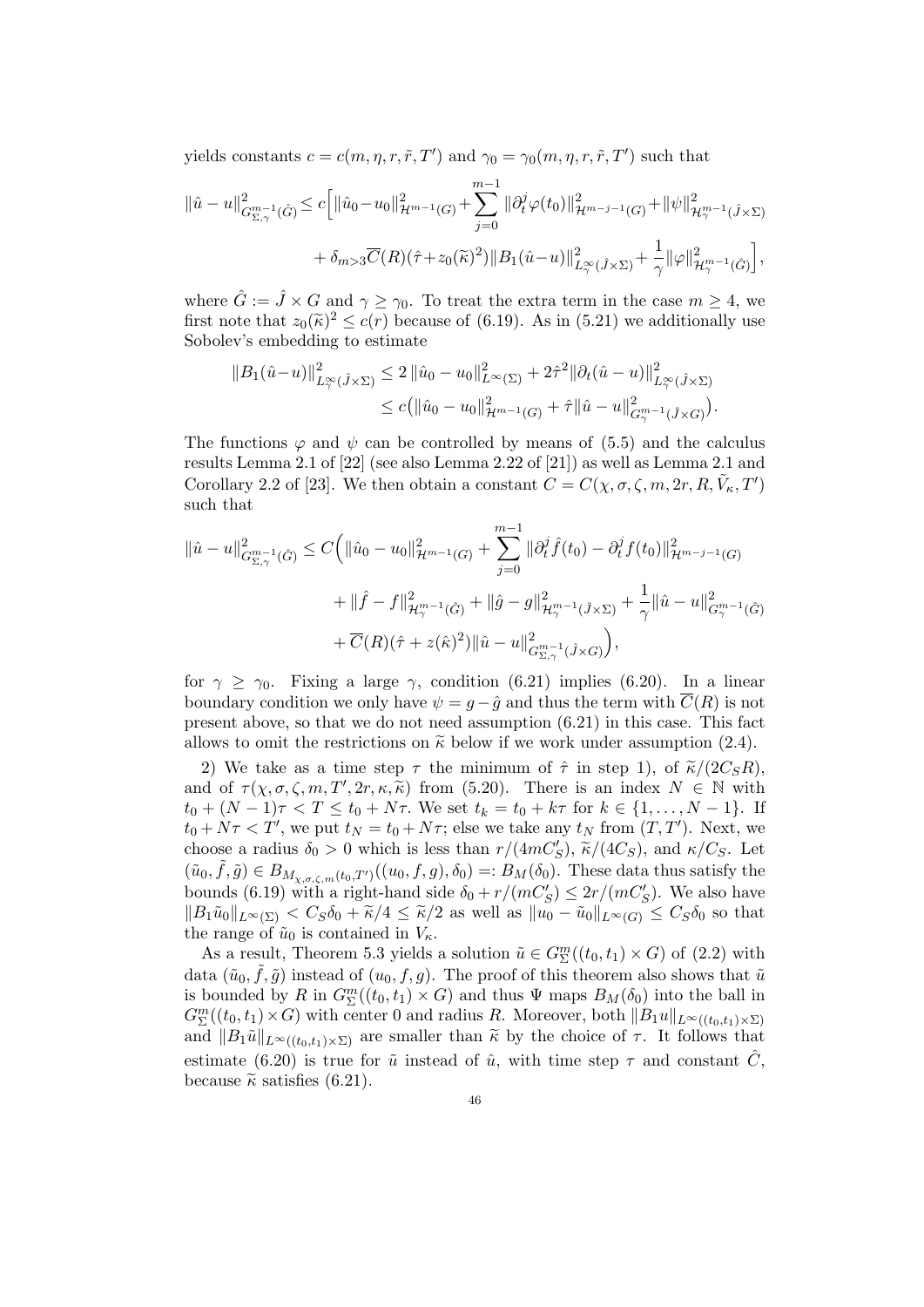Next take a sequence  $(u_{0,n}, f_n, g_n)_n$  in  $B_{M_{\chi,\sigma,\zeta,m}(t_0,T')}((u_0, f, g), \delta_0)$  which converges to  $(u_0, f, g)$  in this space. Since

$$
\sum_{j=0}^{m-1} \|\partial_t^j f_n(t_0) - \partial_t^j f(t_0)\|_{\mathcal{H}^{m-j-1}(G)}^2 \leq mC_S' \|f_n - f\|_{\mathcal{H}^m((t_0, T') \times G)}^2 \longrightarrow 0
$$

as  $n \to \infty$ , estimate (6.20) yields the limit

$$
\|\Psi(u_{0,n},f_n,g_n)-\Psi(u_0,f,g)\|_{G^{m-1}_\Sigma((t_0,t_1)\times G)}\to 0.
$$

Lemma 6.3 thus shows that  $(\Psi(u_{0,n}, f_n, g_n))_n$  converges to  $\Psi(f, g, u_0)$  in  $G_{\Sigma}^{m}((t_{0}, t_{1}) \times G)$ . We conclude that  $\Psi$  is continuous in  $(u_{0}, f, g)$ . Using (6.19) and the choice of  $\kappa$ , we then find a number  $\delta_1 \in (0, \delta_0]$  such that for all data  $(\tilde{u}_0, \tilde{f}, \tilde{g}) \in B_{M_{\chi,\sigma,\zeta,m}(t_0,T')}((u_0, f, g), \delta_1)$  the solution  $\Psi(\tilde{u}_0, \tilde{f}, \tilde{g})$  exists on  $[t_0, t_1]$ and satisfies  $(6.20)$  on  $(t_0, t_1)$  and

 $\|\Psi(\tilde u_0,\tilde f,\tilde g)\|_{G^m_\Sigma((t_0,t_1)\times G)}$  $\leq \|\Psi(\tilde{u}_0, \tilde{f}, \tilde{g},) - \Psi(u_0, f, g)\|_{G^m_{\Sigma}((t_0,t_1) \times G)} + \|\Psi(u_0, f, g)\|_{G^m_{\Sigma}((t_0,t_1) \times G)} < 2r,$  $||B_1\tilde{u}(t_1)||_{L^{\infty}(\Sigma)} < \tilde{\kappa}/2,$  $dist(\operatorname{ran} \Psi(\tilde{u}_0, \tilde{f}, \tilde{g})(t), \partial \mathcal{U}) > \kappa,$ 

for all  $t \in [t_0, t_1]$ . In particular,  $\Psi(\tilde{u}_0, \tilde{f}, \tilde{g})(t_1)$  satisfies the assumptions of Theorem 5.3 with the same parameters as used before.

3) We can iterate the above argument up to time  $t_N \geq T$ , arriving at a final radius  $\delta := \delta_N$  for the data (cf. the proof of Theorem 5.3 in [23]). In particular, the final existence time  $T_+(m, t_0, \tilde{u}_0, \tilde{f}, \tilde{g})$  is larger than T if  $(\tilde{u}_0, \tilde{f}, \tilde{g})$  belongs to  $B_M(\delta)$ . Next fix two tuples  $(\tilde{u}_{0,j}, \tilde{f}_j, \tilde{g}_j)$  from this ball. Replacing u by  $\Psi(\tilde{u}_{0,2}, \tilde{f}_2, \tilde{g}_2)$  in step I), we deduce from (6.20) that

$$
\|\Psi(\tilde{u}_{0,1}, \tilde{f}_1, \tilde{g}_1) - \Psi(\tilde{u}_{0,2}, \tilde{f}_2, \tilde{g}_2)\|_{G_{\Sigma}^{m-1}((t_0, T) \times G)}^2
$$
\n
$$
\leq \hat{C}\left(\|\tilde{u}_{0,1} - \tilde{u}_{0,2}\|_{\mathcal{H}^m(G)}^2 + \|\tilde{f}_1 - \tilde{f}_2\|_{\mathcal{H}^{m-1}((t_0, T) \times G)}^2 + \|\tilde{g}_1 - \tilde{g}_2\|_{\mathcal{H}^{m-1}((t_0, T) \times \Sigma)}^2 + \sum_{j=0}^{m-1} \|\partial_t^j \tilde{f}_1(t_0) - \partial_t^j \tilde{f}_2(t_0)\|_{\mathcal{H}^{m-j-1}(G)}^2\right),
$$
\n(6.22)

where  $\hat{C} = \hat{C}(\chi, \sigma, \zeta, m, 2r, R, \tilde{V}_{\kappa}, T')$ . This estimate implies (6.18).

Finally, take a sequence  $(\tilde{u}_{0,n}, \tilde{f}_n, \tilde{g}_n)_n$  in  $B_M(\delta)$  with limit  $(\tilde{u}_{0,1}, \tilde{f}_1, \tilde{g}_1)$  in this ball. Inequality (6.22) shows that the solutions  $\Psi(\tilde{u}_{0,n}, \tilde{f}_n, \tilde{g}_n)$  tend to  $\Psi(\tilde{u}_{0,1}, \tilde{f}_1, \tilde{g}_1)$  in  $G^{m-1}_{\Sigma}$  $\sum_{\Sigma}^{m-1}((t_0,T)\times G)$  as  $n\to\infty$ . Lemma 6.3 thus shows that this convergence takes place in  $G^m_{\Sigma}((t_0,T)\times G)$ . So also part (3) is established.  $\square$ 

Remark 6.5. Reversing time and adapting coefficients, data and smallness assumptions accordingly, we can transfer the results of Theorem 6.4 to the negative time direction, cf. Remark 3.3 in [21].

### **REFERENCES**

- [1] S. Benzoni-Gavage and D. Serre, Multidimensional Hyperbolic Partial Differential Equations. Oxford University Press, 2007.
- [2] K. Busch, G. von Freymann, S. Linden, S. Mingaleev, L. Tkeshelashvili and M. Wegener, Periodic nanostructures for photonics. Phys. Reports 444 (2007), 101–202.